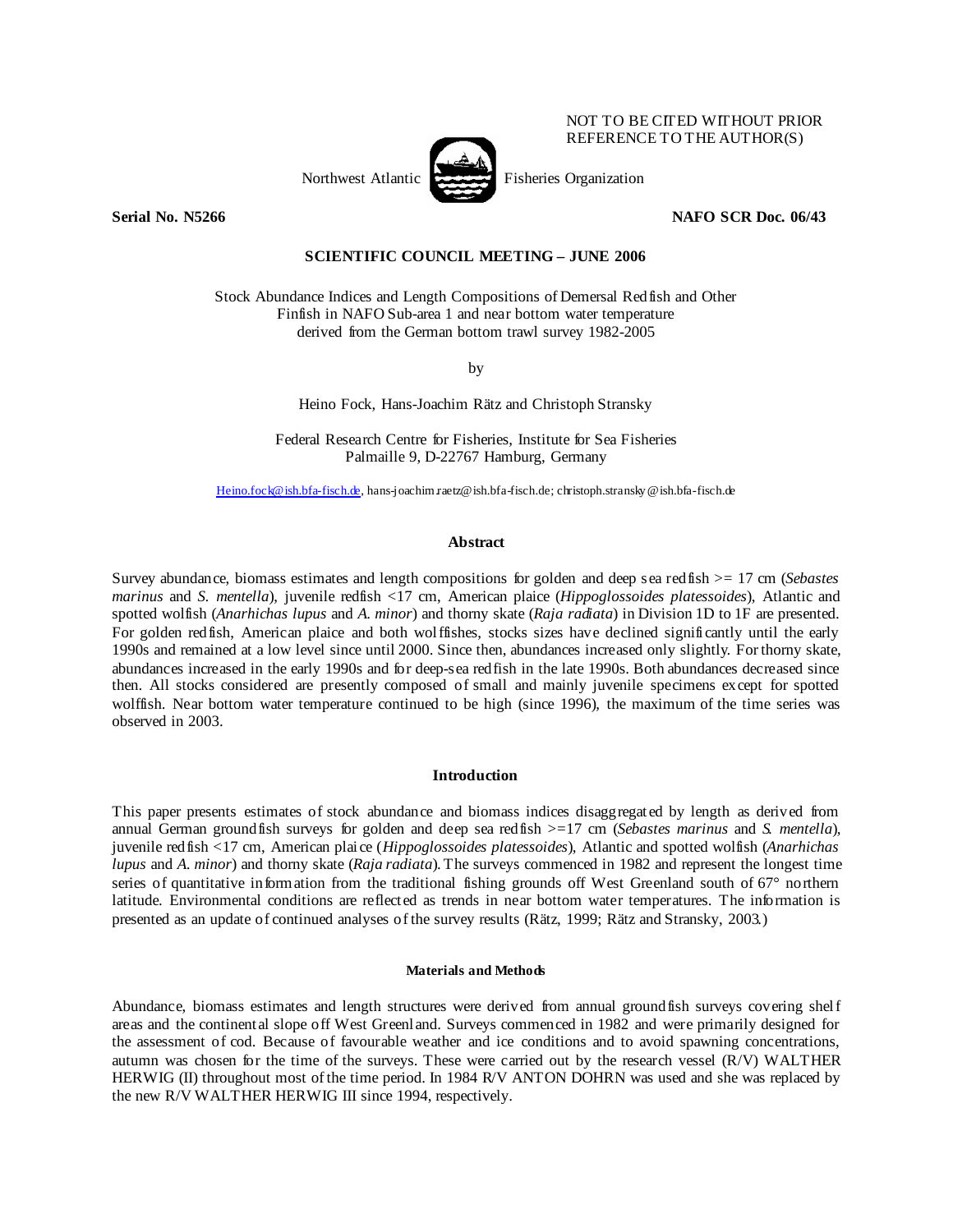The fishing gear used was a standardized 140-feet bottom trawl, its net frame rigged with heavy ground gear because of the rough nature of the fishing grounds. A small mesh liner (10 mm) was used inside the cod end. The horizontal distance between wing-ends was 25 m at 300 m depth, the vertical net opening being 4 m. In 1994, smaller Polyvalent doors  $(4.5 \text{ m}^2, 1500 \text{ kg})$  were used for the first time to reduce net damages due to overspread caused by bigger doors (6 m², 1 700 kg), which have been used earlier. All calculations of abundance and biomass indices were based on the 'swept area' method using 22 m horizontal net opening as trawl parameter, i. e. the constructional width specified by the manufacturer. The towing time was normally 30 min. at a speed of 4.5 knots. Trawl parameters are listed in Table 1. Hauls, which received net damage or became hang-up after less than 15 minutes, were rejected. Some hauls of the 1987 and 1988 surveys were also included although their towing time had been intentionally reduced to 10 minutes because of the expected large cod catches as observed from echo sounder traces.

Fish were identified to species or lowest taxonomic level and the catch in number and weight was recorded. Total fish lengths were measured to cm below.

The surveys were primarily designed for the assessment of cod. In order to reduce the error of abundance estimates, the subdivision of shelf areas and the continental slope into different geographic and depth strata was required due to a pronounced heterogeneity of cod distribution. The survey area was thus split into four geographic strata. Each stratum was itself subdivided into two depth strata covering the 0-200 m and 201-400 m zones. Figure 1 and Table 2 indicate the names of the 8 strata, their geographic boundaries, depth ranges and areas in nautical square miles (nm2). All strata were limited at the 3 mile offshore line.

The applied strategy was to distribute the sampling effort according both to the stratum areas and to cod abundance. Consequently, fifty percent of the hauls were allocated proportionally to strata by stratum area while the other fifty percent were apportioned on the basis of a review of the historical mean cod abundance/nm², all hauls being randomly distributed within trawlable areas of the various strata. Non-trawlable areas were mainly located inshore. During 1982-2002, 1 697 successful sets were carried out, the numbers of valid sets by year and stratum being listed in Table 3. In 1995 and since 2001, the survey area off West Greenland was incompletely covered due to technical problems. Only 75% of the strata of West Greenland were covered in 2005. Figure 1 shows the positions of hauls conducted during the most recent survey.

Stratified abundance estimates were calculated from catch-per-tow data using the stratum areas as weighting factor (Cochran, 1953; Saville, 1977). Strata with less than five valid sets were rejected from the calculation. The coefficient of catchability was set arbitrarily at 1.0, implying that estimates are merely indices of abundance and biomass. Respective confidence intervals (CI) were set at the 95% level of significance of the stratified mean.

Near bottom water temperature was measured directly before or after a trawl haul be means of a CTD sonde. The annual stratified mean temperature was estimated in the same manner as applied for the fish abundance, i.e. through area weighting (Cochran, 1953; Saville, 1977).

### **Results**

Figure 1 displays the coverage of the survey area by the geographical haul distribution in 2005. All abundance estimates in 1995 and since 2001 must be considered significantly underestimated as a result of the incomplete coverage of the survey area.

The abundance and biomass indices by stratum of *S. marinus* >=17 cm is given in Table 3 and illustrated in Figure 2. The stock is indicated to be depleted since the early 1990s. Substantial recovery is though not apparent. The stock is mainly composed of golden redfish varying among 20-35 cm in body length, with a recently increased portion of fishes of 19-28 cm length (Fig. 3 and Table 4) indicated incoming year classes as could be derived from last years peak abundances of juveniles <17 cm.

Table 5 lists the abundance and biomass indices of *S. mentella* >=17 cm by stratum, the values being presented in Fig. 4. Abundance peaked in 1996 and decreased since then. Opposite to 2004, the length distribution is bimodal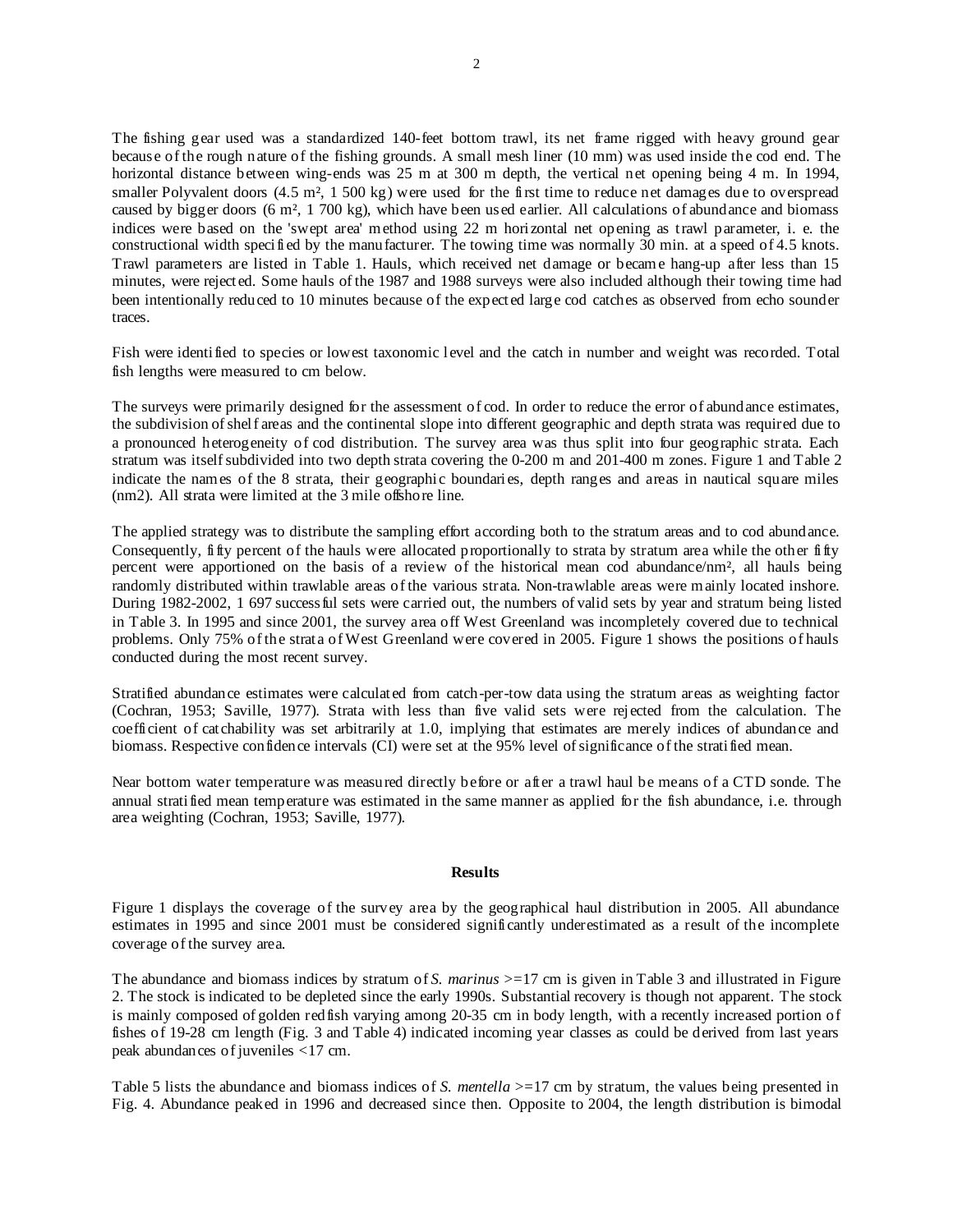with modes at 30 cm and 17-20 cm. As for golden redfish, the latter indicates an incoming but less pronounced year class (Fig. 5 and Table 6). It must be noted, that the survey design hardly covers the distribution area of deep sea redfish, and the survey results should be carefully interpreted.

The abundance of juvenile redfish <17 cm *Sebastes* spp. has varied over a wide range since 1982. The recent index is among the lowest observed since 1982 (Fig. 6 and Table 7). The length composition revealed peaks at 6-7, 10-12 and 14-16 cm, an indication of sizes at ages 0, 1 and 2 in autumn (Fig. 7 and Table 8). The strong peak for age 0 in 2004 does not re-appear as age 1 in 2005.

Abundance and biomass of American plaice *Hippoglossoides platessoides* significantly declined since the late 1980s but increased slightly since 2002 (Fig. 8 and Table 9). Opposite to previous years when the stock predominantly was composed of small fish below 20 cm as illustrated in Figure 9 and listed in Table 10, the share of specimens 30 cm increased in 2005. The catchability of flatfish by the survey gear is considered poor but the time series seems to represent the stock development.

Atlantic wolfish *Anarhichas lupus* does not show a decrease in survey abundance but in biomass estimates, which were significantly lower in the 1990s (Fig. 10 and Table 11). That indicates that the stock then was mainly composed of small fish with low body weights. This indication is confirmed by the length distributions given in Figure 11 and Table 12 as fish below 35 cm are recently dominating the size composition of the stock.

The abundance and biomass of spotted wolfish *Anarhichas minor* decreased significantly since 1992 and remained low (Fig. 12 and Table 13). A slight increase is apparent since 2000. The size distribution is scattered as a result of low catch rates and high variation in body length (Fig. 13 and Table 14).

Both abundance and biomass indices of thorny skate *Raja radiata* are recently very low compared to the values estimated during the 1980s and early 1990s (Fig. 14 and Table 15). Whereas the size composition was dominated by small fish below 25 cm body length in previous years (Fig. 15 and Table 16), the length distribution in 2005 was more even.

Trends in near bottom temperature means by stratum and stratified mean temperature are listed in Table 17 and shown in Fig. 16. They reveal that the warm conditions off West Greenland continued since 1996 with a maximum stratified mean temperature in 2003. The stratum mean temperatures show a significant depth effect, with the colder temperatures measured in the shallow strata (<200 m). Deeper strata are generally warmer by about 1-2°C.

# **References**

Cochran, W. G. 1953. Sampling techniques. John Wiley & Sons Inc., New York: 1-330

- Rätz, H.-J. 1999. Structures and Changes of the Demersal Fish Assemblage off Greenland, 1982-96. NAFO Sci. Coun. Studies, 32: 1-15
- Rätz, H.-J. and C. Stransky 2003. Stock Abundance Indices and Length Compositions of Demersal Redfish and Other Finfish in NAFO Sub-area 1 based on the German bottom trawl survey. NAFO SCR Doc. 03/15, Ser. No. N4821, 28 pp.

Saville, A. 1977. Survey methods of apprising fishery resources. FAO Fish. Tech. Pap. 171: 1-76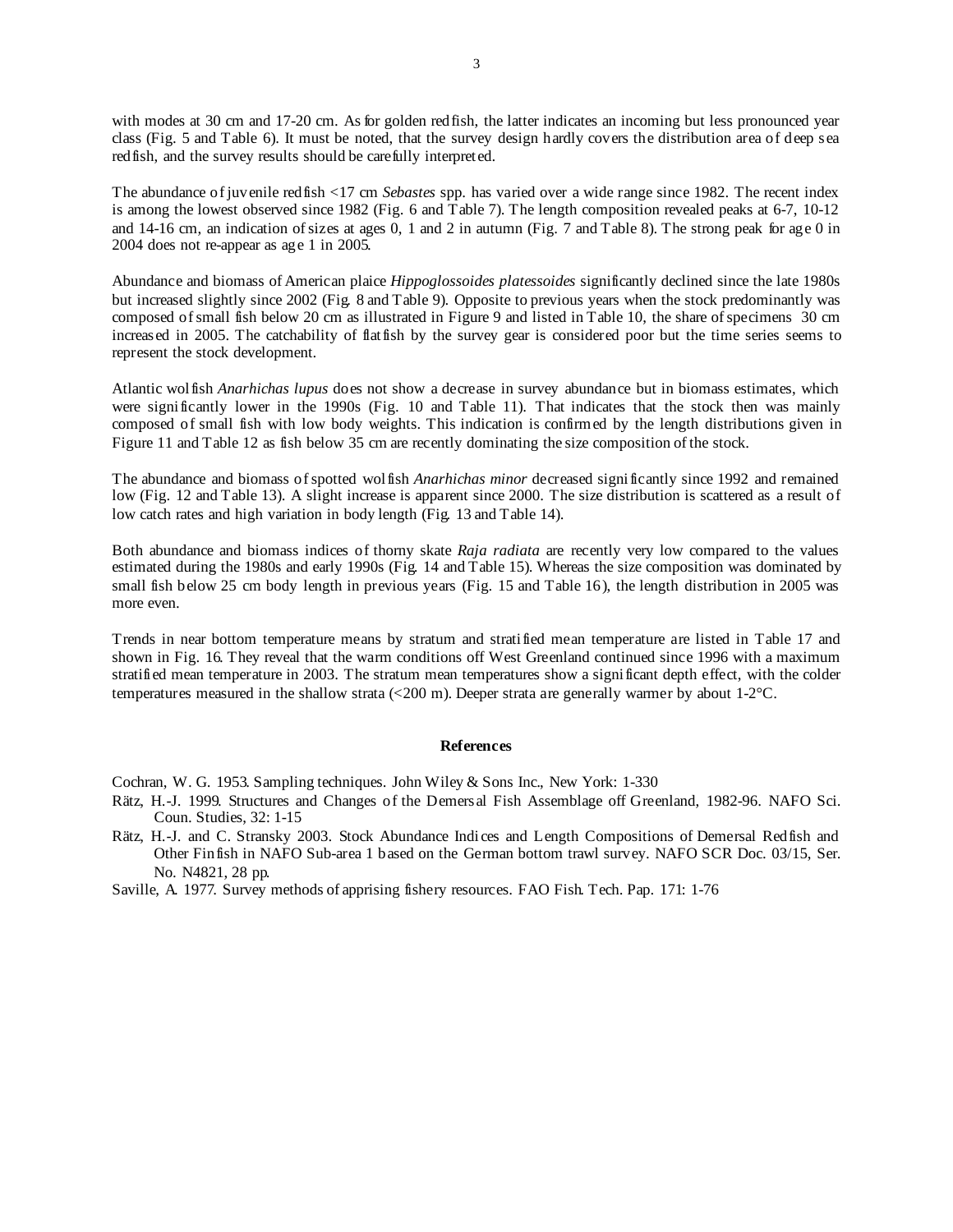Table 1 Trawl parameters of the German bottom trawl survey off West Greenland.

|                               | German survey         |
|-------------------------------|-----------------------|
| Gear                          | 140-feet bottom trawl |
| Horizontal net opening        | 22 m                  |
| Standard trawling speed       | 4.5 kn                |
| Towing time                   | 30 minutes            |
| Variable to standard distance |                       |
| Coefficient of catchability   | 1.0                   |
|                               |                       |

| Table 2. Survey areas and effort (hauls) of the German bottom trawl survey off West Greenland by stratum, 1982- |  |  |  |  |  |
|-----------------------------------------------------------------------------------------------------------------|--|--|--|--|--|
| 2005.                                                                                                           |  |  |  |  |  |

| STRATUM              | 1.1  | 1.2  | 2.1  | 2.2  | 3.1  | 3.2 | 4.1  | 4.2                     | Sum   |
|----------------------|------|------|------|------|------|-----|------|-------------------------|-------|
| AREA nm <sup>2</sup> | 6805 | 1881 | 2350 | 1018 | 1938 | 742 | 2568 | 971                     | 18273 |
| 1982                 | 20   | 11   | 16   | 7    | 9    | 6   | 13   | $\overline{\mathbf{c}}$ | 84    |
| 1983                 | 26   | 11   | 25   | 11   | 17   | 5   | 18   | 4                       | 117   |
| 1984                 | 25   | 13   | 26   | 8    | 18   | 6   | 21   | 4                       | 121   |
| 1985                 | 10   | 8    | 26   | 10   | 17   | 5   | 21   | 4                       | 101   |
| 1986                 | 27   | 9    | 21   | 9    | 16   | 7   | 18   | 3                       | 110   |
| 1987                 | 25   | 11   | 21   | 4    | 18   | 3   | 21   | 3                       | 106   |
| 1988                 | 34   | 21   | 28   | 5    | 18   | 5   | 18   | 2                       | 131   |
| 1989                 | 26   | 14   | 30   | 9    | 8    | 3   | 25   | 3                       | 118   |
| 1990                 | 19   | 7    | 23   | 8    | 16   | 3   | 21   | 6                       | 103   |
| 1991                 | 19   | 11   | 23   | 7    | 12   | 6   | 14   | 5                       | 97    |
| 1992                 | 6    | 6    | 6    | 5    | 6    | 6   | 7    | 5                       | 47    |
| 1993                 | 9    | 6    | 9    | 6    | 10   | 8   | 7    | 0                       | 55    |
| 1994                 | 16   | 13   | 13   | 8    | 10   | 6   | 7    | 5                       | 78    |
| 1995                 | 0    | 0    | 3    | 0    | 10   | 7   | 10   | 5                       | 35    |
| 1996                 | 5    | 5    | 8    | 5    | 12   | 5   | 10   | 5                       | 55    |
| 1997                 | 5    | 6    | 5    | 5    | 6    | 5   | 8    | 5                       | 45    |
| 1998                 | 9    | 5    | 10   | 7    | 11   | 6   | 10   | 5                       | 63    |
| 1999                 | 8    | 6    | 14   | 8    | 13   | 6   | 9    | 3                       | 67    |
| 2000                 | 13   | 6    | 14   | 7    | 14   | 5   | 9    | 5                       | 73    |
| 2001                 | 0    | 0    | 15   | 7    | 15   | 5   | 11   | 6                       | 59    |
| 2002                 | 0    | 0    | 7    | 2    | 5    | 6   | 8    | 4                       | 32    |
| 2003                 | 0    | 0    | 7    | 6    | 7    | 7   | 6    | 5                       | 38    |
| 2004                 | 9    | 7    | 11   | 9    | 9    | 6   | 9    | 5                       | 65    |
| 2005                 | 0    | 0    | 9    | 7    | 8    | 6   | 6    | 5                       | 41    |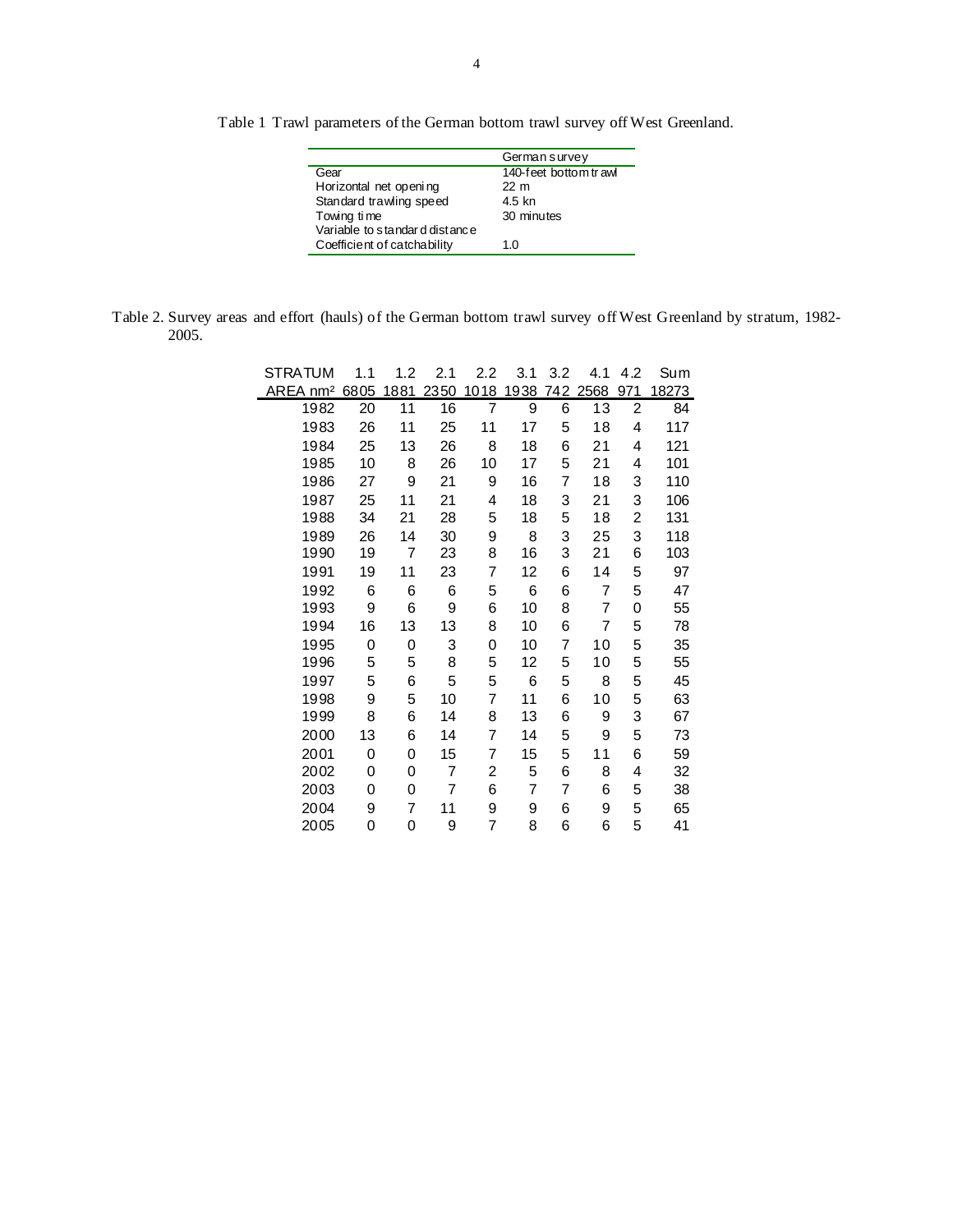Table 3. *S. marinus* >=17cm, abundance (1 000) and biomass (tons) for West Greenland by stratum and total, 1982- 2005. Confidence intervals (CI) are given in per cent of the stratified mean at 95% level of significance.

Abundance

| Abundance |      |       |            |      |            |            |      |                                                               |        |     |
|-----------|------|-------|------------|------|------------|------------|------|---------------------------------------------------------------|--------|-----|
| Year      |      |       |            |      |            |            |      | Str1.1 Str1.2 Str2.1 Str2.2 Str3.1 Str3.2 Str4.1 Str4.2 Total |        | СI  |
| 1982      | 7016 |       | 6341 88792 | 5511 |            | 5736 14876 | 4088 |                                                               | 132360 | 55  |
| 1983      | 4022 | 3186  | 3356       | 6523 | 4043       | 5886       | 1697 |                                                               | 28713  | 53  |
| 1984      | 1327 | 3438  | 461        |      | 1209 10671 | 2776       | 4214 |                                                               | 24096  | 65  |
| 1985      | 4661 | 10451 | 6157       | 1569 | 3221       | 14442      | 4974 |                                                               | 45475  | 52  |
| 1986      | 6329 | 4324  | 2077       |      | 3483 21504 | 2883       | 2717 |                                                               | 43317  | 53  |
| 1987      | 905  | 653   | 1328       |      | 9611       |            | 660  |                                                               | 13157  | 39  |
| 1988      | 830  | 2238  | 343        | 2255 | 5938       | 1954       | 732  |                                                               | 14290  | 54  |
| 1989      | 422  | 421   | 776        | 690  | 6490       |            | 362  |                                                               | 9161   | 60  |
| 1990      | 122  | 433   | 280        | 710  | 1037       |            | 146  | 2270                                                          | 4998   | 75  |
| 1991      | 225  | 256   | 96         | 691  | 236        | 528        | 21   | 1671                                                          | 3724   | 51  |
| 1992      | 129  | 105   | 73         | 190  | 194        | 476        | 193  | 836                                                           | 2196   | 151 |
| 1993      | 170  | 482   | 59         | 267  | 79         | 132        | 0    |                                                               | 1189   | 93  |
| 1994      | 109  | 325   | 155        | 167  | 66         | 46         | 152  | 247                                                           | 1267   | 41  |
| 1995      |      |       |            |      | 50         | 68         | 39   | 146                                                           | 303    | 97  |
| 1996      | 150  | 267   | 21         | 243  | 380        | 383        | 28   | 298                                                           | 1770   | 47  |
| 1997      | 252  | 609   | 16         | 175  | 120        | 311        | 36   | 552                                                           | 2071   | 40  |
| 1998      | 116  | 141   | 45         | 142  | 19         | 106        | 126  | 254                                                           | 949    | 160 |
| 1999      | 225  | 293   | 132        | 219  | 72         | 213        | 10   |                                                               | 1164   | 70  |
| 2000      | 197  | 621   | 63         | 571  | 83         | 200        | 10   | 836                                                           | 2581   | 59  |
| 2001      |      |       | 106        | 304  | 72         | 456        | 8    | 1557                                                          | 2503   | 124 |
| 2002      |      |       | 101        |      | 333        | 536        | 13   |                                                               | 983    | 93  |
| 2003      |      |       | 251        | 375  | 186        | 516        | 0    | 1998                                                          | 3326   | 50  |
| 2004      | 143  | 331   | 56         | 373  | 209        | 453        | 64   | 2042                                                          | 3671   | 63  |
| 2005      |      |       | 195        | 399  | 155        | 1041       | 159  | 5916                                                          | 7866   | 83  |

| <b>Biomass</b> |      |                                                               |            |      |            |      |      |      |       |     |
|----------------|------|---------------------------------------------------------------|------------|------|------------|------|------|------|-------|-----|
| Year           |      | Str1.1 Str1.2 Str2.1 Str2.2 Str3.1 Str3.2 Str4.1 Str4.2 Total |            |      |            |      |      |      |       | CI  |
| 1982           | 1797 |                                                               | 1354 34439 | 2557 | 3205       | 9794 | 2532 |      | 55678 | 54  |
| 1983           | 844  | 944                                                           | 1572       | 3043 | 1874       | 4816 | 1084 |      | 14177 | 61  |
| 1984           | 306  | 893                                                           | 197        | 518  | 4934       | 2284 | 2088 |      | 11220 | 55  |
| 1985           | 1021 | 1819                                                          | 2968       | 472  | 1426       | 9210 | 2720 |      | 19636 | 34  |
| 1986           | 1279 | 1215                                                          | 752        |      | 1230 10122 | 1705 | 1762 |      | 18065 | 38  |
| 1987           | 252  | 246                                                           | 660        |      | 4954       |      | 439  |      | 6551  | 38  |
| 1988           | 143  | 404                                                           | 118        | 942  | 2570       | 1342 | 383  |      | 5902  | 60  |
| 1989           | 184  | 137                                                           | 273        | 249  | 2620       |      | 208  |      | 3671  | 47  |
| 1990           | 41   | 149                                                           | 75         | 275  | 479        |      | 80   | 1343 | 2442  | 45  |
| 1991           | 41   | 83                                                            | 24         | 226  | 120        | 272  | 3    | 1007 | 1776  | 98  |
| 1992           | 20   | 36                                                            | 21         | 61   | 52         | 241  | 69   | 447  | 947   | 130 |
| 1993           | 48   | 111                                                           | 19         | 114  | 39         | 55   | 0    |      | 386   | 68  |
| 1994           | 34   | 147                                                           | 47         | 64   | 27         | 36   | 41   | 80   | 476   | 38  |
| 1995           |      |                                                               |            |      | 19         | 19   | 21   | 43   | 102   | 38  |
| 1996           | 61   | 102                                                           | 2          | 60   | 128        | 118  | 8    | 132  | 611   | 40  |
| 1997           | 41   | 261                                                           | 5          | 61   | 35         | 188  | 10   | 246  | 847   | 58  |
| 1998           | 20   | 43                                                            | 12         | 42   | 14         | 54   | 56   | 117  | 358   | 102 |
| 1999           | 54   | 71                                                            | 35         | 68   | 17         | 82   | 8    |      | 335   | 61  |
| 2000           | 68   | 173                                                           | 31         | 215  | 21         | 76   | 3    | 388  | 975   | 96  |
| 2001           |      |                                                               | 24         | 113  | 54         | 228  | 3    | 776  | 1198  | 67  |
| 2002           |      |                                                               | 24         |      | 157        | 230  | 13   |      | 424   | 82  |
| 2003           |      |                                                               | 96         | 174  | 83         | 284  | 0    | 966  | 1603  | 85  |
| 2004           | 61   | 171                                                           | 24         | 181  | 91         | 262  | 41   | 1235 | 2066  | 61  |
| 2005           |      |                                                               | 82         | 201  | 52         | 476  | 118  | 2986 | 3915  | 60  |
|                |      |                                                               |            |      |            |      |      |      |       |     |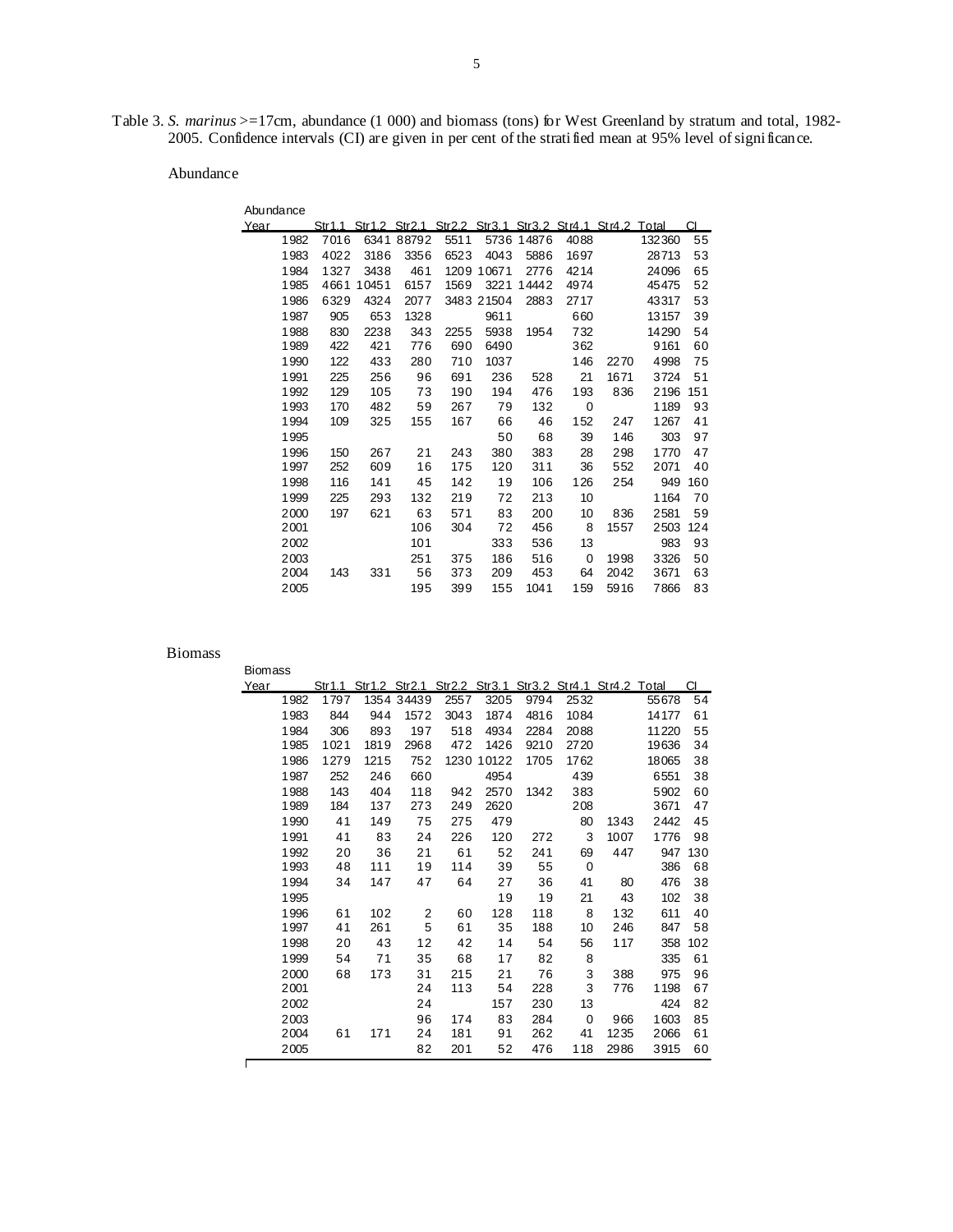| Length       |                                    |          |         |                |              | 1982 1983 1984 1985 1986 1987 1988 1989 1990 |          |             |             |            |            |             |             |                  |          |            |          |           |               |            |               | 1991 1992 1993 1994 1995 1996 1997 1998 1999 2000 2001 2002 2003 2004 2005 |                         |            |
|--------------|------------------------------------|----------|---------|----------------|--------------|----------------------------------------------|----------|-------------|-------------|------------|------------|-------------|-------------|------------------|----------|------------|----------|-----------|---------------|------------|---------------|----------------------------------------------------------------------------|-------------------------|------------|
| 15.5         | 1003                               | 0        | 0       | $\mathbf 0$    | $\Omega$     | $\mathbf 0$                                  | $\Omega$ | 9           | 39          | 50         | 14         | $\Omega$    | $\Omega$    | $\Omega$         | $\Omega$ | 0          | 0        | 12        | 0             | 0          | 0             | 0                                                                          | O                       | $\Omega$   |
| 16.5         | 955                                | 662      |         | 574 2381 1438  |              | 30                                           | 686      | 8           | 24          | 21         | 29         | 0           | 0           | 0                | 0        | 0          | 0        | 0         | 0             | 0          | 0             | 0                                                                          | 0                       | 0          |
|              | 17.5 1068                          | 629      |         | 572 1918 1347  |              | 64                                           | 321      | 46          | 137         | 87         | 15         | $\mathbf 0$ | 0           | 0                | 8        | 12         | 0        | 0         | 30            | 28         | 26            | 27                                                                         | 64                      | 49         |
| 18.5         | 884                                | 510      |         | 442 1372 1733  |              | 51                                           | 131      | 37          | 58          | 94         | 51         | 35          | 90          | $\Omega$         | 22       | $\Omega$   | $\Omega$ | 22        | 65            | 6          | 26            | 69                                                                         | 45                      | 123        |
|              | 19.5 1170                          | 435      |         | 397 1258 1241  |              | 76                                           | 351      | 90          | 45          | 53         | 5          | 95          | 89          | 33               | 16       | 30         | 6        | 31        | 95            | 85         | 44            | 51                                                                         | 77                      | 219        |
|              | 20.5 1334                          | 657      |         | 332 1434 1047  |              | 95                                           | 253      | 131         | 74          | 122        | 44         | 147         | 85          | 29               | 425      | 113        | 34       | 41        | 127           | 30         | 34            | 32                                                                         | 55                      | 371        |
|              | 21.5 1701                          | 614      |         | 378 1192 940   |              | 132                                          | 243      | 109         | 79          | 87         | 147        | 71          | 42          | 30               | 27       | 93         | 5        | 100       | 78            | 52         | 32            | 120                                                                        | 61                      | 501        |
|              | 22.5 2031                          | 770      |         | 418 1320 1155  |              | 187                                          | 303      | 140         | 143         | 135        | 80         | 22          | 48          | 15               | 34       | 81         | 68       | 51        | 113           | 97         | 96            | 93                                                                         | 88                      | 290        |
|              | 23.5 3487                          | 806      |         | 465 1285 1140  |              | 264                                          | 298      | 214         | 176         | 102        | 87         | 23          | 26          | 11               | 79       | 75         | 33       | 103       | 84            | 63         | 18            | 97                                                                         | 95                      | 456        |
|              | 24.5 4690                          | 808      |         | 532 1119 1787  |              | 449                                          | 464      | 320         | 187         | 131        | 148        | 45          | 70          | 11               | 27       | 158        | 76       | 51        | 150           | 74         | 68            | 109                                                                        | 153                     | 437        |
|              | 25.5 6049 1231                     |          |         | 690 1374 1611  |              | 381                                          | 640      | 343         | 251         | 160        | 106        | 110         | 68          | 4                | 63       | 143        | 71       | 64        | 179           | 134        | 31            | 95                                                                         | 207                     | 485        |
|              | 26.5 9267 1408                     |          |         | 833 1556 1717  |              | 631                                          | 765      | 561         | 218         | 186        | 140        | 41          | 91          | $\overline{7}$   | 152      | 124        | 121      | 109       | 199           | 166        | 22            | 85                                                                         | 202                     | 443        |
|              | 27.5 ####                          | 1509     |         | 994 2049 1879  |              | 647                                          | 798      | 679         | 255         | 171        | 94         | 86          | 70          | 29               | 43       | 155        | 103      | 86        | 115           | 175        | 74            | 160                                                                        | 266                     | 434        |
|              | 28.5 #### 1690                     |          |         | 1315 1781 2213 |              | 768                                          | 769      | 732         | 272         | 192        | 81         | 35          | 40          | 18               | 41       | 144        | 36       | 66        | 184           | 219        | 35            | 150                                                                        | 256                     | 478        |
|              | 29.5 #### 1992 1490 2358 2549      |          |         |                |              | 937                                          | 914      | 871         | 221         | 273        | 140        | 16          | 65          | 14               | 34       | 83         | 66       | 75        | 142           | 143        | 32            | 280                                                                        | 124                     | 431        |
|              | 31.5 #### 1941 1978 2321 3090 1155 |          |         |                |              | 30.5 #### 2524 2054 3193 3285 1024 1081      | 947      | 1071<br>709 | 410<br>327  | 141<br>192 | 144<br>107 | 75<br>41    | 44<br>45    | 15<br>8          | 39<br>23 | 120<br>113 | 53<br>19 | 91<br>109 | 138<br>124    | 143<br>145 | 54<br>13      | 199<br>227                                                                 | 189<br>127              | 374<br>219 |
|              | 32.5 8118 1797 1928 2873 3224 1028 |          |         |                |              |                                              | 826      | 715         | 268         | 193        | 132        | 49          | 49          | 25               | 8        | 150        | 16       | 10        | 86            | 137        | 60            | 244                                                                        | 103                     | 229        |
|              | 33.5 7888 1422 1684 2080 2926 1235 |          |         |                |              |                                              | 720      | 625         | 204         | 236        | 150        | 35          | 19          | $\mathbf 0$      | 148      | 33         | 10       | 21        | 115           | 129        | 47            | 199                                                                        | 179                     | 240        |
|              | 34.5 6925 1188 1424 2144 2505      |          |         |                |              | 946                                          | 645      | 430         | 260         | 134        | 129        | 40          | 52          | 0                | 78       | 57         | 82       | 19        | 84            | 77         | 27            | 214                                                                        | 172                     | 319        |
|              | 35.5 5731 1247 1250 1765 2199      |          |         |                |              | 901                                          | 721      | 397         | 259         | 185        | 106        | 27          | 53          | 11               | 29       | 78         | 14       | 26        | 95            | 107        | 31            | 107                                                                        | 112                     | 178        |
|              | 36.5 3801                          | 980      |         | 1052 1446 1321 |              | 650                                          | 562      | 329         | 214         | 134        | 61         | 43          | 49          | 31               | 56       | 40         | 5        | 25        | 84            | 107        | 47            | 144                                                                        | 181                     | 130        |
|              | 37.5 2149                          | 668      |         | 683 1211       | 945          | 485                                          | 467      | 219         | 169         | 156        | 57         | 44          | $\mathbf 0$ | $\mathbf 0$      | 137      | 17         | 43       | 5         | 76            | 63         | 32            | 96                                                                         | 153                     | 214        |
|              | 38.5 1566                          | 650      |         | 635 1289       | 631          | 251                                          | 364      | 115         | 130         | 81         | 21         | 20          | 37          | 0                | $\Omega$ | 22         | 11       | 5         | 60            | 94         | 36            | 75                                                                         | 114                     | 199        |
| 39.5         | 995                                | 453      |         | 379 1091       | 413          | 252                                          | 252      | 120         | 82          | 114        | 9          | 37          | 39          | $\mathbf 0$      | 0        | 38         | 27       | 21        | 24            | 63         | 46            | 52                                                                         | 103                     | 155        |
| 40.5         | 472                                | 310      |         | 320 1107       | 415          | 201                                          | 234      | 51          | 127         | 102        | 62         | 4           | 5           | $\Omega$         | 127      | 60         | 7        | 0         | 37            | 24         | 4             | 132                                                                        | 129                     | 148        |
| 41.5         | 598                                | 259      | 236     | 537            | 222          | 128                                          | 127      | 27          | 118         | 25         | 5          | 4           | 11          | $\Omega$         | $\Omega$ | 45         | 6        | 0         | 32            | 52         | 4             | 86                                                                         | 64                      | 188        |
| 42.5         | 234                                | 231      | 179     | 572            | 84           | 56                                           | 64       | 11          | 82          | 65         | 17         | 24          | 29          | 15               | 0        | 40         | 0        | 5         | 29            | 40         | 13            | 30                                                                         | 127                     | 146        |
| 43.5         | 152                                | 222      | 197     | 430            | 94           | 39                                           | 65       | 22          | 54          | 28         | 14         | 0           | 16          | 0                | 0        | 30         | 5        | 0         | 27            | 18         | 13            | 37                                                                         | 57                      | 133        |
| 44.5         | 133                                | 101      | 110     | 243            | 40           | 42                                           | 53       | 15          | 0           | 27         | 0          | 10          | 23          | $\mathbf 0$      | 0        | 6          | 5        | 0         | 0             | 18         | 9             | 34                                                                         | 91                      | 76         |
| 45.5         | 23                                 | 106      | 120     | 221            | 22           | 22                                           | 45       | 0           | 42          | 19         | 0          | 12          | 14          | 0                | 127      | 6          | 15       | $\Omega$  | 0             | 6          | $\Omega$      | 6                                                                          | 7                       | 48         |
| 46.5         | 42                                 | 119      | 92      | 185            | 25           | 13                                           | 53       | 0           | 24          | 5          | 0          | 0           | 5           | 0                | 0        | 6          | 5        | 0         | 0             | 0          | 0             | 27                                                                         | 31                      | 83         |
| 47.5         | 41                                 | 48       | 65      | 94             | 17           | 5                                            | 16       | 0           | 18          | 14         | 0          | 0           | 0           | $\mathbf 0$      | 0        | 0          | 0        | 5         | $\Omega$      | 0          | $\Omega$      | 14                                                                         | $\overline{7}$          | 20         |
| 48.5         | 37                                 | 85       | 64      | 94             | 0            | 0                                            | 4        | 0           | 12          | 6          | 0          | 0           | 0           | 0                | 0        | 0          | 0        | 0         | $\Omega$      | 6          | 9             | 29                                                                         | 0                       | 15         |
| 49.5<br>50.5 | 46                                 | 23       | 37      | 68<br>22       | 0<br>9       | 0                                            | 6        | 4           | 0<br>12     | 0          | 0          | 0           | 0           | 0<br>$\mathbf 0$ | 0        | 0          | 0        | 0<br>0    | 7             | 0          | $\Omega$      | 0                                                                          | 17<br>$\mathbf 0$       | 15<br>15   |
|              | 41                                 | 73       | 48      |                |              | 0                                            | 0        | 4           |             | 0          | 0          | 0           | 0           |                  | 0        | 0          | 0        |           | 0             | 0          | 0             | 8                                                                          |                         |            |
| 51.5         | 20                                 | 20       | 9       | 6              | 0            | 4                                            | 0        | 4           | $\mathbf 0$ | 0          | 0          | 0           | 0           | $\mathbf 0$      | 0        | 6          | 0        | 0         | 0<br>$\Omega$ | 0          | 0<br>$\Omega$ | 0<br>$\Omega$                                                              | $\mathbf 0$<br>$\Omega$ | 0          |
| 52.5<br>53.5 | 9<br>23                            | 71<br>89 | 14<br>9 | 11<br>6        | 0<br>4       | 0<br>0                                       | 0<br>8   | 3<br>4      | 0<br>0      | 0<br>0     | 0<br>0     | 0<br>0      | 0<br>0      | 0<br>0           | 0<br>0   | 0<br>0     | 0<br>0   | 0<br>0    | 0             | 0<br>0     | 0             | 0                                                                          | $\overline{7}$          | 0<br>0     |
| 54.5         | 9                                  | 50       | 10      | 22             | 8            | 4                                            | 6        | 0           | 0           | 0          | 0          | 0           | 0           | 0                | 0        | 0          | 0        | 0         | 0             | 0          | 0             | 0                                                                          | 4                       | 0          |
| 55.5         | 18                                 | 39       | 5       | 17             | 12           | 0                                            | $\Omega$ | 0           | 0           | $\Omega$   | $\Omega$   | $\Omega$    | $\Omega$    | $\Omega$         | 0        | $\Omega$   | $\Omega$ | $\Omega$  | $\Omega$      | $\Omega$   | $\Omega$      | 0                                                                          | $\Omega$                | 0          |
| 56.5         | 11                                 | 47       | 5       | 4              | $\Omega$     | $\Omega$                                     | 6        | 0           | 0           | 0          | 0          | 0           | 5           | $\mathbf 0$      | 0        | 0          | 0        | 0         | 0             | 0          | $\Omega$      | $\Omega$                                                                   | $\Omega$                | $\Omega$   |
| 57.5         | 32                                 | 16       | 14      | 5              | 0            | 0                                            | 0        | 0           | 0           | 0          | 0          | 0           | 0           | 0                | 0        | 0          | 0        | 0         | 0             | 0          | 0             | 0                                                                          | 0                       | 0          |
| 58.5         | 18                                 | 38       | 0       | 6              | 0            | 0                                            | 0        | 0           | 0           | 0          | 0          | 0           | 0           | 0                | 0        | 0          | 0        | 0         | $\Omega$      | 0          | $\Omega$      | 0                                                                          | $\Omega$                | 0          |
| 59.5         | 5                                  | 28       | 5       | 6              | 5            | 0                                            | 6        | $\Omega$    | 0           | 0          | 0          | 0           | 0           | 0                | 0        | 0          | 0        | $\Omega$  | $\Omega$      | 0          | O             | 0                                                                          | 0                       | 0          |
| 60.5         | $\mathbf{Q}$                       | 50       | 23      | $\Omega$       | $\mathbf{Q}$ | $\Omega$                                     | O        | 0           | $\Omega$    | 0          | $\Omega$   | $\Omega$    | $\Omega$    | $\Omega$         | $\Omega$ | O          | 0        | 0         | $\Omega$      | $\Omega$   | $\Omega$      | $\Omega$                                                                   | $\Omega$                | $\Omega$   |

Table 4. *S. marinus* >= 7 cm. Length composition by year (1 000), 1982-2005.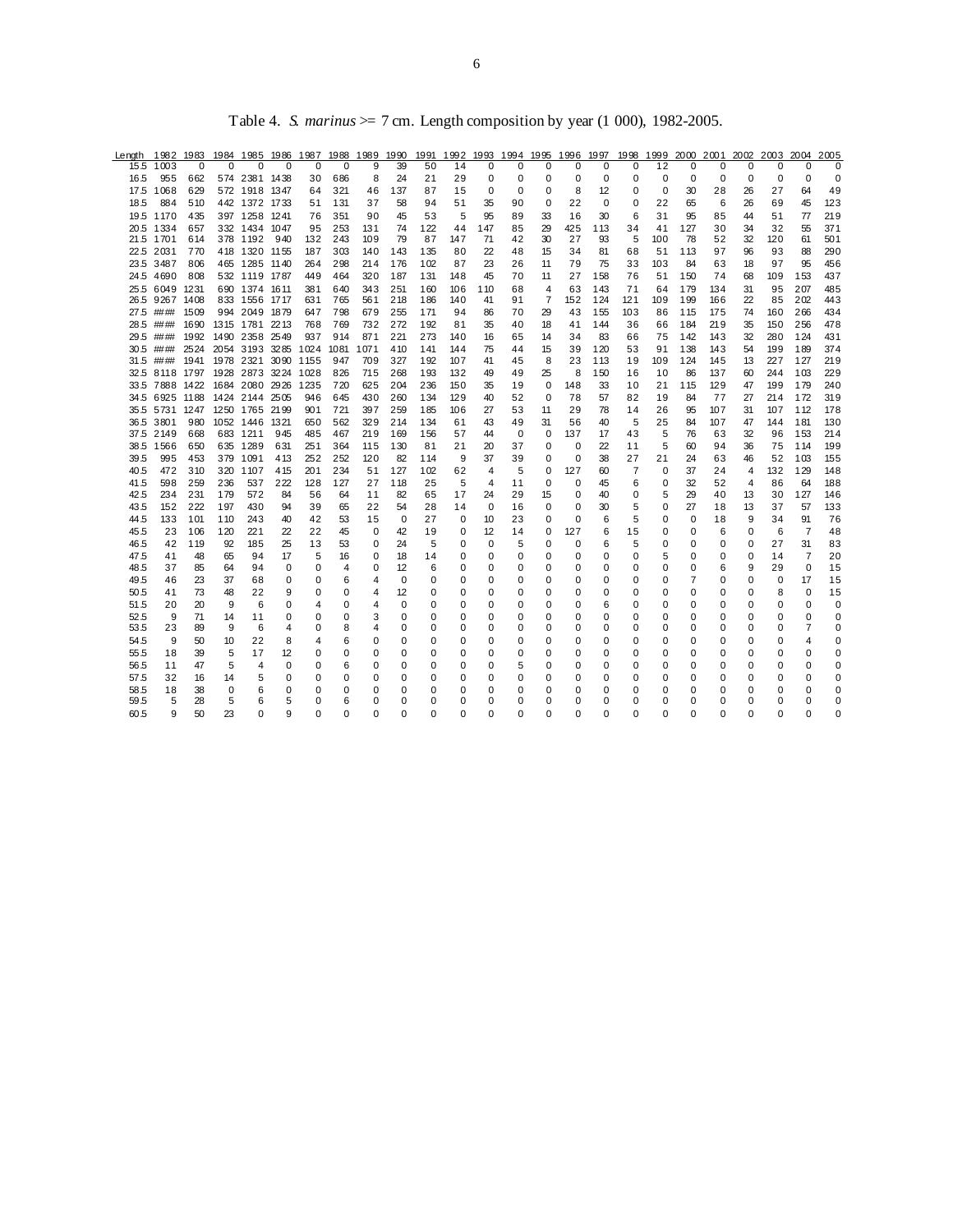Table 5. *S. mentella*  $\geq$  17cm, abundance (1 000) and biomass (tons) for West Greenland by stratum and total, 1982-2005. Confidence intervals (CI) are given in per cent of the stratified mean at 95% level of significance.

| Abundance |      |          |             |          |             |      |          |                                                               |             |     |
|-----------|------|----------|-------------|----------|-------------|------|----------|---------------------------------------------------------------|-------------|-----|
| Year      |      |          |             |          |             |      |          | Str1.1 Str1.2 Str2.1 Str2.2 Str3.1 Str3.2 Str4.1 Str4.2 Total |             | СI  |
| 1982      | 0    | 389      | 16          | 348      | 0           | 2360 | 0        |                                                               | 3113        | 65  |
| 1983      | 41   | 1010     | 71          | 2528     | 0           | 5236 | 0        |                                                               | 8886        | 42  |
| 1984      | 41   | 2966     | 7           | 1276     | 0           | 1115 | 0        |                                                               | 5405        | 93  |
| 1985      | 0    | 369      | 31          | 26       | 56          | 327  | 0        |                                                               | 809         | 47  |
| 1986      | 2144 | 414      | 38          | 292      | 4           | 444  | 0        |                                                               | 3336        | 36  |
| 1987      | 987  | 13679    | 42          |          | 56          |      | 0        |                                                               | 14764       | 45  |
| 1988      | 150  | 3186     | 26          | 777      | 60          | 4620 | 0        |                                                               | 8819        | 58  |
| 1989      | 0    | 186      | 9           | 102      | 0           |      | 8        |                                                               | 305         | 60  |
| 1990      | 0    | 9        | 5           | 704      | 50          |      | 0        | 3881                                                          | 4649        | 43  |
| 1991      | 0    | $\Omega$ | 0           | $\Omega$ | $\Omega$    | 652  | 0        | 1773                                                          | 2425        | 81  |
| 1992      | 0    | 36       | 0           | 15       | 0           | 106  | 0        | 0                                                             | 157         | 165 |
| 1993      | 0    | 23       | $\mathbf 0$ | 159      | 8           | 0    | 0        |                                                               | 190         | 86  |
| 1994      | 0    | 271      | 21          | 96       | 95          | 162  | 0        | 36                                                            | 681         | 168 |
| 1995      |      |          |             |          | 29          | 234  | 95       | 1468                                                          | 1826        | 55  |
| 1996      | 1524 | 619      | 0           | 236      | $\mathbf 0$ | 1921 | 28       |                                                               | 7135 11463  | 64  |
| 1997      | 252  | 1759     | 0           | 381      | 37          | 3204 | 144      |                                                               | 30742 36519 | 62  |
| 1998      | 0    | 324      | 0           | 212      | 151         | 828  | 10       | 2543                                                          | 4068        | 67  |
| 1999      | 34   | 235      | 7           | 281      | 39          | 1735 | 95       |                                                               | 2426        | 43  |
| 2000      | 0    | 94       | 7           | 768      | 31          | 1422 | $\Omega$ |                                                               | 21187 23509 | 65  |
| 2001      |      |          | 24          | 636      | 116         | 5419 | 0        |                                                               | 13939 20134 | 66  |
| 2002      |      |          | $\mathbf 0$ |          | $\Omega$    | 1351 | 23       |                                                               | 1374        | 95  |
| 2003      |      |          | 0           | 571      | 114         | 1554 | 0        |                                                               | 9365 11604  | 116 |
| 2004      | 225  | 1206     | 40          | 1122     | 242         | 1115 | 139      | 5021                                                          | 9110        | 89  |
| 2005      |      |          | 40          | 1042     | 27          | 791  | 77       | 1123                                                          | 3100        | 110 |

| <b>Biomass</b> |          |                                                               |                |      |                |      |    |      |      |     |
|----------------|----------|---------------------------------------------------------------|----------------|------|----------------|------|----|------|------|-----|
| Year           |          | Str1.1 Str1.2 Str2.1 Str2.2 Str3.1 Str3.2 Str4.1 Str4.2 Total |                |      |                |      |    |      |      | СI  |
| 1982           | 0        | 96                                                            | 7              | 114  | 0              | 893  | 0  |      | 1110 | 68  |
| 1983           | 14       | 213                                                           | 26             | 1158 | 0              | 2857 | 0  |      | 4268 | 47  |
| 1984           | 7        | 798                                                           | 5              | 491  | $\Omega$       | 472  | 0  |      | 1773 | 97  |
| 1985           | 0        | 96                                                            | 14             | 11   | 27             | 110  | 0  |      | 258  | 35  |
| 1986           | 225      | 38                                                            | 19             | 110  | 4              | 180  | 0  |      | 576  | 36  |
| 1987           | 82       | 1183                                                          | 9              |      | 31             |      | 0  |      | 1305 | 46  |
| 1988           | 20       | 425                                                           | 21             | 159  | 45             | 1878 | 0  |      | 2548 | 56  |
| 1989           | 0        | 23                                                            | $\overline{7}$ | 15   | 0              |      | 0  |      | 45   | 63  |
| 1990           | 0        | 6                                                             | 2              | 87   | 8              |      | 0  | 542  | 645  | 44  |
| 1991           | 0        | 0                                                             | 0              | 0    | 0              | 153  | 0  | 445  | 598  | 80  |
| 1992           | 0        | 2                                                             | 0              | 1    | 0              | 28   | 0  | 0    | 31   | 160 |
| 1993           | 0        | 4                                                             | 0              | 22   | 2              | 0    | 0  |      | 28   | 61  |
| 1994           | 0        | 32                                                            | 2              | 10   | 12             | 24   | 0  | 3    | 83   | 128 |
| 1995           |          |                                                               |                |      | 6              | 24   | 10 | 159  | 199  | 52  |
| 1996           | 7        | 55                                                            | 0              | 19   | 0              | 235  | 3  | 689  | 1008 | 59  |
| 1997           | 20       | 141                                                           | 0              | 38   | $\overline{2}$ | 320  | 18 | 2973 | 3512 | 59  |
| 1998           | 0        | 26                                                            | 0              | 17   | 17             | 88   | 3  | 326  | 477  | 73  |
| 1999           | 7        | 21                                                            | 5              | 36   | 6              | 188  | 21 |      | 284  | 52  |
| 2000           | $\Omega$ | 9                                                             | 0              | 65   | 2              | 122  | 0  | 1915 | 2113 | 57  |
| 2001           |          |                                                               | 2              | 66   | 10             | 469  | 0  | 1468 | 2015 | 74  |
| 2002           |          |                                                               | 0              |      | 0              | 145  | 3  |      | 148  | 102 |
| 2003           |          |                                                               | 0              | 66   | 12             | 223  | 0  | 1557 | 1858 | 120 |
| 2004           | 34       | 117                                                           | 7              | 122  | 50             | 149  | 23 | 1172 | 1674 | 74  |
| 2005           |          |                                                               | 5              | 125  | 4              | 89   | 23 | 403  | 649  | 109 |
|                |          |                                                               |                |      |                |      |    |      |      |     |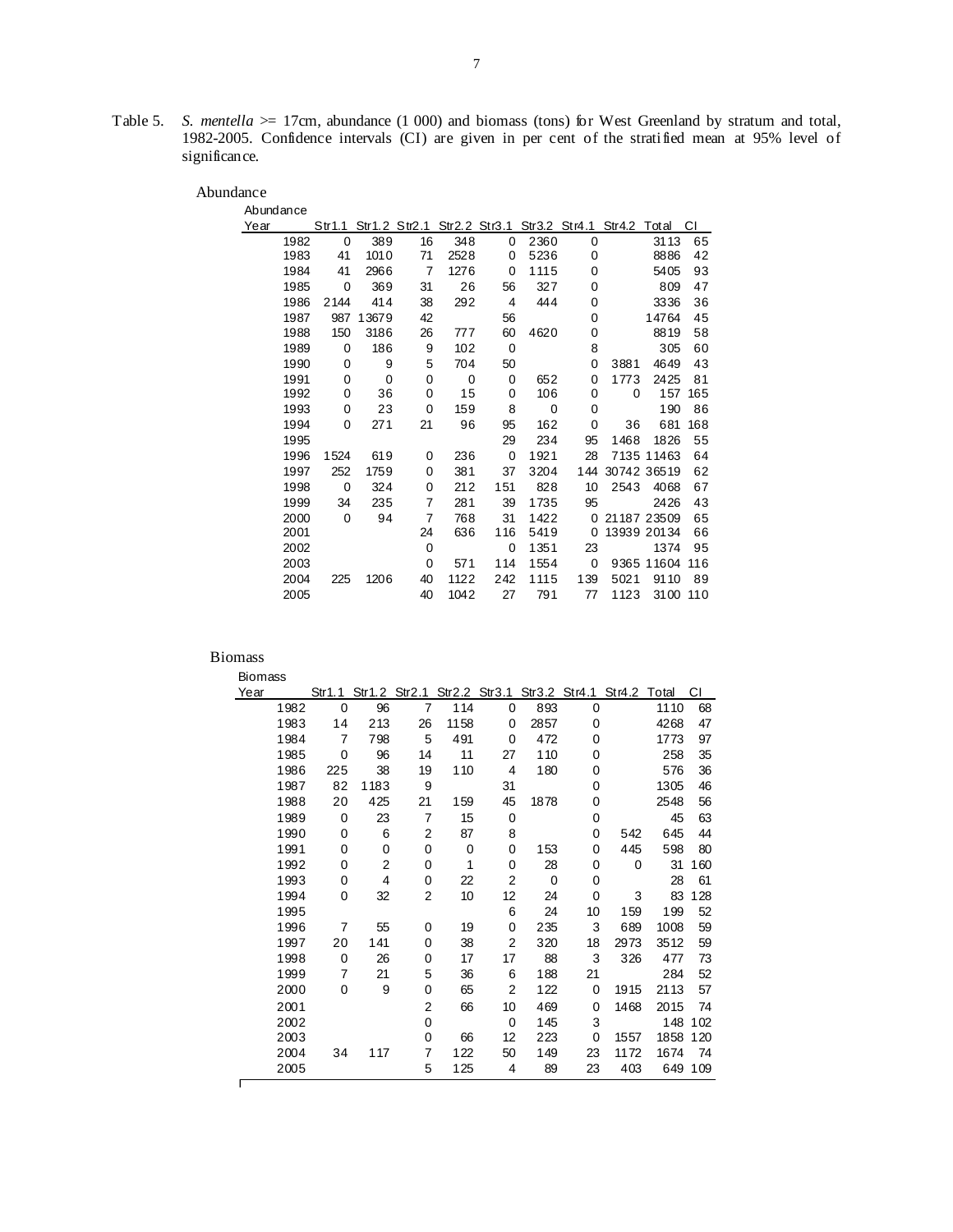| Lengt 1982   |          |          | 1983 1984 1985 |          |          |                |                |          |               |          |          |          |               |                         |               |                    |          |          |               | 1986 1987 1988 1989 1990 1991 1992 1993 1994 1995 1996 1997 1998 1999 2000 2001 2002 2003 2004 2005 |          |                |                |               |
|--------------|----------|----------|----------------|----------|----------|----------------|----------------|----------|---------------|----------|----------|----------|---------------|-------------------------|---------------|--------------------|----------|----------|---------------|-----------------------------------------------------------------------------------------------------|----------|----------------|----------------|---------------|
| 15.5         | $\Omega$ | $\Omega$ | $\Omega$       | $\Omega$ | $\Omega$ | 6              | $\Omega$       | 5        | 5             | 5        | O        | O        | $\Omega$      | $\Omega$                | $\Omega$      | $\Omega$           | $\Omega$ | $\Omega$ | $\Omega$      | $\Omega$                                                                                            | $\Omega$ | O              | $\Omega$       | $\Omega$      |
| 16.5         | 0        | 23       | 95             | 29       |          | 0 5220         | 230            | 0        | 0             | 5        | 0        | 0        | 0             | 0                       | 0             | 0                  | 0        | $\Omega$ | 0             | 0                                                                                                   | 0        | 0              | 0              | 0             |
| 17.5         | 9        | 58       | 140            | 6        |          | 1303 2178      | 217            | 14       | 72            | $\Omega$ | 0        | $\Omega$ | 0             | $\Omega$                |               | 0 6345             | 0        |          | 0 #### 5250   |                                                                                                     |          | 263 874        | 1286           | 244           |
| 18.5         | 29       | 51       | 102            | 9        |          | 442 2794       | 99             | 19       | 83            | 9        | 17       | 6        | 267           |                         |               | 701 3188 9988 1341 |          |          | 987 4518 5763 |                                                                                                     |          | 157 1401       | 1232           | 416           |
| 19.5         | 6        | 79       | 164            | 41       |          | 199 1721       | 965            | 64       | 240           | 31       | 25       | 6        | 163           |                         | 366 2675 #### |                    | 752      |          | 479 3353 3910 |                                                                                                     |          | 252 1104       | 771            | 363           |
| 20.5         | 28       | 89       | 149            | 26       |          | 117 1922       | 748            | 92       | 636           | 9        | 0        | 12       | 76            |                         | 251 1853 4345 |                    | 543      |          | 380 1903 1827 |                                                                                                     |          | 316 1003       | 552            | 399           |
| 21.5         | 40       | 96       | 155            | 26       | 54       | 272            | 532            | 30       | 1077          | 71       | 20       | 6        | 30            | 349                     |               | 935 1446           | 408      | 114      | 635           | 655                                                                                                 |          | 207 891        | 683            | 179           |
| 22.5         | 18       | 143      | 130            | 13       | 98       | 131            | 722            |          | 25 1544       | 300      | 5        | 19       | 62            | 44                      |               | 721 1034           | 364      | 95       | 733           | 713                                                                                                 |          | 78 1516        | 510            | 217           |
| 23.5         | 41       | 124      | 194            | 35       | 88       | 84             | 409            | 9        | 640           | 389      | 18       | 6        | 25            | 15                      | 328           | 658                | 264      | 49       | 579           | 519                                                                                                 |          | 37 1613        | 343            | 59            |
| 24.5         | 38       | 184      | 160            | 85       | 106      | 137            | 346            | 0        | 191           | 649      | 28       | 13       | 22            | 39                      | 168           | 721                | 120      | 85       | 413           | 498                                                                                                 |          | 23 1230        | 503            | 76            |
| 25.5         | 105      | 265      | 98             | 76       | 35       | 36             | 355            | 19       | 76            | 607      | 9        | 19       | 0             | 29                      | 42            | 262                | 80       | 58       | 264           | 354                                                                                                 | 9        | 325            | 546            | 43            |
| 26.5         | 83       | 362      | 182            | 52       | 49       | 18             | 320            | 0        | 58            | 165      | 18       | 14       | 5             | 29                      | 29            | 111                | 102      | 57       | 214           | 262                                                                                                 | 32       | 290            | 639            | 85            |
| 27.5         | 231      | 548      | 184            | 37       | 43       | 47             | 319            | 0        | 18            | 93       | 5        | 25       | 0             | 0                       | 0             | 151                | 34       | 45       | 130           | 156                                                                                                 | 0        | 405            | 658            | 78            |
| 28.5         | 181      | 559      | 329            | 46       | 81       | 43             | 265            | 5        | 0             | 38       | $\Omega$ | 25       | 12            | $\Omega$                | 0             | 28                 | 29       | 28       | 85            | 59                                                                                                  | $\Omega$ | 386            | 341            | 143           |
| 29.5         | 315      | 776      | 457            | 38       | 71       | $\mathbf 0$    | 296            | 0        | 5             | 19       | 0        | 0        | 5             | 0                       | 0             | 6                  | 15       | 11       | 59            | 53                                                                                                  | 0        | 250            | 372            | 107           |
| 30.5         |          | 571 1452 | 742            | 55       | 81       | 52             | 454            | 0        | 0             | 29       | 0        | 12       | 0             | 7                       | $\Omega$      | 6                  | 20       | 9        | 29            | 35                                                                                                  | 0        | 142            | 276            | 283           |
| 31.5         |          | 391 1179 | 664            | 44       | 61       | 36             | 324            | 0        | 0             | 0        | 0        | 0        | 0             | 0                       | $\Omega$      | 0                  | 0        | 11       | 15            | 30                                                                                                  | 0        | 75             | 141            | 157           |
| 32.5         | 380      | 928      | 522            | 48       | 106      | 24             | 397            | 0        | $\Omega$      | 0        | 0        | 6        | $\Omega$      | $\Omega$                | $\Omega$      | 22                 | $\Omega$ | $\Omega$ | 29            | 11                                                                                                  | $\Omega$ | 55             | 103            | 68            |
| 33.5         | 247      | 744      | 440            | 40       | 58       | 6              | 397            | 0        | $\Omega$      | 0        | 0        | $\Omega$ | 0             | $\Omega$                | 0             | $\Omega$           | O        | 5        | 7             | 23                                                                                                  | 0        | 15             | 66             | 102           |
| 34.5         | 125      | 563      | 245            | 32       | 117      | 6              | 421            | 0        | 0             | 0        | 0        | 0        | 0             | 0                       | 0             | 0                  | 0        | 0        | 7             | 12                                                                                                  | 0        | 19             | 31             | 47            |
| 35.5         | 93       | 358      | 139            | 26       | 71       | 0              | 482            | 5        | 0             | 5        | 5        | 13       | $\Omega$      | $\Omega$                | 0             | 22                 | O        | $\Omega$ | 0             | 6                                                                                                   | $\Omega$ | 4              | 32             | 9             |
| 36.5         | 69       | 137      | 51             | 15       | 46       | 6              | 228            | 0        | 0             | 0        | 0        | 0        | 0             | 0                       | 0             | 0                  | 0        | 12       | 0             | 0                                                                                                   | 0        | 0              | 7              | 17            |
| 37.5         | 28       | 71       | 10             | 4        | 27       | 0              | 130            | 6        | 0             | 0        | 0        | $\Omega$ | 5             | $\mathbf 0$             | 0             | 0                  | $\Omega$ | 0        | 6             | 0                                                                                                   | 0        | $\overline{7}$ | $\overline{7}$ | 9             |
| 38.5         | 5        | 28       | 24             | 0        | 36       | 4              | 38             | 0        | 0             | 0        | 5        | 0        | 0             | 0                       | 0             | 0                  | 0        | 5        | 0             | 0                                                                                                   | 0        | 0              | 10             | 0             |
| 39.5         | 19       | 10       | 11             | 9        | 13       | $\Omega$       | 50             | 5        | 0             | 0        | 5        | 0        | $\Omega$      | $\Omega$                | $\Omega$      | 0                  | $\Omega$ | 0        | $\Omega$      | $\Omega$                                                                                            | $\Omega$ | 0              | $\Omega$       | 0             |
| 40.5         | 19       | 6        | 8              | 7        | 0        | $\overline{7}$ | 18             | 0        | 0             | 0        | 0        | 6        | 5             | $\mathbf 0$             | 0             | 0                  | 0        | 0        | 0             | 0                                                                                                   | 0        | 0              | 0              | 0             |
| 41.5         | 9        | 14       | 5              | 9        | 14       | 11             | 11             | 0        | 0             | 0        | 0        | 0        | 0             | 0                       | 0             | 0                  | 0        | 0        | 0             | 0                                                                                                   | 0        | 0              | 0              | 0             |
| 42.5         | 14       | 0        | $\Omega$       | $\Omega$ | 0        | 4              | 17             | 8        | 0             | 0        | 0        | $\Omega$ | 5             | $\mathbf 0$             | 0             | 0                  | $\Omega$ | 0        | 0             | 0                                                                                                   | $\Omega$ | 0              | $\Omega$       | 0             |
| 43.5<br>44.5 | 9        | 6        | 0<br>$\Omega$  | $\Omega$ | 9        | 0              | 14<br>$\Omega$ | 0        | 0             | 0        | 0        | 0        | 0<br>$\Omega$ | $\mathbf 0$<br>$\Omega$ | 0<br>$\Omega$ | 0<br>$\Omega$      | 0<br>0   | 0<br>0   | 0<br>$\Omega$ | 0<br>$\Omega$                                                                                       | 0        | 0<br>0         | 0<br>$\Omega$  | 0<br>$\Omega$ |
| 45.5         | 5        | 0<br>0   | 5              | 0<br>ŋ   | 4<br>0   | 0<br>0         | 11             | 0<br>0   | 0<br>$\Omega$ | 0<br>0   | 0<br>0   | 0<br>0   | 0             | $\mathbf 0$             | 0             | $\Omega$           | O        | 0        | $\Omega$      | 0                                                                                                   | 0<br>0   | 0              | $\Omega$       | 0             |
| 46.5         | 0<br>5   | 0        | 5              | $\Omega$ | 0        | O              | $\Omega$       | 0        | $\Omega$      | 0        | 0        | $\Omega$ | $\Omega$      | $\Omega$                | 0             | $\Omega$           | O        | 0        | $\Omega$      | $\Omega$                                                                                            | 0        | 0              | $\Omega$       | 0             |
| 47.5         | 5        | 0        | 0              | 0        | 4        | O              | 0              | 0        | 0             | 0        | 0        | 0        | 0             | $\mathbf 0$             | 0             | 0                  | 0        | 0        | 0             | 0                                                                                                   | 0        | 0              | 0              | 0             |
| 48.5         | 0        | 0        | 0              | 0        | 0        | 0              | 0              | 0        | 0             | 0        | 0        | 0        | 0             | $\mathbf 0$             | 0             | 0                  | O        | 0        | $\Omega$      | 0                                                                                                   | 0        | 0              | $\Omega$       | 0             |
| 49.5         | 0        | 0        | 0              | $\Omega$ | 0        | 0              | 10             | 0        | 0             | 0        | 0        | 0        | 0             | $\mathbf 0$             | 0             | 0                  | 0        | 0        | 0             | 0                                                                                                   | 0        | 0              | 0              | 0             |
| 50.5         | 0        | 0        | 0              | 0        | U        | O              | 0              | 0        | 0             | 0        | 0        | 0        | 0             | $\mathbf 0$             | 0             | 0                  | 0        | 0        | 0             | 0                                                                                                   | 0        | 0              | 0              | 0             |
| 51.5         | 0        | 0        | 0              | 0        | 0        | 0              | $\Omega$       | 0        | 0             | 0        | 0        | 0        | 0             | $\mathbf 0$             | 0             | $\Omega$           | $\Omega$ | 0        | $\Omega$      | 0                                                                                                   | 0        | 0              | $\Omega$       | 0             |
| 52.5         | 0        | 0        | 0              | 0        | 0        | 0              | 0              | 0        | 0             | 0        | 0        | 0        | 0             | $\mathbf 0$             | 0             | 0                  | 0        | 0        | 0             | 0                                                                                                   | 0        | 0              | 0              | 0             |
| 53.5         | 0        | 0        | $\Omega$       | 0        | 0        | 0              | 0              | 0        | 0             | 0        | 0        | 0        | $\Omega$      | $\mathbf 0$             | $\Omega$      | $\Omega$           | $\Omega$ | 0        | $\Omega$      | $\Omega$                                                                                            | $\Omega$ | 0              | $\Omega$       | 0             |
| 54.5         | 0        | 0        | 0              | $\Omega$ | U        | O              | 0              | 0        | 0             | 0        | 0        | $\Omega$ | 0             | $\mathbf 0$             | 0             | $\Omega$           | 0        | 0        | 0             | 0                                                                                                   | 0        | 0              | 0              | 0             |
| 55.5         | 0        | O        | 0              | 0        | U        | O              | 0              | 0        | 0             | 0        | 0        | 0        | 0             | $\mathbf 0$             | 0             | 0                  | 0        | 0        | 0             | 0                                                                                                   | 0        | 0              | ŋ              | 0             |
| 56.5         | 0        | 0        | 0              | 0        | 0        | O              | 0              | 0        | 0             | 0        | 0        | $\Omega$ | 0             | 0                       | 0             | 0                  | 0        | 0        | 0             | 0                                                                                                   | 0        | 0              | 0              | 0             |
| 57.5         |          |          | 0              |          |          |                | O              | 0        | 0             | 0        | 0        | U        | 0             | 0                       | 0             | 0                  | 0        | 0        | 0             | 0                                                                                                   | 0        | 0              | 0              | 0             |
| 58.5         | U        | 0        | 0              | ŋ        | U        | O              | 0              | U        | $\Omega$      | 0        | 0        | 0        | O             | 0                       | 0             | 0                  | $\Omega$ | 0        | $\Omega$      | 0                                                                                                   | 0        | 0              | 0              | 0             |
| 59.5         |          |          | 0              |          |          |                |                |          | ۵             | 0        |          |          | $\Omega$      | 0                       | C             | $\Omega$           | $\Omega$ | $\Omega$ | $\Omega$      | 0                                                                                                   | 0        | 0              | 0              | 0             |
| 60.5         | O        | O        | O              | O        | U        | O              | $\Omega$       | $\Omega$ | n             | O        | U        | O        | $\Omega$      | O                       | $\Omega$      | $\Omega$           | $\Omega$ | O        | $\Omega$      | $\Omega$                                                                                            | $\Omega$ | O              | $\Omega$       | 0             |

Table 6. *S. mentella* >=17 cm. Length composition by year (1 000), 1982-2005.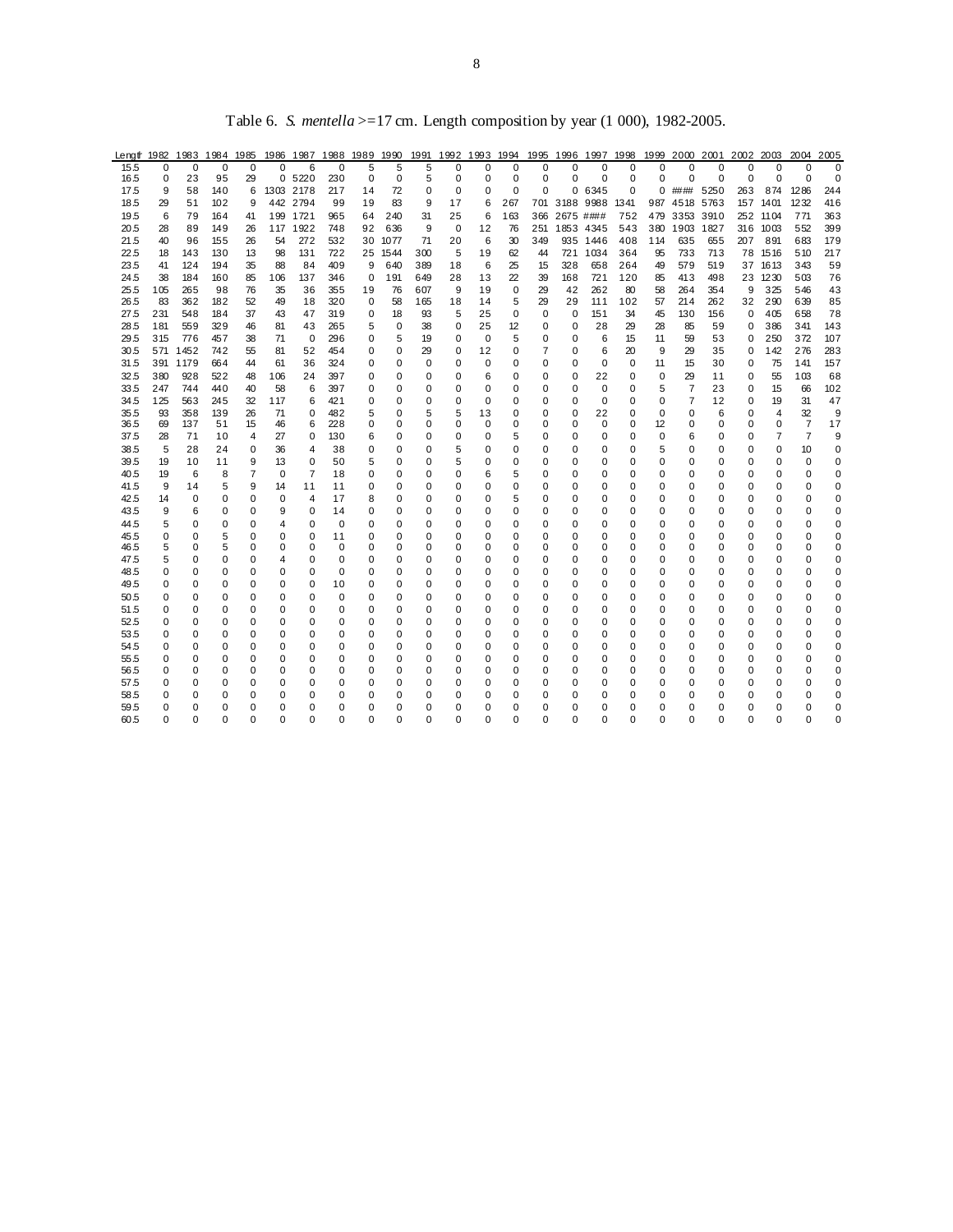Table 7. *Sebastes. spp.* <17 cm, abundance (1 000) and biomass (tons) for West Greenland by stratum and total, 1982-2005. Confidence intervals (CI) are given in per cent of the stratified mean at 95% level of significance.

Abundance

| Abundanc |  |  |
|----------|--|--|

| Abundance |      |            |              |                         |             |             |       |             |                                                               |               |     |
|-----------|------|------------|--------------|-------------------------|-------------|-------------|-------|-------------|---------------------------------------------------------------|---------------|-----|
| Year      |      |            |              |                         |             |             |       |             | Str1.1 Str1.2 Str2.1 Str2.2 Str3.1 Str3.2 Str4.1 Str4.2 Total |               | CI. |
|           | 1982 | 1055       | 357          | 120                     | 27          | 8           | 42    | 23          |                                                               | 1632          | 44  |
|           | 1983 | 3954       | 506          | 14                      | 138         | 8           | 16    | 21          |                                                               | 4657          | 56  |
|           | 1984 | 5022       | 3713         | 21                      | 219         | 141         | 27    | 13          |                                                               | 9156          | 67  |
|           | 1985 | 4886       | 9616         | 54                      | 2712        | 47          | 67    | 54          |                                                               | 17436         | 164 |
|           | 1986 |            | 10738 237636 | 113                     | 1811        | 54          | 218   | 39          |                                                               | 250609        | 168 |
|           | 1987 |            | 12453 113990 | 5                       |             | 19          |       | 18          |                                                               | 126485        | 87  |
|           | 1988 | 19680      | 42481        | 0                       | 107         | 19          | 139   | $\Omega$    |                                                               | 62426         | 41  |
|           | 1989 | 7717       | 13159        | 3071                    | 5370        | 17          |       | 69          |                                                               | 29403         | 35  |
|           | 1990 | 11255      |              | 35933 15416             | 1538        | 72          |       | 6199        | 848                                                           | 71261         | 52  |
|           | 1991 | 51936      |              | 59846 34872 22668 13692 |             |             | 2508  | 891         | 1540                                                          | 187953        | 38  |
|           |      | 1992 25716 |              | 19083 12690             | 17276 17463 |             | 13973 | 41          | 13718                                                         | 119960        | 54  |
|           | 1993 | 5458       | 39035        | 665                     | 11331       | 355         | 2773  | 13          |                                                               | 59630         | 111 |
|           | 1994 | 3403       | 12003        | 9828                    | 4014        | 1190        |       | 1730 10842  | 9867                                                          | 52877         | 95  |
|           | 1995 |            |              |                         |             | 399         | 10236 | 855         | 34695                                                         | 46185         | 106 |
|           | 1996 | 456        | 14356        | 5210                    |             | 9377 26961  | 11571 | 2488        |                                                               | 107236 177655 | 98  |
|           | 1997 | 6519       | 47117        | 0                       |             | 15852 43421 | 20194 | 444         | 68931                                                         | 202478        | 62  |
|           | 1998 | 1558       |              | 25350 50177             |             | 30834 55983 |       | 13090 37049 |                                                               | 13318 227359  | 100 |
|           | 1999 | 3886       | 54143        | 1067                    | 8617        | 1105        | 7643  | 758         |                                                               | 77219         | 48  |
|           | 2000 | 1293       | 9958         | 63                      | 3052        | 393         | 8195  | 0           | 33103                                                         | 56057         | 62  |
|           | 2001 |            |              | 1318                    | 3559        | 110         | 2432  | 8           | 1484                                                          | 8911          | 24  |
|           | 2002 |            |              | 1255                    |             | 145         | 1523  | 23          |                                                               | 2946          | 85  |
|           | 2003 |            |              | 390                     | 7090        | 114         | 1674  | 15          | 1054                                                          | 10337         | 79  |
|           | 2004 | 6676       | 12206        | 343                     | 4706        | 112         | 1083  | 10          | 1089                                                          | 26225         | 154 |
|           | 2005 |            |              | 118                     | 2628        | 54          | 778   | $\Omega$    | 342                                                           | 3920          | 176 |

| <b>Biomass</b> |      |                |                                                         |                |     |                |     |             |      |       |     |
|----------------|------|----------------|---------------------------------------------------------|----------------|-----|----------------|-----|-------------|------|-------|-----|
| Year           |      |                | Str1.1 Str1.2 Str2.1 Str2.2 Str3.1 Str3.2 Str4.1 Str4.2 |                |     |                |     |             |      | Total | СI  |
|                | 1982 | 34             | 13                                                      | 7              | 1   | 0              | 1   | $\mathbf 0$ |      | 56    | 41  |
|                | 1983 | 102            | 21                                                      | 0              | 6   | 0              | 1   | 0           |      | 130   | 52  |
|                | 1984 | 88             | 105                                                     | 0              | 5   | 6              | 1   | 0           |      | 205   | 73  |
|                | 1985 | 82             | 367                                                     | 2              | 58  | 2              | 3   | 0           |      | 514   | 142 |
|                | 1986 | 456            | 6646                                                    | 2              | 77  | 2              | 6   | 0           |      | 7189  | 168 |
|                | 1987 | 265            | 5020                                                    | 0              |     | $\mathbf 0$    |     | 0           |      | 5285  | 93  |
|                | 1988 | 218            | 1492                                                    | 0              | 3   | $\mathbf 0$    | 5   | 0           |      | 1718  | 56  |
|                | 1989 | 109            | 271                                                     | 21             | 49  | $\mathbf 0$    |     | $\Omega$    |      | 450   | 42  |
|                | 1990 | 102            | 369                                                     | 63             | 20  | $\mathbf 0$    |     | 10          | 2    | 566   | 58  |
|                | 1991 | 197            | 798                                                     | 73             | 242 | 29             | 24  | 3           | 15   | 1381  | 46  |
|                | 1992 | 150            | 386                                                     | 49             | 111 | 74             | 220 | 0           | 64   | 1054  | 54  |
|                | 1993 | 75             | 512                                                     | 16             | 265 | 6              | 76  | $\Omega$    |      | 950   | 90  |
|                | 1994 | 27             | 216                                                     | 54             | 57  | 29             | 64  | 141         | 277  | 865   | 132 |
|                | 1995 |                |                                                         |                |     | 6              | 330 | 10          | 348  | 694   | 97  |
|                | 1996 | $\overline{7}$ | 284                                                     | 14             | 117 | 91             | 297 | 18          | 3300 | 4128  | 96  |
|                | 1997 | 61             | 344                                                     | $\mathbf 0$    | 214 | 163            | 544 | 15          | 2437 | 3778  | 81  |
|                | 1998 | 20             | 433                                                     | 165            | 322 | 221            | 351 | 141         | 531  | 2184  | 120 |
|                | 1999 | 54             | 941                                                     | 14             | 190 | 17             | 272 | 18          |      | 1506  | 47  |
|                | 2000 | 27             | 252                                                     | $\overline{2}$ | 106 | 14             | 284 | 0           | 1414 | 2099  | 61  |
|                | 2001 |                |                                                         | $\overline{7}$ | 65  | 6              | 90  | 0           | 71   | 239   | 29  |
|                | 2002 |                |                                                         | 12             |     | 2              | 29  | 0           |      | 43    | 83  |
|                | 2003 |                |                                                         | 9              | 138 | $\overline{2}$ | 40  | 0           | 26   | 215   | 53  |
|                | 2004 | 54             | 348                                                     | 9              | 140 | 4              | 70  | 0           | 22   | 647   | 160 |
|                | 2005 |                |                                                         | 2              | 69  | 0              | 19  | 0           | 3    | 93    | 179 |
|                |      |                |                                                         |                |     |                |     |             |      |       |     |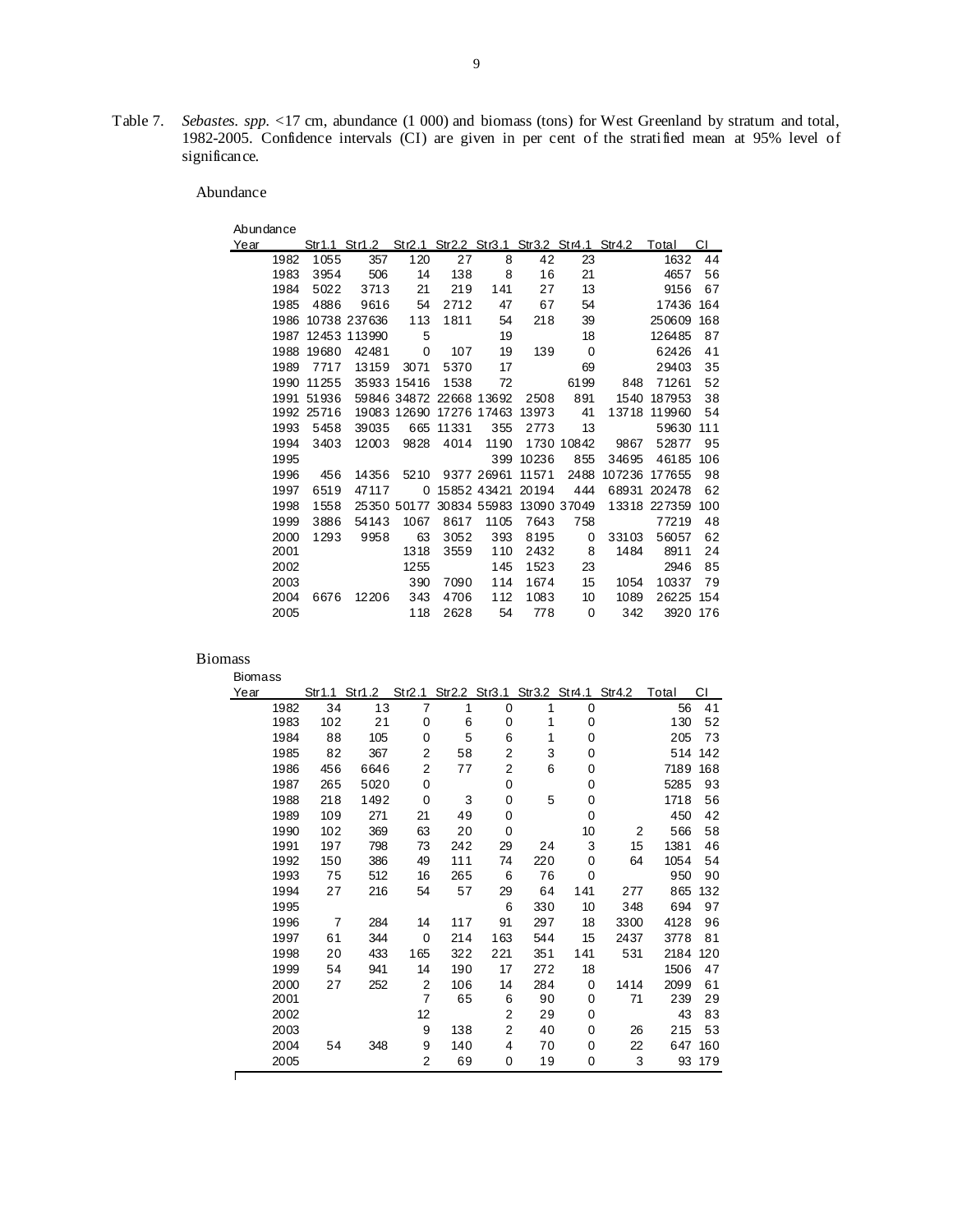| Length | 1982 | 1983 | 1984 | 1985     | 1986       | 1987  | 1988  | 1989 | 1990  | 1991  | 1992  | 1993 | 1994 | 1995     | 1996  | 1997         | 1998  | 1999  | 2000  | 2001 | 2002 | 2003 | 2004 | 2005 |
|--------|------|------|------|----------|------------|-------|-------|------|-------|-------|-------|------|------|----------|-------|--------------|-------|-------|-------|------|------|------|------|------|
| 0.5    |      | 0    | 0    | $\Omega$ | 0          |       |       | 0    | 0     | 0     |       |      |      | $\Omega$ |       |              |       | 0     | 0     |      |      |      |      |      |
| 1.5    |      |      |      |          |            |       |       |      |       |       |       |      |      |          |       |              |       |       |       |      |      |      |      |      |
| 2.5    |      |      |      |          |            |       |       |      |       |       |       |      |      |          |       |              |       |       |       |      |      |      |      |      |
| 3.5    |      |      |      |          |            |       |       |      |       |       |       |      |      |          |       |              |       |       |       |      |      |      |      |      |
| 4.5    |      |      |      |          |            |       |       |      | 14    | 59    |       |      |      |          |       |              |       |       |       | 6    |      |      |      |      |
| 5.5    |      | 6.   | 255  | 25       | 36         | 121   | 97    | 39   | 3468  | 15519 | 2396  |      | 2392 | 26       | 236   | 622          | 182   | 1235  | 186   | 146  | 65   | 243  | 329  | 28   |
| 6.5    |      | 78   | 584  | 111      | 97         | 850   | 486   | 1814 | 5708  | 59602 | 30723 | 117  | 9939 | 193      | 7127  | 32049        | 44724 | 3401  | 639   | 1202 | 699  | 1344 | 4039 | 178  |
| 7.5    |      | 219  | 179  | 185      | 460        | 1393  | 1940  | 2111 | 2758  | 11107 | 27896 | 200  | 1053 | 142      | 28816 | 54642 124965 |       | 232   | 411   | 1564 | 791  | 1115 | 7585 | 683  |
| 8.5    | 70   | 518  | 425  | 326      | 1913       | 902   | 9815  | 2176 | 8484  | 15958 | 5799  | 1935 | 4092 | 540      | 7089  | 2405         | 4670  | 126   | 87    | 58   | 97   | 60   | 1041 | 161  |
| 9.5    | 57   | 579  | 835  | 2161     | 4221       | 658   | 7404  | 4284 | 11835 | 23919 | 11346 | 9480 | 9035 | 616      | 7908  | 4589         | 3927  | 3177  | 1114  | 123  | 117  | 120  | 98   | 18   |
| 10.5   | 96   | 359  | 1432 | 4165     | 8595       | 941   | 3378  | 5703 | 6994  | 36922 | 8922  | 8916 | 5238 | 935      | 28169 | 13241        | 10533 | 27661 | 1800  | 502  | 308  | 1007 | 403  | 168  |
| 11.5   | 259  | 594  | 2151 | 1470     | 19713      | 2445  | 1453  | 4835 | 7050  | 16197 | 5788  | 5980 | 2909 | 5090     | 17615 | 11127        | 4294  | 23335 | 566   | 582  | 162  | 2030 | 1023 | 692  |
| 12.5   | 188  | 719  | 1284 |          | 508 106866 | 7017  | 1560  | 3156 | 7575  | 2388  | 7518  | 9527 | 6043 | 9656     | 12200 | 6785         | 2104  | 3134  | 4074  | 356  | 82   | 1614 | 612  | 604  |
| 13.5   | 114  | 511  | 679  | 1599     | 76491      | 8666  | 3244  | 2148 | 6284  | 1648  | 11461 | 5614 | 4357 | 4247     | 17440 | 20084        | 6322  | 4979  | 13437 | 729  | 105  | 628  | 476  | 215  |
| 14.5   | 384  | 464  | 681  | 2716     | 14063      | 18412 | 8866  | 1020 | 4611  | 1196  | 6078  | 6021 | 2686 | 7343     | 11415 | 26222        | 10205 | 4558  | 14810 | 824  | 214  | 802  | 2450 | 390  |
| 15.5   | 460  | 609  | 650  | 4173     | 4189       | 47210 | 13645 | 709  | 3556  | 1549  | 1220  | 5822 | 2401 | 8718     | 11658 | 16131        | 5645  | 1482  | 9324  | 955  | 188  | 780  | 5131 | 451  |
| 16.5   |      |      |      | 0        | 5121       | 31716 | 4826  | 572  | 944   | 1005  | 391   | 3914 | 1329 | 5090     | 16748 | 14577        | 5203  | 1764  | 9607  | 1864 | 124  | 593  | 3040 | 332  |
| 17.5   |      |      |      |          | 6513       | 6136  | 2998  | 505  | 654   | 591   | 379   | 2105 | 1241 | 3545     | 11162 | 0            | 4585  | 2139  |       |      |      |      |      |      |
| 18.5   |      |      |      |          | 1400       | 0     | 2514  | 307  | 824   | 218   | 46    |      | 68   | 44       | 58    |              |       |       |       |      |      |      |      |      |
| 19.5   |      |      |      |          | 930        | 0     | 194   | 24   | 133   | 32    |       |      | 47   | $\Omega$ | 15    |              |       |       |       |      |      |      |      |      |
| 20.5   |      |      |      |          |            |       |       |      | 133   | 13    |       |      | 16   |          |       |              |       |       |       |      |      |      |      |      |
|        |      |      |      |          |            |       |       |      |       |       |       |      |      |          |       |              |       |       |       |      |      |      |      |      |

Table 8. *Sebastes spp.* < 17 cm. Length composition by year (1 000), 1982-2005.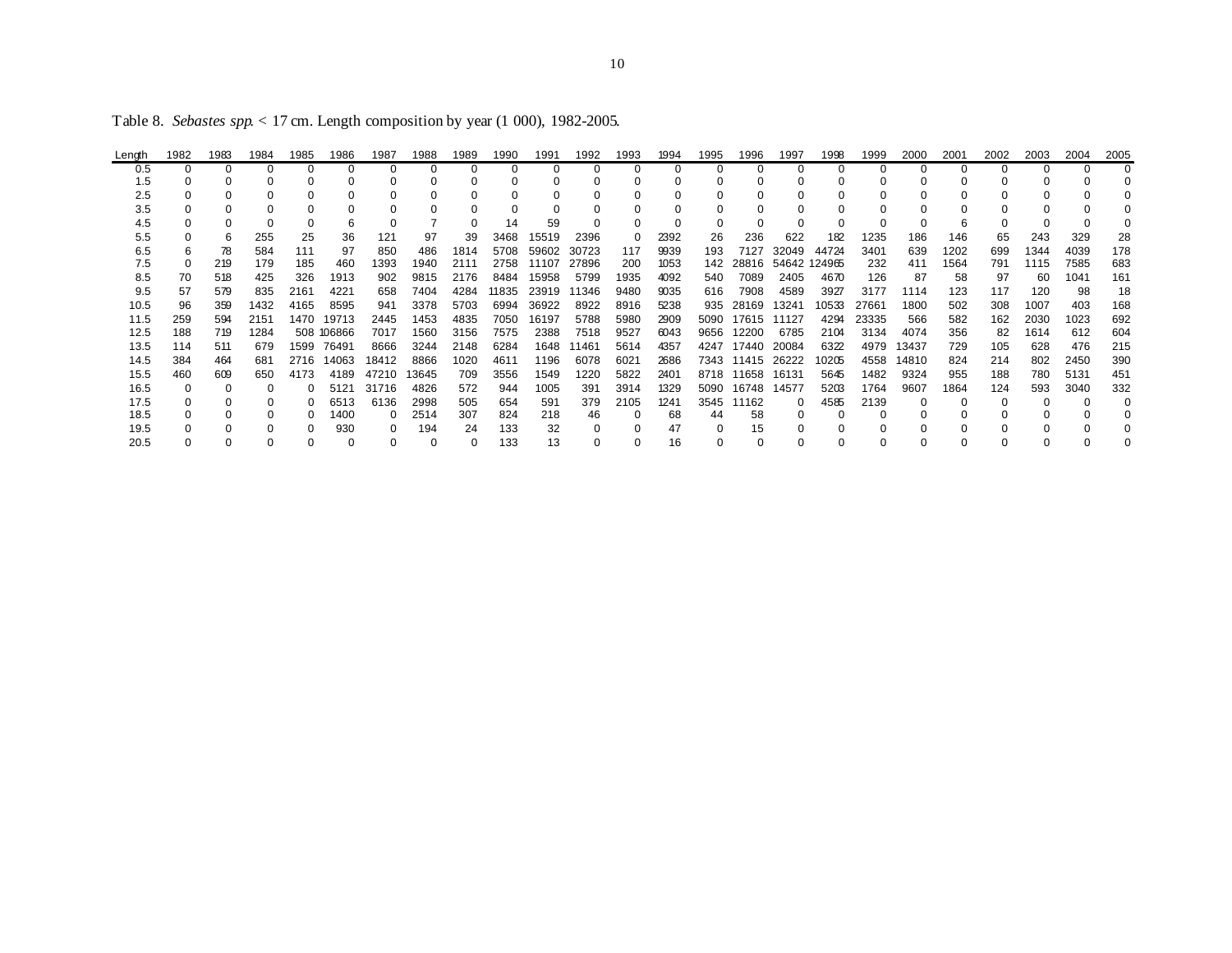Table 9. *Hippoglossoides platessoides*, abundance (1 000) and biomass (tons) for West Greenland by stratum and total, 1982-2005. Confidence intervals (CI) are given in per cent of the stratified mean at 95% level of significance.

Abundance

| Abundance |            |                                                               |             |      |      |      |      |     |           |    |
|-----------|------------|---------------------------------------------------------------|-------------|------|------|------|------|-----|-----------|----|
| Year      |            | Str1.1 Str1.2 Str2.1 Str2.2 Str3.1 Str3.2 Str4.1 Str4.2 Total |             |      |      |      |      |     |           | СI |
| 1982      | 31582      |                                                               | 5092 29598  | 5735 | 2843 | 2133 | 1043 |     | 78026     | 30 |
|           | 1983 46601 |                                                               | 6482 55493  | 2871 | 2725 | 461  | 811  |     | 11544449  |    |
| 1984      | 18251      |                                                               | 6258 53766  | 4366 | 2928 | 2244 | 1792 |     | 89605 43  |    |
|           | 1985 21388 |                                                               | 5974 22819  | 6185 | 2632 | 239  | 3161 |     | 62398 23  |    |
|           | 1986 22035 |                                                               | 11393 58741 | 9556 | 2936 | 2388 | 4463 |     | 111512 39 |    |
|           | 1987 23321 |                                                               | 3314 26226  |      | 2357 |      | 1030 |     | 56248 26  |    |
| 1988      | 10963      | 3476                                                          | 8025        | 5698 | 3566 | 800  | 1035 |     | 33563 18  |    |
| 1989      | 9370       | 4454                                                          | 11362       | 3775 | 8764 |      | 1446 |     | 39171 28  |    |
| 1990      | 8615       | 6465                                                          | 8227        | 2614 | 1083 |      | 1492 | 606 | 29102 25  |    |
| 1991      | 7826       | 4537                                                          | 5168        | 1899 | 1517 | 639  | 1248 | 952 | 23786     | 17 |
| 1992      | 8527       | 4996                                                          | 3020        | 2704 | 1233 | 1707 | 1744 | 175 | 24106 28  |    |
| 1993      | 5859       | 3284                                                          | 1201        | 1212 | 632  | 694  | 398  |     | 13280     | 17 |
| 1994      | 2212       | 3525                                                          | 1488        | 1514 | 624  | 282  | 1661 | 189 | 11495 21  |    |
| 1995      |            |                                                               |             |      | 891  | 1189 | 1019 | 785 | 3884      | 18 |
| 1996      | 3716       | 1337                                                          | 956         | 1424 | 1946 | 772  | 1566 | 472 | 12189     | 17 |
| 1997      | 8656       | 3262                                                          | 2585        | 3543 | 2973 | 1288 | 2427 | 109 | 24843     | 21 |
| 1998      | 6254       | 3956                                                          | 5654        | 2873 | 1767 | 865  | 2296 | 204 | 23869     | 17 |
| 1999      | 5410       | 2675                                                          | 5013        | 2904 | 1835 | 389  | 1356 |     | 19582 20  |    |
| 2000      | 2273       | 3929                                                          | 1953        | 3302 | 1016 | 361  | 1197 | 36  | 14067 18  |    |
| 2001      |            |                                                               | 11195       | 3831 | 1275 | 394  | 3616 | 182 | 20493 23  |    |
| 2002      |            |                                                               | 6820        |      | 1203 | 2138 | 1718 |     | 11879 23  |    |
| 2003      |            |                                                               | 20675       | 9700 | 1140 | 2170 | 1633 | 15  | 35333 34  |    |
|           | 2004 23681 | 7048                                                          | 18111       | 6319 | 998  | 1120 | 1741 | 50  | 59068 24  |    |
| 2005      |            |                                                               | 16344       | 8276 | 1459 | 1087 | 950  | 606 | 28722 32  |    |

## Biomass

Biom a ss

| Year |      |      | Str1.1 Str1.2 Str2.1 Str2.2 Str3.1 Str3.2 Str4.1 Str4.2 Total |       |      |      |     |     |     |          | СI |
|------|------|------|---------------------------------------------------------------|-------|------|------|-----|-----|-----|----------|----|
|      | 1982 | 6050 | 946                                                           | 7797  | 1151 | 919  | 376 | 157 |     | 17396    | 32 |
|      | 1983 | 7451 | 1155                                                          | 11771 | 607  | 1008 | 88  | 167 |     | 22247 41 |    |
|      | 1984 | 1701 | 762                                                           | 8662  | 807  | 607  | 387 | 365 |     | 13291    | 45 |
|      | 1985 | 1939 | 600                                                           | 3861  | 1062 | 519  | 49  | 321 |     | 8351 22  |    |
|      | 1986 | 2150 | 1147                                                          | 8429  | 1385 | 703  | 452 | 460 |     | 14726 30 |    |
|      | 1987 | 3130 | 339                                                           | 5471  |      | 645  |     | 229 |     | 9814 30  |    |
|      | 1988 | 919  | 293                                                           | 1699  | 807  | 814  | 137 | 236 |     | 4905 19  |    |
|      | 1989 | 517  | 297                                                           | 1476  | 371  | 2120 |     | 288 |     | 5069 40  |    |
|      | 1990 | 395  | 397                                                           | 1220  | 314  | 213  |     | 288 | 221 | 3048 22  |    |
|      | 1991 | 347  | 399                                                           | 486   | 260  | 266  | 125 | 187 | 173 | 2243 18  |    |
|      | 1992 | 578  | 419                                                           | 228   | 183  | 151  | 250 | 152 | 25  | 1986 26  |    |
|      | 1993 | 327  | 222                                                           | 82    | 102  | 66   | 70  | 26  |     | 895      | 17 |
|      | 1994 | 143  | 416                                                           | 134   | 143  | 64   | 34  | 108 | 28  | 1070 25  |    |
|      | 1995 |      |                                                               |       |      | 70   | 154 | 123 | 58  | 405 20   |    |
|      | 1996 | 211  | 100                                                           | 66    | 164  | 159  | 78  | 149 | 38  | 965 22   |    |
|      | 1997 | 490  | 265                                                           | 209   | 343  | 353  | 168 | 185 | 7   | 2020 27  |    |
|      | 1998 | 306  | 252                                                           | 355   | 244  | 186  | 122 | 185 | 19  | 1669 20  |    |
|      | 1999 | 245  | 160                                                           | 331   | 268  | 180  | 35  | 85  |     | 1304 26  |    |
|      | 2000 | 122  | 331                                                           | 136   | 309  | 105  | 38  | 49  | 6   | 1096 22  |    |
|      | 2001 |      |                                                               | 637   | 297  | 109  | 45  | 149 | 12  | 1249 22  |    |
|      | 2002 |      |                                                               | 390   |      | 122  | 200 | 113 |     | 825 22   |    |
|      | 2003 |      |                                                               | 1462  | 922  | 124  | 258 | 126 | 3   | 2895 35  |    |
|      | 2004 | 1613 | 581                                                           | 1629  | 753  | 136  | 175 | 221 | 4   | 5112 22  |    |
|      | 2005 |      |                                                               | 2115  | 1398 | 238  | 134 | 149 | 79  | 4113 32  |    |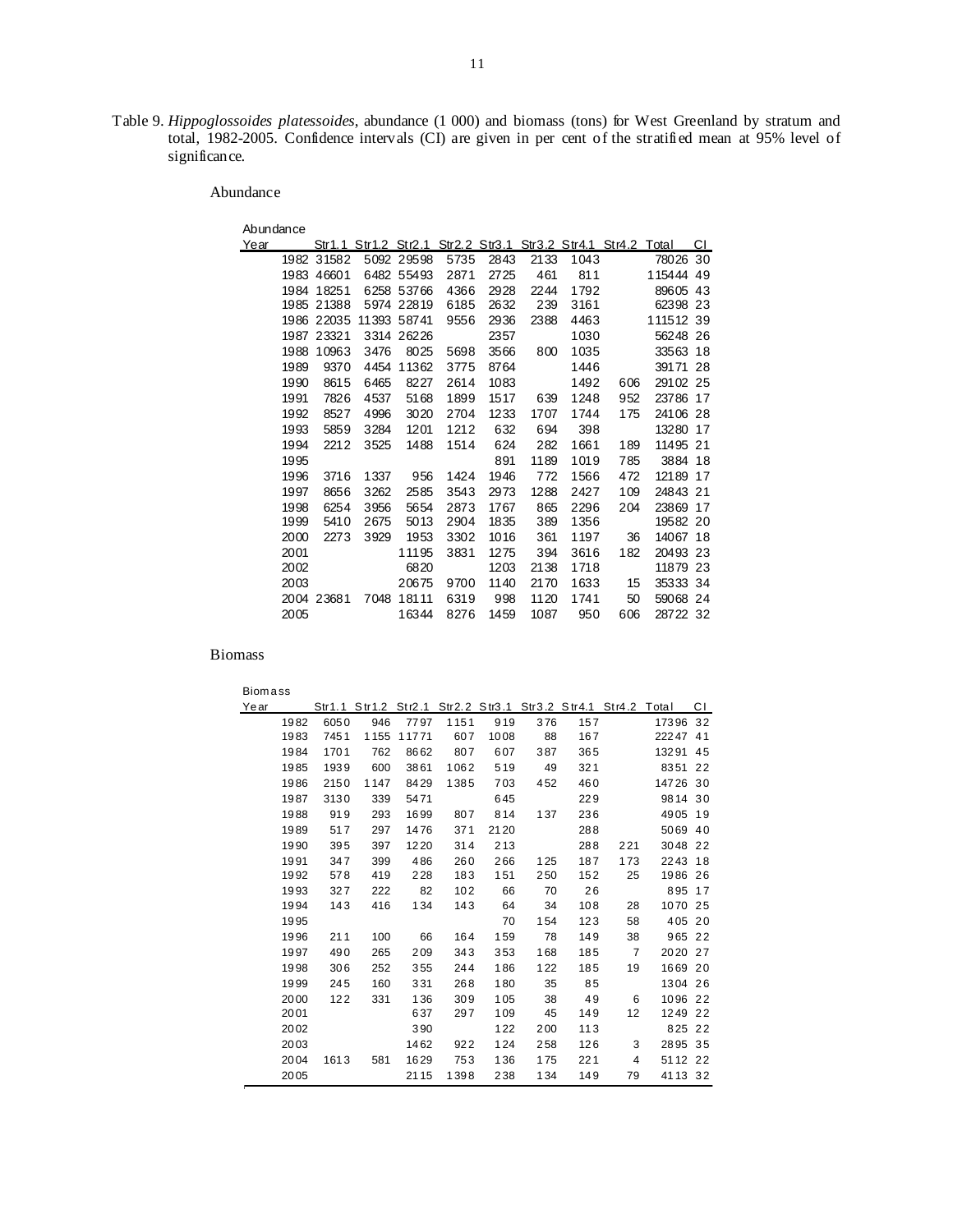| Length            | 1982           | 1983                | 1984                   | 1985 1986  |            |                                    |                          |              |                     |          |                |                |                |                      |                  | 1987 1988 1989 1990 1991 1992 1993 1994 1995 1996 1997 1998 1999 2000 2001 |              |                 |            |               |              | 2002 2003 2004                 |                 | 2005        |
|-------------------|----------------|---------------------|------------------------|------------|------------|------------------------------------|--------------------------|--------------|---------------------|----------|----------------|----------------|----------------|----------------------|------------------|----------------------------------------------------------------------------|--------------|-----------------|------------|---------------|--------------|--------------------------------|-----------------|-------------|
| 0.5               | <sup>0</sup>   | <sup>0</sup>        | 0                      | $\Omega$   | $\Omega$   | $\Omega$                           | $\Omega$                 | <sup>0</sup> | 0                   | $\Omega$ | $\Omega$       | $\Omega$       | $\Omega$       | $\Omega$             | $\Omega$         | $\Omega$                                                                   | <sup>0</sup> | $\Omega$        | $\Omega$   | U             | <sup>0</sup> | <sup>0</sup>                   | ŋ               |             |
| 1.5               | 0              | 0                   | 0                      | 0          | 0          | 0                                  | 0                        | 0            | 0                   | 0        | 0              | 0              | 0              | 0                    | 0                | 0                                                                          | 0            | 0               | 0          | 0             | 0            | 0                              | 0               |             |
| 2.5               | 0              | 0                   | $\Omega$               | 0          | $\Omega$   | 0                                  | 0                        | 0            | 0                   | 0        | 0              | 0              | 0              | 0                    | $\Omega$         | $\mathbf 0$                                                                | 0            | 0               | 0          | 0             | 0            | $\Omega$                       | $\Omega$        |             |
| 3.5               | O              | 0                   | 0                      | 0          | 0          | 10                                 | 0                        | 0            | 0                   | $\Omega$ | 0              | 0              | 0              | 0                    | 11               | 73                                                                         | 0            | 6               | 0          | 0             | 0            | 0                              | $\Omega$        |             |
| 4.5               | 0              | 0                   | 0                      | 0          | $\Omega$   | 10                                 | $\overline{7}$           | 0            | 5                   | 10       | 0              | 0              | $\overline{7}$ | 0                    | $\Omega$         | 108                                                                        | 14           | 87              | 5          | 44            | 17           | 0                              | 198             |             |
| 5.5<br>6.5        | 0              | 0                   | $\Omega$<br>$\Omega$   | 127        | 19         | 0                                  | 22<br>33                 | 0<br>10      | 0                   | 27<br>87 | $\Omega$       | 0              | 0              | 0                    | 0<br>$\mathbf 0$ | 0                                                                          | 0<br>51      | 43              | 0<br>71    | 6             | 0<br>13      | 0                              | 141<br>$\Omega$ |             |
| 7.5               | 0<br>13        | 0<br>0              | 10                     | 9<br>74    | 19<br>9    | 41<br>58                           | 52                       | 19           | 0<br>32             | 251      | 14<br>68       | 0<br>0         | 0<br>14        | 0                    | 21               | 0<br>20                                                                    | 506          | 94<br>546       | 182        | 0<br>134      | 52           | 0<br>0                         | 28              | 0<br>40     |
| 8.5               | $\overline{7}$ | 20                  | 36                     | 57         | 43         | 84                                 | 103                      | 43           | 44                  | 170      | 123            | $\overline{7}$ | 93             | 0<br>0               | 29               | 20                                                                         | 353          | 336             | 146        | 196           | 50           | $\Omega$                       | 36              | 63          |
| 9.5               | 20             | 14                  | 53                     | 142        | 64         | 90                                 | 181                      | 36           | 161                 | 253      | 163            | 136            | 34             | 9                    | 39               | 71                                                                         | 194          | 435             | 146        | 234           | 99           | 107                            | 194             | 40          |
| 10.5              | 20             | 29                  | 86                     | 403        | 154        | 359                                | 235                      | 212          | 370                 | 273      | 505            | 251            | 57             | 27                   | 318              | 155                                                                        | 139          | 635             | 177        | 525           | 200          | 151                            | 203             | 58          |
| 11.5              | 59             | 46                  | 148                    | 364        | 333        | 367                                | 473                      | 514          | 569                 | 620      | 618            | 430            | 74             | 19                   | 115              | 189                                                                        |              | 278 1059        | 413        | 757           | 198          | 233                            | 278             | 0           |
| 12.5              | 150            | 228                 | 368                    | 381        | 751        | 540                                | 749                      |              | 813 1060 1087       |          | 846            | 913            | 353            | 88                   | 181              | 842                                                                        | 406          | 1226            | 602        | 979           | 290          |                                | 315 1719        | 9           |
| 13.5              | 302            | 404                 | 940                    |            | 610 1187   | 668                                | 873                      |              | 1275 1875 1106      |          | 731            | 904            | 576            | 34                   | 362              | 1238                                                                       | 757          | 798             | 919        | 1585          |              | 571 1352 3930                  |                 | 418         |
| 14.5              | 420            | 978                 | 1283                   |            | 1067 2197  | 1142                               |                          |              | 1060 1742 2629 1291 |          | 1024           | 654            | 835            | 31                   | 606              | 1692                                                                       | 1163 1055    |                 | 997        | 2027          |              | 768 1804 4533                  |                 | 1007        |
| 15.5              | 793            | 1976                | 2023                   |            | 1674 3597  |                                    | 1177 1130                |              | 2215 2556 1399      |          | 1627           |                | 977 1276       | 142                  | 981              | 2604                                                                       | 2321 1275    |                 | 1 2 6 0    | 2161          |              | 1059 3389 4322                 |                 | 1330        |
| 16.5              | 814            | 2232                | 2567                   | 2443 6220  |            |                                    | 1047 1365                |              | 2093 2259 1863      |          | 1663           | 1110           | 1204           | 241                  | 1481             | 2180                                                                       | 2527 1169    |                 | 1205       | 2061          |              | 1394 4056 4679                 |                 | 2205        |
| 17.5              | 1340           | 3336                | 3768                   |            | 3631 7906  | 1625 1159                          |                          |              | 2007 1883 1771      |          | 1901           | 1109           | 882            | 287                  | 996              | 1789                                                                       | 3035 1076    |                 | 945        | 1690          |              | 1363 3488 4258                 |                 | 2089        |
| 18.5              | 1661           |                     | 3934 4833              |            | 4281 8122  |                                    | 2132 1715 1778 1658 1593 |              |                     |          | 1788           | 1079           | 634            | 338                  | 1078             | 1663                                                                       | 2205 1178    |                 | 812        | 1647          |              | 1113 2658 4689                 |                 | 2045        |
| 19.5 2054         |                | 5257 4170           |                        |            |            | 3890 8619 2716 1658                |                          |              | 1905 1407 1320      |          | 1851           | 705            | 488            | 360                  | 715              | 1556                                                                       | 1794 1141    |                 | 601        | 1042          |              | 867 2898 3564                  |                 | 1719        |
| 20.5 2839         |                | 8731                | 5896                   |            | 4259 9066  | 3088                               | 1984                     |              | 2012 1414 1317      |          | 1254           | 827            | 587            | 379                  | 580              | 1572                                                                       | 1286 1250    |                 | 636        | 1161          |              | 723 1867 3374                  |                 | 1214        |
| 21.5 2737<br>22.5 | 3541           |                     | 8334 5740<br>7697 5159 |            | 3992 9279  | 3752 9715 3140 1802 1866 1008 1218 | 3253 1803                | 1537         | 937                 | 942      | 12.92<br>1342  | 593<br>476     | 463<br>439     | 308<br>217           | 712<br>649       | 1043<br>1112                                                               | 798          | 966 1329<br>783 | 488<br>541 | 878<br>416    |              | 607 2047 3086<br>284 1440 2106 |                 | 1362<br>861 |
| 23.5 2976         |                | 7502 7171           |                        |            | 3398 7120  | 3593                               | 1654                     | 1685         | 900                 | 1052     | 1217           | 442            | 428            | 290                  | 654              | 932                                                                        | 692          | 643             | 625        | 423           |              | 330 1534 2354                  |                 | 1008        |
| 24.5 3802         |                | 6773                | 42 20                  |            | 3281 6310  | 3085                               | 1431                     | 1878         | 807                 | 934      | 857            | 409            | 415            | 110                  | 451              | 1091                                                                       | 741          | 707             | 528        | 331           |              | 302 1301 2414                  |                 | 1116        |
|                   |                | 25.5 4532 6553 4913 |                        | 3029 4428  |            | 2976 1711                          |                          | 2005         | 811                 | 919      | 1086           | 481            | 566            | 119                  | 434              | 785                                                                        | 665          | 429             | 562        | 209           |              | 360 1445 2548                  |                 | 1291        |
| 26.5 4872         |                | 8563                | 4609                   |            | 2408 3495  | 2580 1722                          |                          | 1886         | 889                 | 735      | 10.50          | 335            | 430            | 198                  | 485              | 826                                                                        | 754          | 419             | 386        | 404           |              | 209 1060 2030                  |                 | 1652        |
| 27.5 5366         |                | 7078                | 5200                   | 2450 3485  |            | 3308                               | 1233                     | 2129         | 1035                | 687      | 552            | 324            | 367            | 117                  | 217              | 668                                                                        | 526          | 538             | 353        | 347           |              | 163 1121 1770                  |                 | 1416        |
| 28.5 5300         |                |                     | 6700 6410              | 2546 2934  |            | 2547 1189                          |                          | 1386         | 914                 | 600      | 671            | 335            | 247            | 70                   | 394              | 770                                                                        | 521          | 367             | 365        | 380           | 86           |                                | 648 1869        | 1305        |
|                   |                | 29.5 5035 4102 4824 |                        | 2949 3145  |            | 2868                               | 1342                     | 1866         | 1238                | 454      | 597            | 206            | 259            | 119                  | 221              | 502                                                                        | 348          | 232             | 198        | 257           | 143          |                                | 926 1946        | 1372        |
| 30.5              | 5532           | 5194                | 4645                   |            | 2974 3235  | 3332                               | 1687                     | 1644         | 967                 | 484      | 427            | 199            | 237            | 73                   | 184              | 510                                                                        | 330          | 271             | 249        | 211           | 180          | 511                            | 1081            | 1291        |
|                   |                | 31.5 4302 3381      | 2769                   |            | 2243 2910  | 2714                               | 1369                     | 1251         | 479                 | 365      | 215            | 113            | 231            | 106                  | 83               | 379                                                                        | 206          | 132             | 177        | 114           | 91           | 401                            | 433             | 923         |
| 32.5 3799         |                | 31 20               | 2114                   | 1580 2173  |            | 2298                               | 1306                     | 1042         | 285                 | 312      | 337            | 141            | 133            | 87                   | 34               | 156                                                                        | 118          | 152             | 223        | 118           | 100          | 241                            | 460             | 739         |
|                   |                | 33.5 2655 2328 2099 |                        | 1669 1803  |            | 1993                               | 841                      | 770          | 447                 | 182      | 119            | 9              | 60             | 44                   | 97               | 116                                                                        | 58           | 50              | 81         | 77            | 78           | 141                            | 180             | 608         |
| 34.5 2421         |                | 2278                | 1176                   | 1093 1307  |            | 1158                               | 592                      | 628          | 202                 | 167      | 67             | 77             | 60             | 19                   | 31               | 65                                                                         | 44           | 49              | 76         | 50            | 77           | 61                             | 297             | 505         |
|                   | 35.5 2516 2012 |                     | 749                    | 552        | 781        | 851                                | 410                      | 325          | 121                 | 144      | 86             | 17             | 32             | 31                   | 20               | 23                                                                         | 10           | 40              | 25         | 22            | 32           | 34                             | 139             | 332         |
| 36.5<br>37.5 1655 | 2043           | 1818<br>1352        | 500<br>375             | 355<br>244 | 358<br>264 | 637<br>351                         | 318<br>198               | 200<br>195   | 67<br>32            | 57<br>19 | 21<br>$\Omega$ | 12<br>12       | 11<br>5        | 11<br>$\overline{7}$ | 12<br>$\Omega$   | 47<br>$\Omega$                                                             | 24<br>27     | 30<br>9         | 39<br>24   | 0<br>$\Omega$ | 32<br>5      | 73<br>8                        | 69<br>62        | 229<br>267  |
| 38.5              | 1143           | 1051                | 291                    | 135        | 184        | 135                                | 67                       | 77           | 37                  | 31       | 5              | 0              | 5              | 4                    | $\Omega$         | 51                                                                         | 5            | $\Omega$        | $\Omega$   | 0             | 5            | 13                             | 63              | 85          |
| 39.5              | 915            | 512                 | 210                    | 128        | 101        | 132                                | 61                       | 46           | 5                   | 18       | $\Omega$       | 0              | 0              | 0                    | 0                | 0                                                                          | 10           | 0               | $\Omega$   | 5             | 13           | 0                              | 9               | 63          |
| 40.5              |                |                     |                        |            |            |                                    |                          |              |                     |          |                |                |                |                      |                  |                                                                            |              |                 |            |               |              |                                |                 |             |
|                   | 940            | 754                 | 84                     | 79         | 55         | 73                                 | 4                        | 49           | 4                   | 5        | $\Omega$       | 0              | 0              | 4                    | $\mathbf 0$      | 0                                                                          | $\Omega$     | $\Omega$        | 5          | 0             | $\Omega$     | 0                              | $\Omega$        | 44          |

Table 10. *Hippoglossoides platessoides*. Length composition by year (1 000), 1982-2005.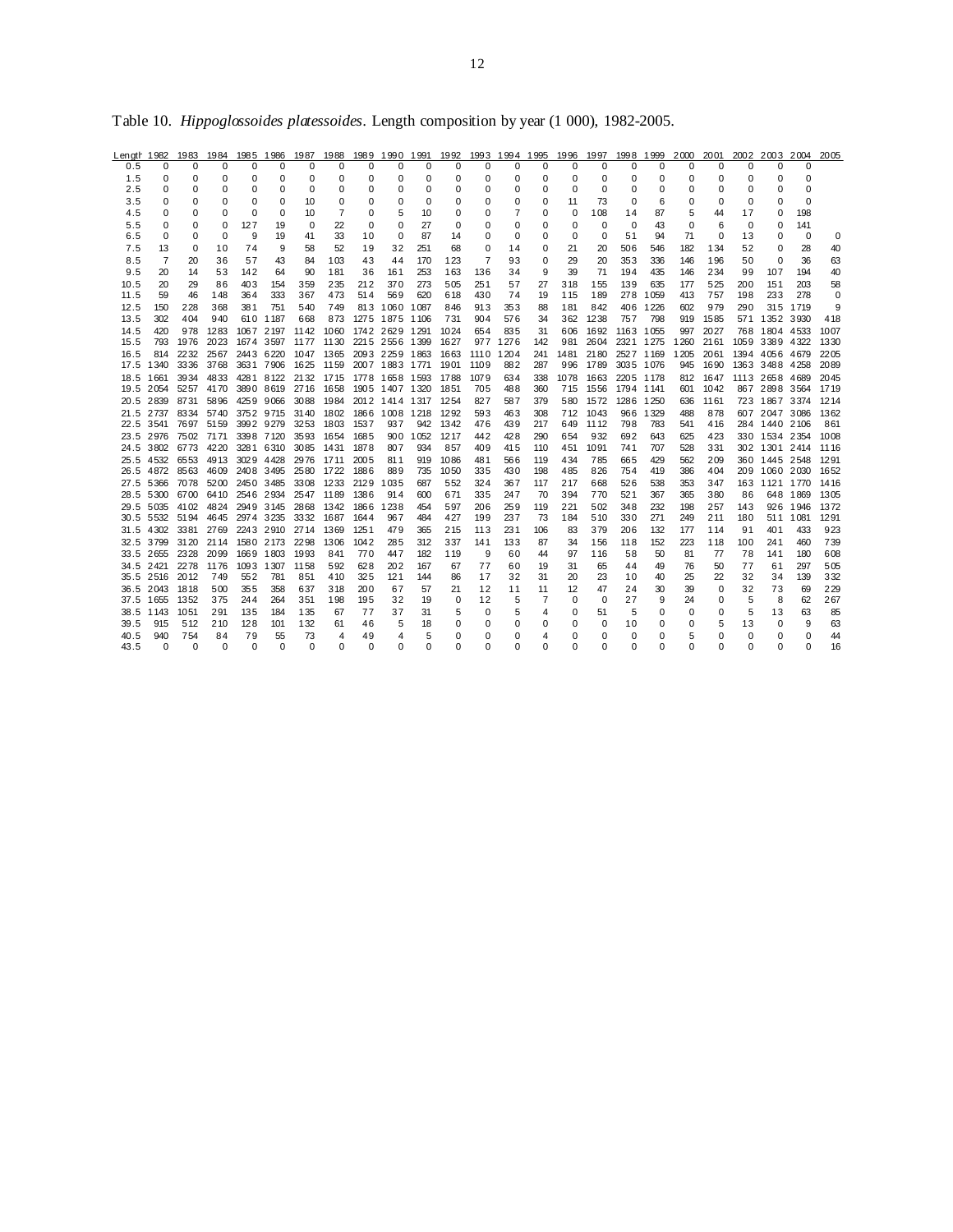Table 11. *Anarhichas lupus*, abundance (1 000) and biomass (tons) for West Greenland by stratum and total, 1982- 2005. Confidence intervals (CI) are given in per cent of the stratified mean at 95% level of significance.

Abundance

| Abundance |       |                                                               |      |      |      |      |      |      |               |    |
|-----------|-------|---------------------------------------------------------------|------|------|------|------|------|------|---------------|----|
| Year      |       | Str1.1 Str1.2 Str2.1 Str2.2 Str3.1 Str3.2 Str4.1 Str4.2 Total |      |      |      |      |      |      |               | СI |
| 1982      | 11113 | 2955                                                          | 3457 | 2313 | 1822 | 458  | 945  |      | 23063 23      |    |
| 1983      | 7567  | 3186                                                          | 1720 | 485  | 1471 | 211  | 786  |      | 15426 24      |    |
| 1984      | 5777  | 1277                                                          | 1542 | 185  | 1382 | 111  | 750  |      | 11024 26      |    |
| 1985      | 5369  | 2718                                                          | 1419 | 370  | 955  | 999  | 907  |      | 12737 19      |    |
| 1986      | 4961  | 1704                                                          | 1967 | 635  | 1500 | 511  | 811  |      | 12089 19      |    |
| 1987      | 5328  | 1644                                                          | 888  |      | 1023 |      | 691  |      | 9574 15       |    |
| 1988      | 4927  | 1834                                                          | 895  | 449  | 1136 | 555  | 758  |      | 10554 21      |    |
| 1989      | 3675  | 673                                                           | 1669 | 516  | 2901 |      | 1130 |      | 10564 21      |    |
| 1990      | 3511  | 1076                                                          | 1981 | 295  | 1899 |      | 1066 | 612  | 10440 17      |    |
| 1991      | 2838  | 1010                                                          | 968  | 756  | 2593 | 639  | 562  | 494  | 9860 21       |    |
| 1992      | 3015  | 376                                                           | 1509 | 937  | 3360 | 916  | 948  | 2107 | 13168 26      |    |
| 1993      | 4723  | 1712                                                          | 703  | 426  | 574  | 326  | 385  |      | 8849 28       |    |
| 1994      | 1545  | 1196                                                          | 1725 | 567  | 1225 | 153  | 4515 | 1047 | 11973 48      |    |
| 1995      |       |                                                               |      |      | 1349 | 563  | 529  | 705  | 3146 26       |    |
| 1996      | 715   | 942                                                           | 254  | 381  | 2574 | 622  | 799  | 1075 | 7362 21       |    |
| 1997      | 3001  | 1279                                                          | 1126 | 335  | 3771 | 1149 | 1538 | 2863 | 15062 30      |    |
| 1998      | 3083  | 957                                                           | 783  | 653  | 1990 | 620  | 1009 |      | 1047 10142 21 |    |
| 1999      | 4457  | 1138                                                          | 1941 | 653  | 6287 | 1337 | 801  |      | 16614 29      |    |
| 2000      | 1980  | 1725                                                          | 402  | 413  | 2072 | 1116 | 480  | 2652 | 10840 21      |    |
| 2001      |       |                                                               | 973  | 1110 | 3800 | 1160 | 724  | 1774 | 9541 28       |    |
| 2002      |       |                                                               | 3001 |      | 3351 | 403  | 552  |      | 7307 22       |    |
| 2003      |       |                                                               | 1307 | 1714 | 7345 | 511  | 575  | 1468 | 12920 27      |    |
| 2004      | 8234  | 2071                                                          | 1718 | 826  | 3238 | 953  | 1271 |      | 1744 20055 20 |    |
| 2005      |       |                                                               | 3565 | 462  | 6264 | 1138 | 2517 |      | 625 14571 27  |    |

| <b>Biomass</b> |      |      |      |      |      |                                                               |     |      |     |          |    |
|----------------|------|------|------|------|------|---------------------------------------------------------------|-----|------|-----|----------|----|
| Year           |      |      |      |      |      | Str1.1 Str1.2 Str2.1 Str2.2 Str3.1 Str3.2 Str4.1 Str4.2 Total |     |      |     |          | СI |
|                | 1982 | 9908 | 2974 | 5203 | 3926 | 2273                                                          | 475 | 1240 |     | 25999 31 |    |
|                | 1983 | 3661 | 3442 | 2084 | 471  | 1769                                                          | 271 | 1086 |     | 12784 31 |    |
|                | 1984 | 3089 | 673  | 1283 | 189  | 820                                                           | 71  | 871  |     | 6996 24  |    |
|                | 1985 | 1837 | 1134 | 1020 | 200  | 581                                                           | 557 | 632  |     | 5961     | 16 |
|                | 1986 | 1783 | 912  | 1441 | 434  | 973                                                           | 458 | 768  |     | 6769     | 16 |
|                | 1987 | 2191 | 521  | 573  |      | 1048                                                          |     | 616  |     | 4949     | 16 |
|                | 1988 | 1102 | 384  | 797  | 298  | 882                                                           | 341 | 696  |     | 4500     | 16 |
|                | 1989 | 687  | 222  | 620  | 246  | 1750                                                          |     | 1037 |     | 4562 19  |    |
|                | 1990 | 708  | 177  | 496  | 111  | 655                                                           |     | 660  | 320 | 3127 16  |    |
|                | 1991 | 456  | 166  | 160  | 161  | 674                                                           | 148 | 249  | 214 | 2228 20  |    |
|                | 1992 | 436  | 79   | 322  | 237  | 831                                                           | 200 | 231  | 630 | 2966 27  |    |
|                | 1993 | 646  | 314  | 101  | 80   | 130                                                           | 67  | 108  |     | 1446 22  |    |
|                | 1994 | 218  | 209  | 376  | 97   | 285                                                           | 26  | 865  | 171 | 2247 42  |    |
|                | 1995 |      |      |      |      | 248                                                           | 68  | 131  | 114 | 561      | 25 |
|                | 1996 | 61   | 261  | 42   | 68   | 486                                                           | 114 | 169  | 238 | 1439 19  |    |
|                | 1997 | 306  | 239  | 89   | 77   | 665                                                           | 164 | 352  | 372 | 2264 24  |    |
|                | 1998 | 361  | 194  | 125  | 146  | 287                                                           | 97  | 175  | 266 | 1651     | 16 |
|                | 1999 | 327  | 273  | 322  | 146  | 1039                                                          | 230 | 136  |     | 2473 23  |    |
|                | 2000 | 231  | 297  | 63   | 88   | 349                                                           | 168 | 172  | 560 | 1928 22  |    |
|                | 2001 |      |      | 209  | 263  | 1006                                                          | 218 | 185  | 579 | 2460 25  |    |
|                | 2002 |      |      | 578  |      | 859                                                           | 91  | 146  |     | 1674 21  |    |
|                | 2003 |      |      | 486  | 438  | 2475                                                          | 141 | 200  | 646 | 4386 26  |    |
|                | 2004 | 1327 | 389  | 550  | 242  | 971                                                           | 299 | 758  | 652 | 5188     |    |
|                | 2005 |      |      | 1372 | 165  | 1812                                                          | 299 | 1284 | 384 | 5316 27  |    |
|                |      |      |      |      |      |                                                               |     |      |     |          |    |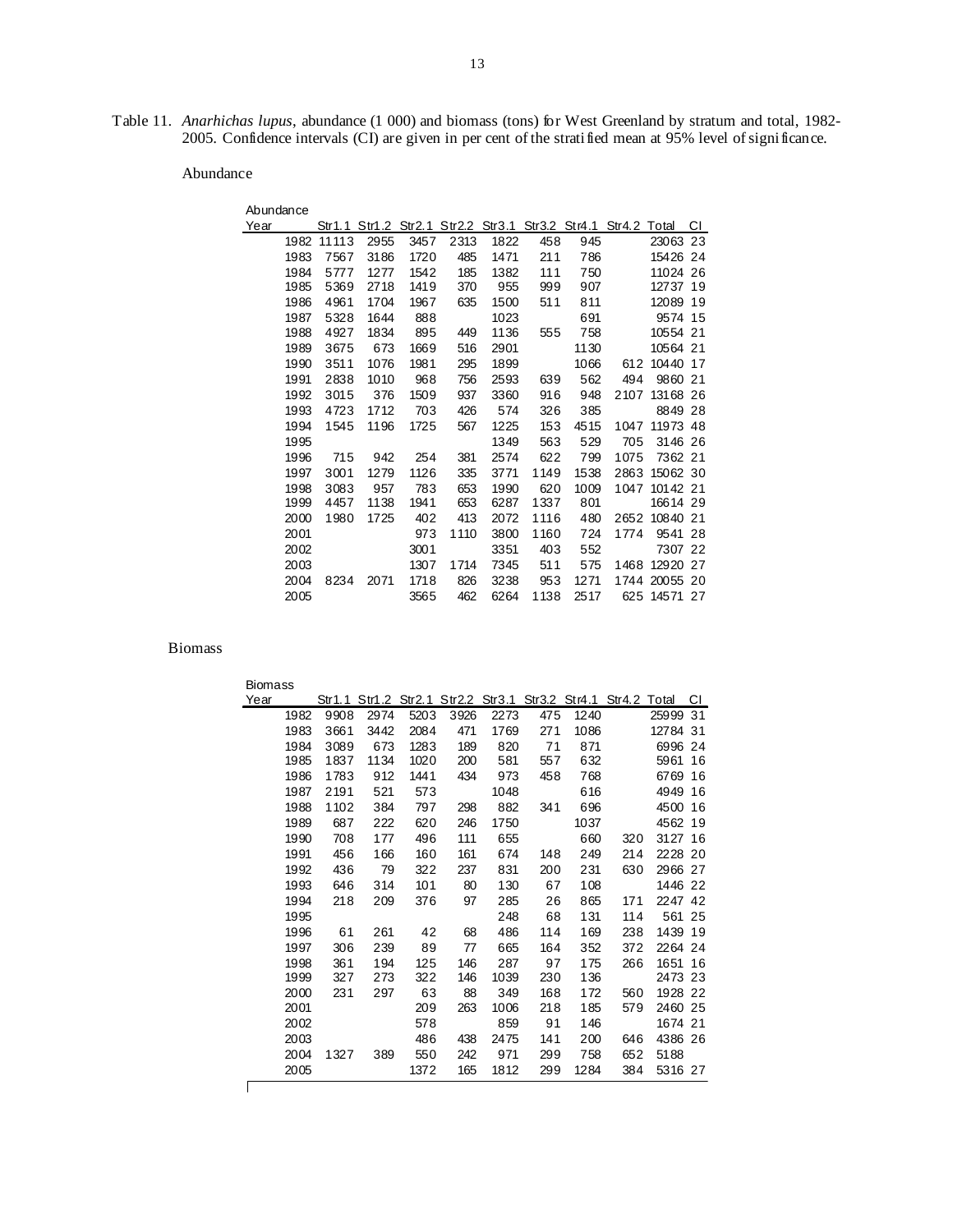| Table 12. Anarhichas lupus. Length composition by year (1 000), 1982-2005. |  |  |  |
|----------------------------------------------------------------------------|--|--|--|
|                                                                            |  |  |  |

| Length       | 1982        | 1983              | 1984             | 1985                 | 1986                | 1987        | 1988           | 1989             | 1990       | 1991                       | 1992             | 1993           | 1994                 | 1995              | 1996              | 1997              | 1998           | 1999        | 2000              | 2001                       | 2002                 | 2003                 | 2004                 | 2005              |
|--------------|-------------|-------------------|------------------|----------------------|---------------------|-------------|----------------|------------------|------------|----------------------------|------------------|----------------|----------------------|-------------------|-------------------|-------------------|----------------|-------------|-------------------|----------------------------|----------------------|----------------------|----------------------|-------------------|
| 0.5          | 0           | 0                 | 0                | 0                    | $\Omega$            | $\Omega$    | 0              | 0                | 0          | 0                          | 0                | 0              | 0                    | 0                 | 0                 | 0                 | 0              | 0           | 0                 | 0                          | 0                    | 0                    | 0                    |                   |
| 1.5<br>2.5   | 0<br>0      | 0<br>$\mathbf{0}$ | 0<br>0           | 0<br>0               | 0<br>$\overline{0}$ | 0<br>0      | 0<br>0         | 0<br>$\mathbf 0$ | 0<br>0     | $\mathbf 0$<br>$\mathbf 0$ | 0<br>0           | 0<br>0         | 0<br>$\Omega$        | 0<br>$\Omega$     | 0<br>0            | 0<br>$\Omega$     | 0<br>$\Omega$  | 0<br>0      | 0<br>0            | $\mathbf 0$<br>$\mathbf 0$ | $\Omega$<br>$\Omega$ | 0<br>0               | 0<br>0               |                   |
| 3.5          | 0           | 0                 | 0                | 0                    | $\Omega$            | 0           | 0              | 10               | 0          | 0                          | 0                | 0              | 0                    | 0                 | 0                 | 0                 | 0              | 0           | 0                 | 0                          | $\mathbf 0$          | 0                    | 0                    |                   |
| 4.5          | 0           | 0                 | 0                | 0                    | $\Omega$            | $\Omega$    | 0              | 0                | 0          | 0                          | 0                | 0              | O                    | 0                 | $\Omega$          | 0                 | በ              | 0           | 0                 | 0                          | $\mathbf 0$          | $\Omega$             | 0                    |                   |
| 5.5          | 0           | 0                 | 0                | $\mathbf 0$          | $\mathbf 0$         | $\mathbf 0$ | 0              | 0                | 0          | 0                          | 0                | 0              | 0                    | 0                 | 0                 | 0                 | 0              | 0           | 0                 | 0                          | 13                   | 0                    | $\mathbf 0$          |                   |
| 6.5          | 0           | $\mathbf 0$       | $\mathbf 0$      | $\mathbf 0$          | 19                  | 10          | 3              | 0                | 33         | 86                         | 0                | 29             | 20                   | 0                 | $\mathbf 0$       | 0                 | 85             | 134         | 0                 | $\mathbf 0$                | 88                   | 0                    | 104                  | 13                |
| 7.5<br>8.5   | 0           | 0<br>$\mathbf 0$  | 0                | 76                   | 19<br>39            | 92<br>26    | $\overline{7}$ | 22<br>31         | 74<br>62   | 241<br>214                 | 8<br>75          | 61<br>$\Omega$ | 37<br>14             | 0<br>$\Omega$     | 77<br>81          | 330<br>180        | 186            | 567<br>389  | 25<br>36          | 44<br>89                   | 241<br>179           | 23<br>43             | 164                  | 406               |
| 9.5          | 13<br>0     | $\mathbf 0$       | 3<br>$\mathbf 0$ | 32<br>$\overline{4}$ | 20                  | 70          | 52<br>120      | 45               | 35         | 245                        | 97               | 20             | 28                   | 0                 | 81                | 223               | 186<br>201     | 480         | 105               | 70                         | 38                   | 18                   | 112<br>128           | 94<br>$\mathbf 0$ |
| 10.5         | 0           | 0                 | 15               | 34                   | 50                  | 102         | 134            | 64               | 159        | 199                        | 112              | 251            | 43                   | 15                | 15                | 388               | 231            | 475         | 110               | 39                         | 115                  | 68                   | 205                  | 57                |
| 11.5         | 0           | 6                 | 0                | 26                   | 125                 | 186         | 103            | 97               | 173        | 112                        | 194              | 267            | 163                  | 51                | 91                | 242               | 110            | 432         | 96                | 58                         | 156                  | 13                   | 258                  | 81                |
| 12.5         | 18          | 0                 | 3                | 46                   | 138                 | 69          | 199            | 100              | 241        | 212                        | 252              | 172            | 28                   | 82                | 69                | 405               | 280            | 396         | 177               | 129                        | 253                  | 60                   | 220                  | 158               |
| 13.5         | $\mathbf 0$ | $\mathbf 0$<br>29 | $\overline{4}$   | 36<br>34             | 59<br>49            | 96<br>226   | 134<br>243     | 71               | 325        | 231                        | 346<br>396       | 271<br>305     | 245<br>322           | 88<br>70          | 153<br>130        | 561<br>716        | 435<br>517     | 670         | 124<br>146        | 145<br>108                 | 212<br>132           | 87<br>214            | 433<br>550           | 137<br>84         |
| 14.5<br>15.5 | 52<br>41    | 14                | 55<br>44         | 71                   | 239                 | 179         | 190            | 187<br>237       | 321<br>289 | 188<br>292                 | 333              | 659            | 404                  | 24                | 143               | 583               | 350            | 666<br>623  | 143               | 112                        | 192                  | 164                  | 475                  | 179               |
| 16.5         | 50          | 41                | 71               | 22                   | 195                 | 247         | 199            | 300              | 448        | 286                        | 243              | 522            | 631                  | 116               | 140               | 543               | 343            | 671         | 410               | 163                        | 170                  | 107                  | 561                  | 303               |
| 17.5         | 88          | 97                | 85               | 89                   | 299                 | 404         | 273            | 313              | 426        | 376                        | 512              | 492            | 867                  | 158               | 252               | 638               | 410            | 595         | 584               | 275                        | 124                  | 171                  | 574                  | 369               |
| 18.5         | 72          | 146               | 154              | 92                   | 312                 | 255         | 324            | 257              | 480        | 278                        | 770              | 631            | 656                  | 188               | 429               | 834               | 543            | 855         | 584               | 447                        | 186                  | 268                  | 647                  | 438               |
| 19.5         | 84          | 156               | 261              | 167                  | 199                 | 221<br>259  | 566            | 371              | 367        | 339                        | 556              | 345            | 678                  | 171               | 419<br>444        | 827               | 435            | 808         | 766               | 340<br>414                 | 266                  | 355                  | 758                  | 311               |
| 20.5<br>21.5 | 202<br>134  | 306<br>273        | 252<br>251       | 110<br>231           | 200<br>151          | 309         | 545<br>616     | 388<br>396       | 498<br>420 | 559<br>604                 | 659<br>566       | 408<br>462     | 889<br>714           | 216<br>198        | 316               | 771<br>701        | 712<br>462     | 842<br>879  | 780<br>775        | 380                        | 172<br>251           | 401<br>435           | 886<br>1128          | 475<br>509        |
| 22.5         | 208         | 291               | 388              | 183                  | 172                 | 295         | 530            | 279              | 358        | 336                        | 785              | 392            | 574                  | 236               | 361               | 831               | 409            | 607         | 635               | 409                        | 454                  | 331                  | 1167                 | 479               |
| 23.5         | 151         | 321               | 384              | 244                  | 126                 | 131         | 315            | 334              | 247        | 407                        | 650              | 232            | 532                  | 295               | 402               | 787               | 386            | 708         | 778               | 530                        | 304                  | 643                  | 1059                 | 384               |
| 24.5         | 406         | 220               | 362              | 315                  | 170                 | 176         | 326            | 512              | 294        | 374                        | 514              | 176            | 585                  | 155               | 363               | 621               | 350            | 513         | 488               | 360                        | 317                  | 635                  | 1144                 | 634               |
| 25.5         | 348         | 318               | 436              | 367                  | 232                 | 144         | 336            | 470              | 416        | 413                        | 950              | 317            | 714                  | 98                | 379               | 557               | 438            | 580         | 509               | 472                        | 383                  | 620                  | 872                  | 425               |
| 26.5<br>27.5 | 311<br>357  | 375<br>416        | 362<br>336       | 335<br>408           | 289<br>275          | 253<br>142  | 257<br>182     | 438<br>317       | 251<br>295 | 352<br>338                 | 563<br>496       | 345<br>155     | 375<br>270           | 137<br>55         | 311<br>305        | 345<br>321        | 329<br>338     | 588<br>465  | 474<br>419        | 442<br>458                 | 205<br>196           | 363<br>590           | 874<br>714           | 716<br>575        |
| 28.5         | 382         | 519               | 354              | 441                  | 359                 | 90          | 107            | 343              | 282        | 370                        | 457              | 198            | 450                  | 157               | 302               | 409               | 168            | 436         | 346               | 373                        | 312                  | 528                  | 778                  | 492               |
| 29.5         | 404         | 381               | 291              | 494                  | 386                 | 157         | 166            | 330              | 300        | 253                        | 469              | 271            | 272                  | 37                | 248               | 405               | 200            | 461         | 251               | 391                        | 288                  | 390                  | 515                  | 475               |
| 30.5         | 343         | 553               | 283              | 549                  | 371                 | 247         | 197            | 210              | 364        | 267                        | 332              | 302            | 348                  | 62                | 286               | 377               | 277            | 379         | 242               | 310                        | 214                  | 527                  | 432                  | 441               |
| 31.5         | 381         | 361               | 382              | 525                  | 457                 | 218         | 103            | 147              | 311        | 207                        | 338              | 268            | 212                  | 48                | 181               | 312               | 162            | 272         | 163               | 325                        | 159                  | 411                  | 452                  | 466               |
| 32.5<br>33.5 | 396<br>404  | 513<br>499        | 277<br>269       | 518<br>716           | 431<br>499          | 294<br>244  | 173<br>127     | 323<br>110       | 187<br>189 | 258<br>165                 | 270<br>191       | 150<br>208     | 208<br>141           | 108<br>15         | 134<br>167        | 375<br>344        | 109<br>230     | 282<br>240  | 131<br>195        | 329<br>307                 | 113<br>208           | 480<br>507           | 547<br>291           | 492<br>446        |
| 34.5         | 454         | 333               | 326              | 496                  | 439                 | 274         | 125            | 141              | 108        | 228                        | 261              | 187            | 188                  | 33                | 152               | 258               | 64             | 200         | 158               | 286                        | 161                  | 559                  | 469                  | 405               |
| 35.5         | 449         | 452               | 354              | 531                  | 475                 | 287         | 137            | 262              | 201        | 200                        | 339              | 88             | 280                  | 29                | 73                | 96                | 209            | 178         | 64                | 197                        | 171                  | 425                  | 499                  | 387               |
| 36.5         | 335         | 447               | 321              | 505                  | 394                 | 170         | 210            | 174              | 140        | 64                         | 183              | 107            | 192                  | 28                | 103               | 155               | 166            | 176         | 147               | 158                        | 92                   | 343                  | 288                  | 357               |
| 37.5         | 453         | 314               | 319              | 443                  | 411                 | 305         | 134            | 216<br>230       | 165        | 138                        | 142              | 75             | 111                  | 22                | 113               | 74                | 94             | 107         | 131               | 181                        | 121<br>95            | 413<br>300           | 254<br>294           | 339<br>317        |
| 38.5<br>39.5 | 307<br>447  | 245<br>310        | 295<br>163       | 609<br>402           | 388<br>403          | 173<br>201  | 145<br>190     | 135              | 134<br>139 | 189<br>65                  | 184<br>91        | 61<br>128      | 142<br>138           | 29<br>14          | 99<br>82          | 113<br>170        | 85<br>133      | 116<br>145  | 128<br>91         | 155<br>144                 | 84                   | 372                  | 316                  | 447               |
| 40.5         | 377         | 507               | 302              | 467                  | 405                 | 210         | 254            | 218              | 224        | 155                        | 181              | 22             | 111                  | 33                | 113               | 90                | 58             | 133         | 69                | 127                        | 101                  | 396                  | 301                  | 422               |
| 41.5         | 398         | 306               | 174              | 448                  | 403                 | 239         | 300            | 161              | 177        | 78                         | 79               | 22             | 64                   | 52                | 77                | 103               | 87             | 115         | 44                | 122                        | 54                   | 224                  | 132                  | 169               |
| 42.5         | 480         | 321               | 192              | 373                  | 338                 | 280         | 271            | 163              | 131        | 82                         | 147              | 0              | 27                   | 7                 | 53                | 67                | 40             | 84          | 64                | 147                        | 51                   | 393                  | 133                  | 282               |
| 43.5<br>44.5 | 442<br>444  | 263<br>295        | 215<br>158       | 178<br>265           | 296<br>290          | 214<br>166  | 152<br>224     | 212<br>275       | 143<br>104 | 82<br>70                   | 86<br>70         | 72<br>41       | 62<br>31             | 33<br>15          | 76<br>36          | 73<br>79          | 23<br>27       | 34<br>63    | 81<br>86          | 76<br>59                   | 28<br>57             | 250<br>228           | 178<br>290           | 301<br>196        |
| 45.5         | 562         | 365               | 248              | 292                  | 312                 | 207         | 249            | 236              | 155        | 57                         | 70               | 66             | 67                   | 15                | 21                | 18                | 57             | 80          | 33                | 69                         | 28                   | 176                  | 143                  | 170               |
| 46.5         | 527         | 275               | 229              | 190                  | 316                 | 206         | 296            | 195              | 131        | 6                          | 61               | 23             | 38                   | 0                 | 22                | 25                | 62             | 26          | 42                | 63                         | 41                   | 63                   | 82                   | 127               |
| 47.5         | 569         | 299               | 143              | 149                  | 221                 | 290         | 169            | 166              | 80         | 53                         | 33               | 3              | 34                   | 25                | 15                | 19                | $\overline{7}$ | 11          | 20                | 25                         | 37                   | 127                  | 170                  | 106               |
| 48.5         | 645         | 295               | 189              | 220                  | 166                 | 213         | 189            | 143              | 159        | 45                         | 41               | 9              | 16                   | $\Omega$          | 0                 | 25                | 24             | 12          | 61                | 22                         | 37                   | 76                   | 110                  | 156               |
| 49.5<br>50.5 | 680<br>864  | 263<br>320        | 178<br>190       | 110<br>154           | 107<br>158          | 198<br>165  | 196<br>189     | 131<br>107       | 61<br>95   | 19<br>33                   | $\mathbf 0$<br>0 | 6<br>0         | 20<br>$\overline{7}$ | $\mathbf 0$<br>24 | 16<br>6           | $\mathbf 0$<br>27 | 35<br>12       | 64<br>6     | 33<br>17          | 47<br>55                   | 32<br>28             | 15<br>$\overline{7}$ | 58<br>59             | 223<br>193        |
| 51.5         | 830         | 380               | 208              | 101                  | 108                 | 97          | 153            | 63               | 62         | 14                         | 32               | 0              | $\Omega$             | $\Omega$          | 0                 | 30                | $\mathbf 0$    | 11          | 39                | 30                         | 42                   | 12                   | 59                   | 83                |
| 52.5         | 855         | 338               | 173              | 78                   | 133                 | 107         | 54             | 198              | 27         | 19                         | 25               | 0              | 5                    | 0                 | 0                 | $\mathbf 0$       | $\mathbf 0$    | $\mathbf 0$ | 12                | 26                         | 42                   | 65                   | 18                   | 53                |
| 53.5         | 580         | 362               | 118              | 97                   | 87                  | 115         | 95             | 111              | 41         | 33                         | 12               | 17             | 28                   | 0                 | 21                | 12                | 14             | 17          | $\mathbf 0$       | 5                          | 28                   | 0                    | 56                   | 65                |
| 54.5         | 662         | 383               | 125              | 66                   | 75                  | 64          | 56             | 41               | 6          | 7                          | 0                | 0<br>0         | 0                    | 0                 | 0                 | 0                 | 9              | 12          | 11<br>$\mathbf 0$ | 17                         | 4                    | 0<br>$\mathbf 0$     | 13                   | 62                |
| 55.5<br>56.5 | 846<br>712  | 347<br>343        | 141<br>144       | 77<br>39             | 21<br>34            | 66<br>31    | 65<br>52       | 56<br>35         | 23<br>11   | 12<br>0                    | 0<br>0           | 7              | 0<br>0               | 0<br>7            | $\mathbf 0$<br>15 | $\mathbf 0$<br>0  | 14<br>0        | 9<br>6      | 21                | 11<br>0                    | 15<br>13             | 31                   | 41<br>$\overline{7}$ | 31<br>0           |
| 57.5         | 818         | 289               | 71               | 39                   | 55                  | 22          | 15             | 68               | 13         | 6                          | 0                | 0              | U                    | 0                 | 0                 | 0                 | 0              | 0           | 0                 | 0                          | 15                   | 0                    | 0                    | 8                 |
| 58.5         | 587         | 299               | 114              | 23                   | 17                  | 34          | 37             | 33               | 13         | 0                          | 0                | 0              | 0                    | 0                 | $\Omega$          | $\Omega$          | 5              | 0           | $\mathbf 0$       | 6                          | 0                    | 8                    | 0                    | 0                 |
| 59.5         | 606         | 231               | 95               | 78                   | 31                  | $\mathbf 0$ | 10             | $\overline{4}$   | 6          | $\mathbf 0$                | 0                | 14             | O                    | 0                 | 0                 | 8                 | 0              | 0           | $\mathbf 0$       | 0                          | $\Omega$             | 0                    | $\overline{7}$       | 0                 |
| 60.5         | 552         | 207               | 60               | 16                   | 21                  | 45          | 14             | 37               | 15         | 18                         | $\Omega$         | 0              | O                    | $\Omega$          | $\Omega$          | $\Omega$          | 28             | $\Omega$    | $\Omega$          | 6                          | $\Omega$             | 0                    | $\Omega$             | 19                |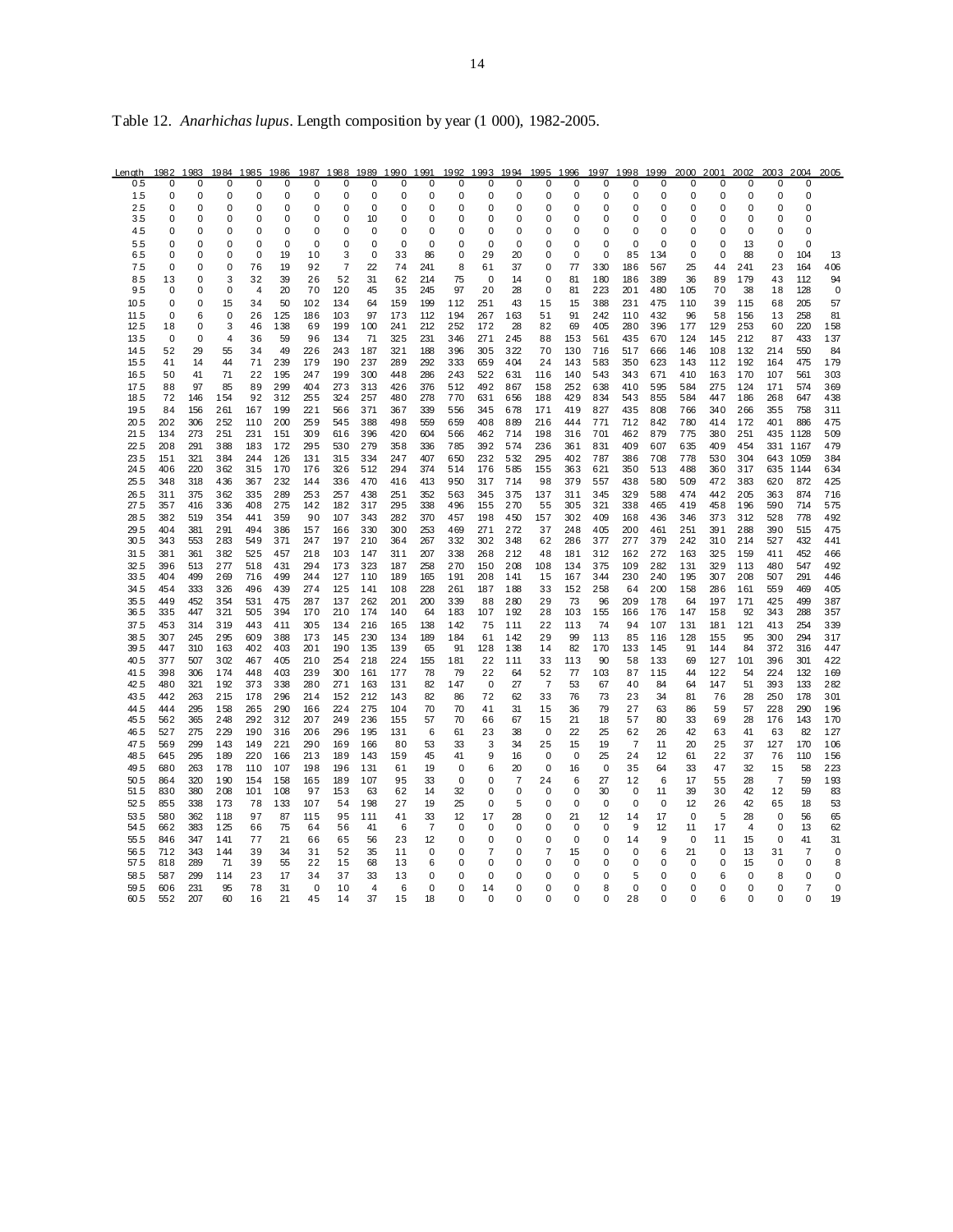Table 13. *Anarhichas minor*, abundance (1 000) and biomass (tons) for West Greenland by stratum and total, 1982- 2005. Confidence intervals (CI) are given in per cent of the stratified mean at 95% level of significance.

### Abundance

| Abundance |     |                                                                  |     |     |     |    |     |    |      |    |
|-----------|-----|------------------------------------------------------------------|-----|-----|-----|----|-----|----|------|----|
| Year      |     | Str1.1 Str1.2 Str2.1 Str2.2 Str3.1 Str3.2 Str4.1 Str4.2 Total CI |     |     |     |    |     |    |      |    |
| 1982      | 381 | 154                                                              | 353 | 153 | 130 | 14 | 326 |    | 1511 | 29 |
| 1983      | 184 | 38                                                               | 148 | 3   | 89  | 39 | 367 |    | 868  | 32 |
| 1984      | 184 | 60                                                               | 176 | 14  | 89  | 23 | 241 |    | 787  | 30 |
| 1985      | 204 | 115                                                              | 106 | 4   | 29  | 61 | 110 |    | 629  | 33 |
| 1986      | 483 | 203                                                              | 108 | 38  | 68  | 16 | 118 |    | 1034 | 22 |
| 1987      | 306 | 211                                                              | 63  |     | 130 |    | 239 |    | 949  | 28 |
| 1988      | 231 | 150                                                              | 45  | 15  | 145 | 33 | 316 |    | 935  | 25 |
| 1989      | 245 | 130                                                              | 49  | 25  | 281 |    | 110 |    | 840  | 34 |
| 1990      | 109 | 201                                                              | 38  | 19  | 99  |    | 152 | 6  | 624  | 27 |
| 1991      | 333 | 141                                                              | 26  | 33  | 54  | 4  | 74  | 50 | 715  | 27 |
| 1992      | 41  | 47                                                               | 14  | 107 | 37  | 23 | 13  | 29 | 311  | 63 |
| 1993      | 82  | 222                                                              | 49  | 51  | 37  | 17 | 69  |    | 527  | 35 |
| 1994      | 61  | 109                                                              | 61  | 62  | 21  | 9  | 28  | 7  | 358  | 79 |
| 1995      |     |                                                                  |     |     | 14  | 4  | 18  | 0  | 36   | 73 |
| 1996      | 0   | 56                                                               | 54  | 38  | 17  | 11 | 0   | 7  | 183  | 45 |
| 1997      | 102 | 58                                                               | 16  | 38  | 60  | 16 | 49  | 73 | 412  | 46 |
| 1998      | 116 | 28                                                               | 26  | 11  | 27  | 23 | 39  | 44 | 314  | 55 |
| 1999      | 34  | 83                                                               | 56  | 38  | 50  | 19 | 21  |    | 301  | 56 |
| 2000      | 218 | 164                                                              | 26  | 88  | 37  | 11 | 44  | 44 | 632  | 28 |
| 2001      |     |                                                                  | 47  | 27  | 87  | 5  | 44  | 12 | 222  | 49 |
| 2002      |     |                                                                  | 101 |     | 72  | 23 | 0   |    | 196  | 32 |
| 2003      |     |                                                                  | 63  | 32  | 31  | 8  | 15  | 7  | 156  | 52 |
| 2004      | 143 | 60                                                               | 63  | 80  | 64  | 23 | 108 | 80 | 621  | 32 |
| 2005      |     |                                                                  | 118 | 70  | 37  | 14 | 270 | 29 | 538  | 42 |

#### Biomass

| Year |      |      |     |                |                |      |                |      | Str1.1 Str1.2 Str2.1 Str2.2 Str3.1 Str3.2 Str4.1 Str4.2 Total CI |          |     |
|------|------|------|-----|----------------|----------------|------|----------------|------|------------------------------------------------------------------|----------|-----|
|      | 1982 | 2198 | 470 | 1896           | 827            | 531  | 42             | 1988 |                                                                  | 7952     | 43  |
|      | 1983 | 1674 | 256 | 656            | 5              | 562  | 183            | 2357 |                                                                  | 5693     | 37  |
|      | 1984 | 851  | 196 | 1036           | 15             | 448  | 55             | 1358 |                                                                  | 3959     | 34  |
|      | 1985 | 14   | 119 | 569            | 0              | 134  | 307            | 681  |                                                                  | 1824     | 44  |
|      | 1986 | 1157 | 307 | 566            | 63             | 370  | 36             | 1004 |                                                                  | 3503     | 27  |
|      | 1987 | 653  | 126 | 334            |                | 1029 |                | 2034 |                                                                  | 4176     | 29  |
|      | 1988 | 136  | 85  | 195            | 87             | 1141 | 101            | 3010 |                                                                  | 4755     | 38  |
|      | 1989 | 374  | 32  | 167            | 40             | 1382 |                | 847  |                                                                  | 2842     | 36  |
|      | 1990 | 82   | 83  | 200            | 7              | 667  |                | 1217 |                                                                  | 3 2259   | 31  |
|      | 1991 | 27   | 30  | $\overline{2}$ | 9              | 252  | 5              | 724  | 179                                                              | 1228     | 41  |
|      | 1992 | 7    | 6   | 0              | $\overline{7}$ | 29   | 4              | 36   | 35                                                               | 124      | 104 |
|      | 1993 | 68   | 40  | 16             | 33             | 35   | 16             | 211  |                                                                  | 419      | 42  |
|      | 1994 | 27   | 24  | 75             | 25             | 10   | 1              | 141  | 3                                                                | 306      | 76  |
|      | 1995 |      |     |                |                | 66   | 40             | 218  | 0                                                                | 324      | 64  |
|      | 1996 | 0    | 137 | 33             | 42             | 39   | $\overline{7}$ | 0    | 10                                                               | 268      | 68  |
|      | 1997 | 75   | 9   | 26             | 38             | 37   | 2              | 23   | 57                                                               | 267      | 69  |
|      | 1998 | 20   | 2   | 103            | 26             | 118  | 3              | 252  | 49                                                               | 573      | 61  |
|      | 1999 | 34   | 43  | 141            | 30             | 109  | 13             | 113  |                                                                  | 483      | 61  |
|      | 2000 | 218  | 96  | 108            | 167            | 225  | 86             | 198  | 177                                                              | 1275     | 38  |
|      | 2001 |      |     | 157            | 65             | 516  | 38             | 229  | 56                                                               | 1061     | 42  |
|      | 2002 |      |     | 197            |                | 535  | 99             | 0    |                                                                  | 831      | 55  |
|      | 2003 |      |     | 247            | 73             | 91   | 53             | 56   | 113                                                              | 633      | 45  |
|      | 2004 | 116  | 40  | 289            | 186            | 455  | 188            | 557  |                                                                  | 539 2370 | 33  |
|      | 2005 |      |     | 416            | 324            | 347  | 152            | 1487 |                                                                  | 205 2931 | 41  |
|      |      |      |     |                |                |      |                |      |                                                                  |          |     |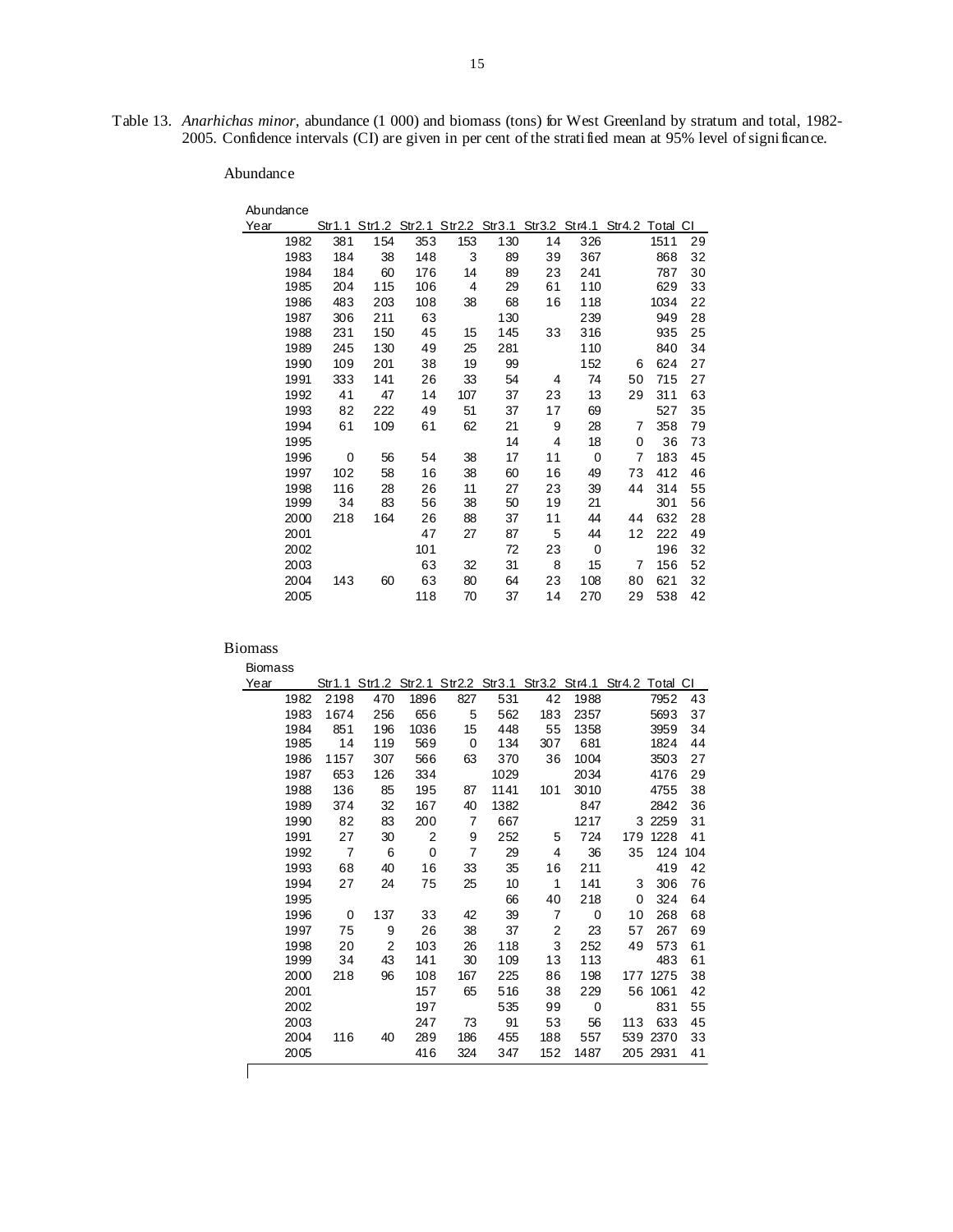| Length | 1982             | 1983             | 1984             | 1985             | 1986             | 1987             | 1988                    | 1989             | 1990             | 1991             | 1992             | 1993             | 1994             | 1995             | 1996             | 1997             | 1998             | 1999             | 2000             | 2001             | 2002             | 2003             | 2004             | 2005             |
|--------|------------------|------------------|------------------|------------------|------------------|------------------|-------------------------|------------------|------------------|------------------|------------------|------------------|------------------|------------------|------------------|------------------|------------------|------------------|------------------|------------------|------------------|------------------|------------------|------------------|
| 10.5   | $\,0\,$          | $\,0\,$          | $\,0\,$          | $\boldsymbol{0}$ | $\,0\,$          | 13               | $2\sqrt{2}$             | $\,0\,$          | $\sqrt{5}$       | 32               | $\boldsymbol{0}$ | $\,0\,$          | $\,0\,$          | $\boldsymbol{0}$ | 11               | $\,0\,$          | $\,0\,$          | $\boldsymbol{0}$ | 12               | $\boldsymbol{0}$ | $\boldsymbol{0}$ | $\,0\,$          | $\,0\,$          | $\boldsymbol{0}$ |
| 11.5   | $\boldsymbol{0}$ | $\boldsymbol{0}$ | $\,0\,$          | 26               | $\overline{9}$   | $\boldsymbol{0}$ | $\overline{\mathbf{3}}$ | $\overline{4}$   | $\,0\,$          | $\boldsymbol{0}$ | $\boldsymbol{0}$ | 15               | $\boldsymbol{0}$ | $\boldsymbol{0}$ | $\boldsymbol{0}$ | $\,0\,$          | $\bf{0}$         | 6                | $\bf{0}$         | $\,0\,$          | $\boldsymbol{0}$ | $\bf{0}$         | $\,0$            | $\,0\,$          |
|        |                  |                  |                  |                  |                  |                  |                         |                  |                  |                  |                  |                  |                  |                  |                  |                  |                  |                  |                  |                  |                  |                  |                  |                  |
| 12.5   | $\boldsymbol{0}$ | $\boldsymbol{0}$ | $\boldsymbol{0}$ | 33               | $\bf{0}$         | $\bf{0}$         | $\bf{0}$                | $\boldsymbol{0}$ | 10               | 28               | $\bf{0}$         | $\boldsymbol{0}$ | $\boldsymbol{0}$ | $\bf{0}$         | $\boldsymbol{0}$ | $\bf{0}$         | $\bf{0}$         | $\boldsymbol{0}$ | 20               | $\bf{0}$         | $\bf{0}$         | $\bf{0}$         | $\theta$         | $\boldsymbol{0}$ |
| 13.5   | $\boldsymbol{0}$ | $\boldsymbol{0}$ | $\bf{0}$         | 29               | $\bf{0}$         | 10               | 22                      | $\boldsymbol{0}$ | 24               | 61               | $\bf{0}$         | 57               | 5                | $\boldsymbol{0}$ | $\mathbf{0}$     | $\bf{0}$         | $\bf{0}$         | $\boldsymbol{0}$ | 52               | $\bf{0}$         | $\bf{0}$         | $\mathbf{0}$     | $\theta$         | $\bf{0}$         |
| 14.5   | $\boldsymbol{0}$ | $\boldsymbol{0}$ | 10               | 66               | 19               | $\bf{0}$         | $\tau$                  | 12               | $\bf{0}$         | 82               | 14               | 23               | 20               | $\boldsymbol{0}$ | $\boldsymbol{0}$ | $\bf{0}$         | 43               | $\boldsymbol{0}$ | 69               | $\bf{0}$         | $\bf{0}$         | $\mathbf{0}$     | $\theta$         | $\bf{0}$         |
| 15.5   | $\bf{0}$         | $\,0$            | $\boldsymbol{0}$ | 21               | 54               | $10\,$           | 15                      | $\boldsymbol{0}$ | $10$             | 67               | $\,$ 8           | 17               | 37               | $\boldsymbol{0}$ | $\bf{0}$         | $\,0\,$          | $\boldsymbol{0}$ | 12               | $20\,$           | $\boldsymbol{0}$ | $\Omega$         | $\bf{0}$         | $\bf{0}$         | $\bf{0}$         |
|        |                  |                  |                  |                  |                  |                  |                         |                  |                  |                  |                  |                  |                  |                  |                  |                  |                  |                  |                  |                  |                  |                  |                  |                  |
| 16.5   | $\boldsymbol{0}$ | $\,0$            | $\boldsymbol{0}$ | $\,0\,$          | 19               | $1\,0$           | $\tau$                  | 33               | $\boldsymbol{0}$ | 6                | 20               | 32               | 12               | $\boldsymbol{0}$ | $\bf{0}$         | 19               | $\bf{0}$         | $\,0\,$          | 12               | $\boldsymbol{0}$ | $\Omega$         | $\bf{0}$         | $\bf{0}$         | $\Omega$         |
| 17.5   | $\,0$            | $\,0$            | $\boldsymbol{0}$ | 40               | $\overline{4}$   | 16               | 14                      | 3                | $\,0\,$          | 19               | 27               | 36               | 12               | $\boldsymbol{0}$ | 11               | 26               | $\boldsymbol{0}$ | $\,0\,$          | $27\,$           | $\,0\,$          | 5                | $\boldsymbol{0}$ | $\bf{0}$         | $\boldsymbol{0}$ |
| 18.5   | $\boldsymbol{0}$ | $\boldsymbol{0}$ | 10               | 26               | $\,0\,$          | 6                | 14                      | 9                | 18               | 33               | 20               | 28               | $\bf{0}$         | $\boldsymbol{0}$ | $\bf{0}$         | $\bf{0}$         | $\bf{0}$         | 6                | $\bf{0}$         | $\bf{0}$         | $\bf{0}$         | $\bf{0}$         | $\bf{0}$         | $\bf{0}$         |
| 19.5   | $\boldsymbol{0}$ | $\boldsymbol{0}$ | $\bf{0}$         | $\bf{0}$         | $\boldsymbol{0}$ | $\boldsymbol{0}$ | $\tau$                  | $\boldsymbol{0}$ | 10               | $\overline{4}$   | $\bf{0}$         | 12               | 12               | $\boldsymbol{0}$ | $\bf{0}$         | 12               | 5                | 6                | $\bf{0}$         | $\bf{0}$         | $\bf{0}$         | $\bf{0}$         | $\bf{0}$         | $\bf{0}$         |
|        |                  |                  |                  |                  |                  |                  |                         |                  |                  |                  |                  |                  |                  |                  |                  |                  |                  |                  |                  |                  |                  |                  |                  |                  |
| 20.5   | $\boldsymbol{0}$ | $\boldsymbol{0}$ | $\bf{0}$         | 26               | 17               | 6                | $\tau$                  | $\boldsymbol{0}$ | 10               | $\bf{0}$         | 5                | 15               | $\overline{7}$   | $\bf{0}$         | $\boldsymbol{0}$ | 24               | 11               | $\boldsymbol{0}$ | $\overline{0}$   | $\bf{0}$         | $\bf{0}$         | $\mathbf{0}$     | $\theta$         | $\bf{0}$         |
| 21.5   | $\boldsymbol{0}$ | $\boldsymbol{0}$ | $\boldsymbol{0}$ | $\,0\,$          | $\,0\,$          | 13               | 15                      | 13               | 24               | 14               | $\,0\,$          | 12               | 11               | $\boldsymbol{0}$ | $\bf{0}$         | $\,0\,$          | 7                | 5                | $\overline{0}$   | $\boldsymbol{0}$ | 13               | $\boldsymbol{0}$ | 29               | $\Omega$         |
| 22.5   | 19               | $\,0$            | $\boldsymbol{0}$ | 40               | 19               | 13               | 14                      | 23               | 40               | 20               | 12               | 35               | 5                | $\,0\,$          | $\bf{0}$         | $\bf{0}$         | $\boldsymbol{0}$ | $\boldsymbol{0}$ | $\overline{0}$   | $\boldsymbol{0}$ | $\bf{0}$         | $\bf{0}$         | $\overline{4}$   | $\bf{0}$         |
| 23.5   | $\boldsymbol{0}$ | $\boldsymbol{0}$ | 5                | $\overline{4}$   | 27               | 6                | $10\,$                  | $\overline{4}$   | $\,0\,$          | 6                | $\boldsymbol{0}$ | 25               | 26               | $\bf{0}$         | $\boldsymbol{0}$ | $\tau$           | 5                | $\boldsymbol{0}$ | 6                | $\bf{0}$         | $\bf{0}$         | 6                | $\boldsymbol{0}$ | $\boldsymbol{0}$ |
|        |                  |                  |                  |                  |                  |                  |                         |                  |                  |                  |                  |                  |                  |                  |                  |                  |                  |                  |                  |                  |                  |                  |                  |                  |
| 24.5   | $\,0$            | $\boldsymbol{0}$ | $\overline{4}$   | $\,0\,$          | 40               | 6                | $\overline{\mathbf{3}}$ | 33               | $\overline{4}$   | 6                | 49               | 12               | 26               | $\boldsymbol{0}$ | 14               | 5                | 12               | $\boldsymbol{0}$ | $\,0\,$          | 9                | $\boldsymbol{0}$ | $\boldsymbol{0}$ | $\boldsymbol{0}$ | $\Omega$         |
| 25.5   | $\boldsymbol{0}$ | $\boldsymbol{0}$ | $\bf{0}$         | $\boldsymbol{0}$ | 44               | 6                | 22                      | $\bf{0}$         | $\boldsymbol{0}$ | 20               | $\,0\,$          | $\boldsymbol{0}$ | 5                | $\boldsymbol{0}$ | $\mathbf{0}$     | 5                | $\tau$           | $\boldsymbol{0}$ | 35               | $\bf{0}$         | $\bf{0}$         | $\bf{0}$         | 39               | $\bf{0}$         |
| 26.5   | 6                | $\boldsymbol{0}$ | $\bf{0}$         | $\boldsymbol{0}$ | 73               | $\boldsymbol{0}$ | $\tau$                  | 13               | $\boldsymbol{0}$ | $\boldsymbol{0}$ | 27               | 6                | $\boldsymbol{0}$ | $\boldsymbol{0}$ | $\boldsymbol{0}$ | $\tau$           | $\bf{0}$         | $\bf{0}$         | 11               | 5                | 13               | $\bf{0}$         | $\tau$           | $\bf{0}$         |
| 27.5   | $\boldsymbol{0}$ | $\boldsymbol{0}$ | $\bf{0}$         | $\tau$           | 28               | $10\,$           | $\,0\,$                 | $\,0\,$          | 5                | $\,4\,$          | $\,$ 8 $\,$      | 12               | $\boldsymbol{0}$ | $\boldsymbol{0}$ | $\bf{0}$         | $\sqrt{5}$       | $\boldsymbol{0}$ | $\,0\,$          | 6                | $\,0\,$          | $\bf{0}$         | 8                | $1\,0$           | $\bf{0}$         |
|        |                  |                  |                  |                  |                  |                  |                         |                  |                  |                  |                  |                  |                  |                  |                  |                  |                  |                  |                  |                  |                  |                  |                  |                  |
| 28.5   | $\boldsymbol{0}$ | $\boldsymbol{0}$ | $\bf{0}$         | $\overline{4}$   | 37               | 16               | 3                       | 3                | $\,0\,$          | 26               | 13               | $\boldsymbol{0}$ | $\overline{0}$   | $\,0\,$          | $\bf{0}$         | $\bf{0}$         | 14               | 12               | 35               | $\bf{0}$         | $\Omega$         | $\bf{0}$         | $\overline{4}$   | $\boldsymbol{0}$ |
| 29.5   | $\boldsymbol{0}$ | $\,0$            | $\boldsymbol{0}$ | $\tau$           | $\,0\,$          | 19               | $\bf{0}$                | $\boldsymbol{0}$ | $\,0\,$          | 13               | $\,0\,$          | 3                | $\boldsymbol{0}$ | $\bf{0}$         | $\boldsymbol{0}$ | $\bf{0}$         | $\bf{0}$         | 12               | $\bf{0}$         | $\bf{0}$         | $\bf{0}$         | $\bf{0}$         | 8                | $1\,1$           |
| 30.5   | $\boldsymbol{0}$ | $\boldsymbol{0}$ | $\boldsymbol{0}$ | $\,0\,$          | 27               | $\bf{0}$         | $\boldsymbol{7}$        | 10               | 14               | $\,0\,$          | 24               | 6                | $\bf{0}$         | 0                | $\boldsymbol{0}$ | $\bf{0}$         | 5                | $\boldsymbol{0}$ | $\bf{0}$         | 6                | $\boldsymbol{0}$ | $\bf{0}$         | $\overline{4}$   | $\bf{0}$         |
| 31.5   | $\boldsymbol{0}$ | $\boldsymbol{0}$ | 5                | $\boldsymbol{0}$ | 20               | 13               | 25                      | 13               | 10               | $\boldsymbol{0}$ | $\bf{0}$         | 23               | 16               | $\boldsymbol{0}$ | $\boldsymbol{0}$ | 12               | $\bf{0}$         | 12               | $\bf{0}$         | $\bf{0}$         | $\bf{0}$         | $\mathbf{0}$     | $\overline{4}$   | $\bf{0}$         |
|        |                  |                  |                  |                  |                  |                  |                         |                  |                  |                  |                  |                  |                  |                  |                  |                  |                  |                  |                  |                  |                  |                  |                  |                  |
| 32.5   | $\boldsymbol{0}$ | $\boldsymbol{0}$ | $\bf{0}$         | $\bf{0}$         | 33               | 26               | 10                      | $\boldsymbol{0}$ | $\boldsymbol{0}$ | 6                | $\bf{0}$         | 6                | $\overline{7}$   | $\boldsymbol{0}$ | $\mathbf{0}$     | $\bf{0}$         | $\bf{0}$         | 5                | 6                | $\bf{0}$         | 13               | $\mathbf{0}$     | $\theta$         | $\bf{0}$         |
| 33.5   | $\boldsymbol{0}$ | $\,0$            | 10               | $\,0\,$          | $\,0\,$          | 16               | $10\,$                  | $\boldsymbol{0}$ | $\boldsymbol{0}$ | $\boldsymbol{0}$ | $\boldsymbol{0}$ | $\,0\,$          | $\boldsymbol{0}$ | $\boldsymbol{0}$ | 8                | $\bf{0}$         | $\boldsymbol{0}$ | $1\,1$           | $\bf{0}$         | $\boldsymbol{0}$ | $\boldsymbol{0}$ | $\bf{0}$         | 6                | $\mathbf{0}$     |
| 34.5   | 6                | $\,0$            | 10               | $\,0\,$          | $\,$ 8 $\,$      | 6                | $\overline{\mathbf{3}}$ | $\boldsymbol{0}$ | $\,0\,$          | 20               | $\boldsymbol{0}$ | $\,0\,$          | $\boldsymbol{0}$ | $\,0\,$          | $\bf{0}$         | 12               | $\boldsymbol{0}$ | $\,0\,$          | $\bf{0}$         | $\boldsymbol{0}$ | $\bf{0}$         | $\bf{0}$         | $\bf{0}$         | $\bf{0}$         |
| 35.5   | 19               | $\,0$            | $\boldsymbol{0}$ | $\,0\,$          | $\,0\,$          | $\boldsymbol{0}$ | 17                      | 9                | $\boldsymbol{0}$ | 6                | 7                | $\bf{0}$         | 15               | $\,0\,$          | $\boldsymbol{0}$ | 54               | $\bf{0}$         | 5                | $\boldsymbol{0}$ | $\boldsymbol{0}$ | $\bf{0}$         | $\bf{0}$         | $\boldsymbol{0}$ | $\boldsymbol{0}$ |
|        |                  |                  |                  |                  |                  |                  |                         |                  |                  |                  |                  |                  |                  |                  |                  |                  |                  |                  |                  |                  |                  |                  |                  |                  |
| 36.5   | $\bf{0}$         | $\boldsymbol{0}$ | 5                | $\,0\,$          | $\bf{0}$         | 6                | $\overline{\mathbf{3}}$ | 9                | 10               | 13               | 19               | $\bf{0}$         | $\boldsymbol{0}$ | $\boldsymbol{0}$ | $\boldsymbol{0}$ | 27               | $\bf{0}$         | $\bf{0}$         | $\bf{0}$         | $\bf{0}$         | 13               | $\bf{0}$         | $\boldsymbol{0}$ | 7                |
| 37.5   | $\boldsymbol{0}$ | $\boldsymbol{0}$ | 5                | $\bf{0}$         | $\bf{0}$         | $\boldsymbol{0}$ | 22                      | $\boldsymbol{0}$ | 6                | 6                | $\bf{0}$         | $\bf{0}$         | 7                | $\boldsymbol{0}$ | $\boldsymbol{0}$ | $\bf{0}$         | $\bf{0}$         | 5                | $\overline{0}$   | $\bf{0}$         | $\bf{0}$         | $\bf{0}$         | 10               | $\bf{0}$         |
| 38.5   | $\boldsymbol{0}$ | $\boldsymbol{0}$ | $\bf{0}$         | $\bf{0}$         | 5                | 16               | 17                      | $\boldsymbol{0}$ | $\boldsymbol{0}$ | 6                | 8                | $\bf{0}$         | 5                | $\boldsymbol{0}$ | $\boldsymbol{0}$ | 21               | $\bf{0}$         | $\boldsymbol{0}$ | $\overline{0}$   | $\bf{0}$         | $\bf{0}$         | $\bf{0}$         | $\bf{0}$         | $\bf{0}$         |
| 39.5   |                  | $\,0$            | 21               | $\,0\,$          | $\,0\,$          |                  |                         | $\,0\,$          |                  | $\,0\,$          | $\bf{0}$         | $\mathbf{0}$     |                  | $\,0\,$          | $\bf{0}$         | $\,0\,$          | $\boldsymbol{0}$ |                  |                  | $\mathbf{0}$     | $\bf{0}$         | $\bf{0}$         |                  | $\bf{0}$         |
|        | 6                |                  |                  |                  |                  | 13               | 7                       |                  | $\boldsymbol{0}$ |                  |                  |                  | $\boldsymbol{0}$ |                  |                  |                  |                  | 5                | 6                |                  |                  |                  | $\bf{0}$         |                  |
| 40.5   | $\boldsymbol{0}$ | $\,0$            | $\boldsymbol{0}$ | $\tau$           | 19               | $1\,0$           | 9                       | 24               | $\,0\,$          | 14               | $\overline{0}$   | $\mathbf{0}$     | 5                | $\,0\,$          | 6                | $\bf{0}$         | $\boldsymbol{0}$ | 6                | $\overline{7}$   | $\mathbf{0}$     | $\bf{0}$         | $\boldsymbol{0}$ | $1\,8$           | $\Omega$         |
| 41.5   | $\,0$            | $\mathbf{1}$     | $\boldsymbol{0}$ | $\,0\,$          | $\overline{4}$   | 6                | $\boldsymbol{0}$        | $\boldsymbol{0}$ | $\,0\,$          | $\,0\,$          | $\bf{0}$         | $\boldsymbol{0}$ | $\,0\,$          | $\,0\,$          | 19               | 12               | $\bf{0}$         | 12               | $\boldsymbol{0}$ | $\boldsymbol{0}$ | $\bf{0}$         | $\bf{0}$         | 33               | $\boldsymbol{0}$ |
| 42.5   | 25               | $\,0$            | $\boldsymbol{0}$ | $\,0\,$          | $\,0\,$          | $\boldsymbol{0}$ | 3                       | $\boldsymbol{0}$ | 10               | $\boldsymbol{0}$ | $\bf{0}$         | $\boldsymbol{0}$ | 12               | $\boldsymbol{0}$ | 11               | $\bf{0}$         | 15               | $\boldsymbol{0}$ | $\bf{0}$         | 5                | 13               | $\bf{0}$         | $\overline{4}$   | $\boldsymbol{0}$ |
| 43.5   | 13               | $\boldsymbol{0}$ | 14               | $\boldsymbol{0}$ | 17               | 10               | 10                      | $\boldsymbol{0}$ | $\bf{0}$         | $\boldsymbol{0}$ | $\overline{0}$   | $\bf{0}$         | 19               | $\bf{0}$         | $\boldsymbol{0}$ | 22               | 29               | $\bf{0}$         | 6                | $\bf{0}$         | $\bf{0}$         | $\bf{0}$         | $\bf{0}$         | $\boldsymbol{0}$ |
|        |                  |                  |                  |                  |                  |                  |                         |                  |                  |                  |                  |                  |                  |                  |                  |                  |                  |                  |                  |                  |                  |                  |                  |                  |
| 44.5   | 6                | $\boldsymbol{0}$ | 10               | $\overline{4}$   | 13               | $\bf{0}$         | $\boldsymbol{0}$        | $\overline{4}$   | 10               | $\boldsymbol{0}$ | $\overline{0}$   | $\bf{0}$         | $\overline{7}$   | $\boldsymbol{0}$ | $\bf{0}$         | $\bf{0}$         | $\bf{0}$         | $\boldsymbol{0}$ | $\overline{0}$   | 6                | $\overline{0}$   | 6                | $\theta$         | $\bf{0}$         |
| 45.5   | 25               | $\,0\,$          | $\boldsymbol{0}$ | $\tau$           | $\,0\,$          | $\boldsymbol{0}$ | $\bf{0}$                | 29               | $\bf{0}$         | $\boldsymbol{0}$ | $\bf{0}$         | $\,0\,$          | 24               | $\boldsymbol{0}$ | 14               | 64               | $\bf{0}$         | $\,0\,$          | $\bf{0}$         | $\bf{0}$         | $\Omega$         | 6                | $\overline{4}$   | $10$             |
| 46.5   | $\boldsymbol{0}$ | $\,0$            | 11               | $\tau$           | $\,0\,$          | 20               | $\boldsymbol{0}$        | $\,0\,$          | 5                | $\,0\,$          | 8                | $\bf{0}$         | $\boldsymbol{0}$ | $\,0\,$          | $\,0\,$          | 29               | $\bf{0}$         | 12               | $\overline{0}$   | $\boldsymbol{0}$ | $\mathbf{0}$     | $\bf{0}$         | $\,0$            | 20               |
|        |                  |                  |                  |                  |                  |                  |                         |                  |                  |                  |                  |                  |                  |                  |                  |                  |                  |                  |                  |                  |                  |                  |                  |                  |
| 47.5   | 17               | $\mathbf{1}$     | 20               | $\overline{4}$   | $\,0\,$          | $\bf{0}$         | $\boldsymbol{0}$        | $\boldsymbol{0}$ | 15               | $\boldsymbol{0}$ | $\bf{0}$         | $\boldsymbol{0}$ | $\boldsymbol{0}$ | $\bf{0}$         | $\bf{0}$         | $\bf{0}$         | $\bf{0}$         | 6                | $\bf{0}$         | $\bf{0}$         | $\bf{0}$         | $\bf{0}$         | $\boldsymbol{0}$ | $1\,0$           |
| 48.5   | $\bf{0}$         | $\,0$            | $\boldsymbol{0}$ | $\,0\,$          | $\,0\,$          | $\bf{0}$         | $\tau$                  | 41               | $10$             | $\,0\,$          | $\bf{0}$         | 3                | $\boldsymbol{0}$ | $\,0\,$          | 25               | $\bf{0}$         | $\bf{0}$         | 12               | $\bf{0}$         | $\bf{0}$         | $\boldsymbol{0}$ | $\bf{0}$         | $\,0\,$          | 34               |
| 49.5   | 19               | $\boldsymbol{0}$ | 5                | $\boldsymbol{0}$ | 16               | 20               | $\boldsymbol{0}$        | 29               | $\boldsymbol{0}$ | $\overline{4}$   | $\overline{0}$   | 9                | 5                | $\overline{7}$   | $\boldsymbol{0}$ | $\bf{0}$         | $\bf{0}$         | 45               | $\bf{0}$         | $\bf{0}$         | $\bf{0}$         | 13               | 51               | $\bf{0}$         |
| 50.5   | $\bf{0}$         | $\boldsymbol{0}$ | 5                | $\boldsymbol{0}$ | 12               | $\bf{0}$         | 3                       | $\bf{0}$         | $\overline{4}$   | $\boldsymbol{0}$ | 25               | $\bf{0}$         | 10               | $\boldsymbol{0}$ | $\bf{0}$         | $\bf{0}$         | $\bf{0}$         | $\bf{0}$         | 12               | $\bf{0}$         | 13               | $\bf{0}$         | 14               | 34               |
|        |                  |                  |                  | $\tau$           |                  |                  |                         |                  |                  |                  |                  |                  |                  |                  |                  |                  |                  |                  |                  |                  | $\boldsymbol{0}$ |                  |                  |                  |
| 51.5   | $10$             | $10$             | $\boldsymbol{0}$ |                  | 12               | $\boldsymbol{0}$ | 3                       | $1\,0$           | $\boldsymbol{0}$ | 6                | $\,0\,$          | $\,0\,$          | $\boldsymbol{0}$ | $\boldsymbol{0}$ | 11               | $\bf{0}$         | $\bf{0}$         | 5                | $\bf{0}$         | $\,0\,$          |                  | $\,0\,$          | $1\,0$           | 16               |
| 52.5   | 21               | $\,0\,$          | $\overline{4}$   | 31               | $\overline{4}$   | $\bf{0}$         | $\boldsymbol{7}$        | $20\,$           | 14               | $\,0\,$          | $\bf{0}$         | $\boldsymbol{0}$ | $\bf{0}$         | $\boldsymbol{0}$ | $\tau$           | $\bf{0}$         | $\bf{0}$         | $\boldsymbol{0}$ | $\bf{0}$         | $\bf{0}$         | $\bf{0}$         | $\bf{0}$         | 19               | $\boldsymbol{0}$ |
| 53.5   | 18               | $\boldsymbol{0}$ | $\,0\,$          | $\overline{4}$   | $\,0\,$          | $\overline{4}$   | $\overline{4}$          | $\bf{0}$         | $\,0\,$          | $\,0\,$          | $\boldsymbol{0}$ | $10\,$           | $\,0\,$          | $\boldsymbol{0}$ | $\,0\,$          | $\,0\,$          | $\bf{0}$         | 5                | $\bf{0}$         | $\bf{0}$         | $\bf{0}$         | $1\,0$           | $\boldsymbol{0}$ | $\boldsymbol{0}$ |
| 54.5   | 16               | $\tau$           | $\overline{4}$   | $\bf{0}$         | $\,0\,$          | $\boldsymbol{0}$ | 3                       | 9                | $\boldsymbol{0}$ | $\boldsymbol{7}$ | $\bf{0}$         | 12               | $\bf{0}$         | $\boldsymbol{0}$ | 8                | 28               | $\bf{0}$         | $\boldsymbol{0}$ | $\bf{0}$         | $\bf{0}$         | $\bf{0}$         | $\bf{0}$         | $\bf{0}$         | $\bf{0}$         |
|        |                  |                  |                  |                  |                  |                  |                         |                  |                  |                  |                  |                  |                  |                  |                  |                  |                  |                  |                  |                  |                  |                  |                  |                  |
| 55.5   | 28               | $\mathbf{1}$     | 13               | $\bf{0}$         | 16               | $\overline{4}$   | 14                      | 18               | 5                | $\boldsymbol{0}$ | $\bf{0}$         | $\bf{0}$         | 15               | $\boldsymbol{0}$ | $\boldsymbol{0}$ | $\bf{0}$         | $\bf{0}$         | $\bf{0}$         | 21               | $\bf{0}$         | $\overline{0}$   | $\bf{0}$         | $\bf{0}$         | $\bf{0}$         |
| 56.5   | 10               | $\mathbf{1}$     | $\bf{0}$         | $\overline{4}$   | 12               | $\boldsymbol{0}$ | $\bf{0}$                | $\boldsymbol{0}$ | $\boldsymbol{0}$ | $\boldsymbol{0}$ | $\overline{0}$   | $\bf{0}$         | $\overline{0}$   | $\boldsymbol{0}$ | $\mathbf{0}$     | $\bf{0}$         | 9                | 12               | 6                | $\bf{0}$         | $\overline{0}$   | $\bf{0}$         | 44               | $1\,0$           |
| 57.5   | 11               | $\boldsymbol{0}$ | 19               | $10$             | $\,$ 8 $\,$      | $\,0\,$          | 11                      | 9                | $\overline{4}$   | $\boldsymbol{0}$ | $\bf{0}$         | $\,0\,$          | $\bf{0}$         | $\,0\,$          | $\bf{0}$         | $\boldsymbol{0}$ | $\bf{0}$         | 5                | 6                | $\,0\,$          | $\Omega$         | $1\,0$           | 8                | $\mathbf{0}$     |
| 58.5   | 44               | $\mathbf{3}$     | 12               | $\overline{4}$   | $\,0\,$          | $\,0\,$          | $\boldsymbol{0}$        | $\boldsymbol{0}$ | $\boldsymbol{0}$ | $\boldsymbol{0}$ | $\boldsymbol{0}$ | $\boldsymbol{0}$ | $\overline{0}$   | $\boldsymbol{0}$ | $\bf{0}$         | $\,$ 8 $\,$      | $\boldsymbol{0}$ | 5                | $\boldsymbol{0}$ | 5                | $\bf{0}$         | $\boldsymbol{0}$ | $\overline{4}$   | $\bf{0}$         |
|        |                  |                  | $\,0\,$          |                  | $\,0\,$          | $\,0\,$          | $1\,0$                  |                  |                  |                  |                  |                  |                  |                  |                  |                  |                  |                  |                  |                  |                  |                  |                  | $\boldsymbol{0}$ |
| 59.5   | 19               | 25               |                  | $\,0\,$          |                  |                  |                         | $\boldsymbol{0}$ | $\,0\,$          | $\,0\,$          | $\boldsymbol{0}$ | 30               | $\boldsymbol{0}$ | $\,0\,$          | $\boldsymbol{0}$ | 15               | $1\,0$           | 6                | $\boldsymbol{0}$ | 12               | $\boldsymbol{0}$ | $\,0\,$          | 6                |                  |
| 60.5   | 19               | 6                | $\,$ 8 $\,$      | $\,0\,$          | 13               | $\,$ 4 $\,$      | $10\,$                  | 36               | $\boldsymbol{0}$ | $\,0\,$          | $\boldsymbol{0}$ | $\,0\,$          | $\boldsymbol{0}$ | $\,0\,$          | $\bf 8$          | $\,0\,$          | $\tau$           | $\,0\,$          | $\boldsymbol{0}$ | 12               | $\boldsymbol{0}$ | $\,0\,$          | $\boldsymbol{0}$ | $\boldsymbol{0}$ |
| 61.5   | 22               | 25               | 20               | 6                | 16               | 24               | $\bf{0}$                | 3                | $\mathbf{0}$     | $\mathbf{0}$     | $\overline{0}$   | $\bf{0}$         | $\overline{0}$   | $\overline{0}$   | $\bf{0}$         | $\bf{0}$         | 15               | $\bf{0}$         | $\overline{0}$   | $\bf{0}$         | $\overline{0}$   | $\mathbf{0}$     |                  | 25               |
| 62.5   | 30               | 17               | 16               | $\overline{4}$   | $\overline{4}$   | 20               | $\overline{4}$          | 3                | 5                | 7                | $\bf{0}$         | 6                | $\boldsymbol{0}$ | $\boldsymbol{0}$ | $\boldsymbol{0}$ | $\bf{0}$         | 7                | 5                | 6                | $\bf{0}$         | $\bf{0}$         | 13               | 8                | $\bf{0}$         |
| 63.5   | 13               | -1               | 15               | $\overline{4}$   | $\overline{4}$   | 20               | 14                      | $\,4\,$          | $\boldsymbol{0}$ | $\,0\,$          | $\boldsymbol{0}$ | $\boldsymbol{0}$ | $\,0\,$          | $\boldsymbol{0}$ | $\,0\,$          | $\,0\,$          | $\boldsymbol{0}$ | $\,0\,$          | 6                | $\,0\,$          | $\bf{0}$         | $\,0\,$          | $\,$ 8 $\,$      | $\boldsymbol{0}$ |
|        |                  |                  |                  |                  |                  |                  |                         |                  |                  |                  |                  |                  |                  |                  |                  |                  |                  |                  |                  |                  |                  |                  |                  |                  |
| 64.5   | 29               | 21               | $\overline{4}$   | $\,0\,$          | $\overline{4}$   | $\boldsymbol{0}$ | 14                      | 9                | 27               | $\,0\,$          | $\bf{0}$         | $\,0\,$          | $\boldsymbol{0}$ | $\boldsymbol{0}$ | $\bf{0}$         | $\boldsymbol{0}$ | $\bf{0}$         | $\,0\,$          | $\bf{0}$         | $\,0\,$          | $\bf{0}$         | $\,0\,$          | $\overline{4}$   | $\boldsymbol{0}$ |
| 65.5   | 59               | 26               | 13               | 8                | $\bf{0}$         | $\overline{4}$   | $\boldsymbol{0}$        | 20               | 9                | $\,0\,$          | $\bf{0}$         | $\bf{0}$         | 0                | $\boldsymbol{0}$ | 14               | $\bf{0}$         | 9                | $\,0\,$          | $\bf{0}$         | 6                | $\boldsymbol{0}$ | $\bf{0}$         | $\boldsymbol{0}$ | 17               |
| 66.5   | 35               | 12               | 23               | $\overline{4}$   | $\overline{4}$   | 6                | $\boldsymbol{0}$        | $\overline{4}$   | 9                | $\boldsymbol{0}$ | $\bf{0}$         | $\bf{0}$         | $\boldsymbol{0}$ | $\bf{0}$         | $\bf{0}$         | $\bf{0}$         | $\bf{0}$         | 12               | $\bf{0}$         | 6                | $\boldsymbol{0}$ | 13               | $\boldsymbol{0}$ | $\boldsymbol{0}$ |
| 67.5   | 14               | 5                | 12               | $\bf{0}$         | $\boldsymbol{0}$ | 6                | $\boldsymbol{0}$        | 3                | $\boldsymbol{0}$ | 12               | $\bf{0}$         | $\bf{0}$         | $\boldsymbol{0}$ | $\bf{0}$         | $\bf{0}$         | $\bf{0}$         | $\bf{0}$         | $\,0\,$          | 5                | $\bf{0}$         | $\bf{0}$         | $\bf{0}$         | $\boldsymbol{0}$ | 5                |
|        |                  |                  |                  |                  |                  |                  |                         |                  |                  |                  |                  |                  |                  |                  |                  |                  |                  |                  |                  |                  |                  |                  |                  |                  |
| 68.5   | 40               | 25               | 14               | $\,0\,$          | 8                | 5                | $\overline{4}$          | $\boldsymbol{0}$ | 15               | 6                | $\bf{0}$         | $\bf{0}$         | $\boldsymbol{0}$ | $\boldsymbol{0}$ | $\bf{0}$         | $\bf{0}$         | $\bf{0}$         | 6                | $\bf{0}$         | 11               | $\bf{0}$         | $\bf{0}$         | $\bf{0}$         | $1\,0$           |
| 69.5   | 18               | 21               | 13               | $\overline{4}$   | 5                | $\boldsymbol{0}$ | 11                      | $\,0\,$          | 10               | $\,0\,$          | 13               | $\boldsymbol{0}$ | $\boldsymbol{0}$ | $\boldsymbol{0}$ | $\bf{0}$         | $\,0\,$          | 10               | $\boldsymbol{0}$ | 12               | 6                | 14               | $\,0\,$          | $\bf{0}$         | $\boldsymbol{0}$ |
| 70.5   | 21               | $\bf8$           | 22               | $10$             | $\overline{4}$   | 24               | $\mathbf{3}$            | 13               | 5                | $\,0\,$          | 7                | 14               | $\boldsymbol{0}$ | $\boldsymbol{0}$ | $\bf{0}$         | $\bf{0}$         | $\bf{0}$         | $\,0\,$          | 12               | 12               | $\bf{0}$         | $\,0\,$          | $\,0\,$          | 25               |
| 71.5   | 37               | 21               | $7\phantom{.0}$  | $\,$ 8 $\,$      | 15               | 9                | 6                       | $\boldsymbol{0}$ | 5                | $\boldsymbol{7}$ | $\bf{0}$         | $\bf{0}$         | 0                | $\bf{0}$         | $\boldsymbol{0}$ | $\bf{0}$         | $\bf{0}$         | $\,0\,$          | $\bf{0}$         | 6                | $\bf{0}$         | 15               | 11               | 15               |
|        |                  |                  |                  |                  |                  |                  |                         |                  |                  |                  |                  |                  |                  |                  |                  |                  |                  |                  |                  |                  |                  |                  |                  |                  |
| 72.5   | 25               | 31               | 32               | $\overline{4}$   | 14               | 20               | $\overline{4}$          | $\boldsymbol{7}$ | 9                | $\boldsymbol{7}$ | $\bf{0}$         | $\bf{0}$         | $\boldsymbol{0}$ | $\boldsymbol{0}$ | $\boldsymbol{0}$ | $\bf{0}$         | $\bf{0}$         | 6                | 29               | $\bf{0}$         | $\bf{0}$         | $\,0\,$          | $\,0\,$          | $1\,0$           |
| 73.5   | 39               | 20               | 25               | 6                | 17               | 21               | $\bf{0}$                | $\boldsymbol{0}$ | $\boldsymbol{0}$ | $\boldsymbol{0}$ | $\bf{0}$         | $\bf{0}$         | $\boldsymbol{0}$ | $\boldsymbol{0}$ | $\boldsymbol{0}$ | $\bf{0}$         | $\bf{0}$         | 6                | $\bf{0}$         | 6                | $\bf{0}$         | $\bf{0}$         | $\bf{0}$         | 25               |
| 74.5   | 28               | 20               | 8                | $\overline{4}$   | 21               | $\boldsymbol{0}$ | 11                      | 77               | $\overline{4}$   | 6                | $\bf{0}$         | $\bf{0}$         | $\boldsymbol{0}$ | $\boldsymbol{0}$ | $\boldsymbol{0}$ | $\bf{0}$         | $\bf{0}$         | $\bf{0}$         | 12               | 9                | 9                | $\bf{0}$         | $\overline{4}$   | 30               |
| 75.5   | 17               | 18               | $\boldsymbol{9}$ | $\,$ 8 $\,$      | $\boldsymbol{9}$ | 5                | $\bf 8$                 | 31               | 10               | $\,0\,$          | $\bf{0}$         | $\,0\,$          | $\boldsymbol{0}$ | $\boldsymbol{0}$ | $\bf{0}$         | $\bf{0}$         | $\bf{0}$         | $\,0\,$          | $\overline{7}$   | 6                | $\bf{0}$         | $10$             | $\overline{4}$   | $10$             |
|        |                  |                  |                  |                  |                  |                  |                         |                  |                  |                  |                  |                  |                  |                  |                  |                  |                  |                  |                  |                  |                  |                  |                  |                  |
| 76.5   | 19               | $\tau$           | $\overline{4}$   | $\,$ 8 $\,$      | $\overline{4}$   | $10\,$           | $\mathbf{3}$            | 27               | 5                | $\boldsymbol{0}$ | $\bf{0}$         | $\,0\,$          | $\boldsymbol{0}$ | $\boldsymbol{0}$ | 6                | $\bf{0}$         | $\bf{0}$         | $\,0\,$          | 11               | $\,0\,$          | $\bf{0}$         | $\,0\,$          | $\bf{0}$         | 10               |
| 77.5   | 17               | 27               | 36               | $\tau$           | 5                | $\boldsymbol{0}$ | $\overline{4}$          | $\,$ 8           | $\boldsymbol{0}$ | $\,0\,$          | $\boldsymbol{0}$ | $\boldsymbol{0}$ | $\bf{0}$         | $\boldsymbol{0}$ | $\bf{0}$         | $\bf{0}$         | $\bf{0}$         | $1\,1$           | 42               | $\boldsymbol{9}$ | 13               | $\,0\,$          | 15               | $\boldsymbol{0}$ |
| 78.5   | 24               | 25               | 27               | $\overline{4}$   | $\,0\,$          | 28               | $\boldsymbol{0}$        | 22               | 10               | $\,0\,$          | $\bf{0}$         | 7                | $\boldsymbol{0}$ | $\boldsymbol{0}$ | $\boldsymbol{0}$ | $\bf{0}$         | $\bf{0}$         | 6                | $\bf{0}$         | 6                | $\bf{0}$         | 13               | 21               | 5                |
| 79.5   | 13               | 40               | 5                | $\overline{4}$   | 14               | $\boldsymbol{9}$ | $\overline{4}$          | $\boldsymbol{0}$ | 9                | $\tau$           | $\bf{0}$         | $\,0\,$          | $\boldsymbol{0}$ | $\boldsymbol{0}$ | 14               | $\bf{0}$         | $\bf{0}$         | $\,0\,$          | $\bf{0}$         | $\bf{0}$         | $\bf{0}$         | $\,0\,$          | 11               | $10$             |
|        |                  |                  |                  |                  |                  |                  |                         |                  |                  |                  |                  |                  |                  |                  |                  |                  |                  |                  |                  |                  |                  |                  |                  |                  |
| 80.5   | 40               | 15               | 14               | 31               | 10               | 9                | $\overline{4}$          | $\boldsymbol{0}$ | 10               | $\boldsymbol{0}$ | $\bf{0}$         | $\bf{0}$         | $\boldsymbol{0}$ | $\boldsymbol{7}$ | $\boldsymbol{0}$ | $\bf{0}$         | 6                | 6                | $\bf{0}$         | 6                | $\bf{0}$         | $\bf{0}$         | $\tau$           | $\,0\,$          |
| 81.5   | 26               | 15               | 14               | 4                | 13               | 13               | $\overline{4}$          | 8                | $\overline{0}$   | $7\overline{ }$  | $\mathbf{0}$     | $\mathbf{0}$     | $\overline{0}$   | $\overline{0}$   | $\mathbf{0}$     | $\mathbf{0}$     | $\mathbf{0}$     | $\overline{0}$   | $\mathbf{0}$     | 6                | $\mathbf{0}$     | $\overline{0}$   | 11               | 49               |

Table 14. *Anarhichas minor*. Length composition by year (1 000), 1982-2005.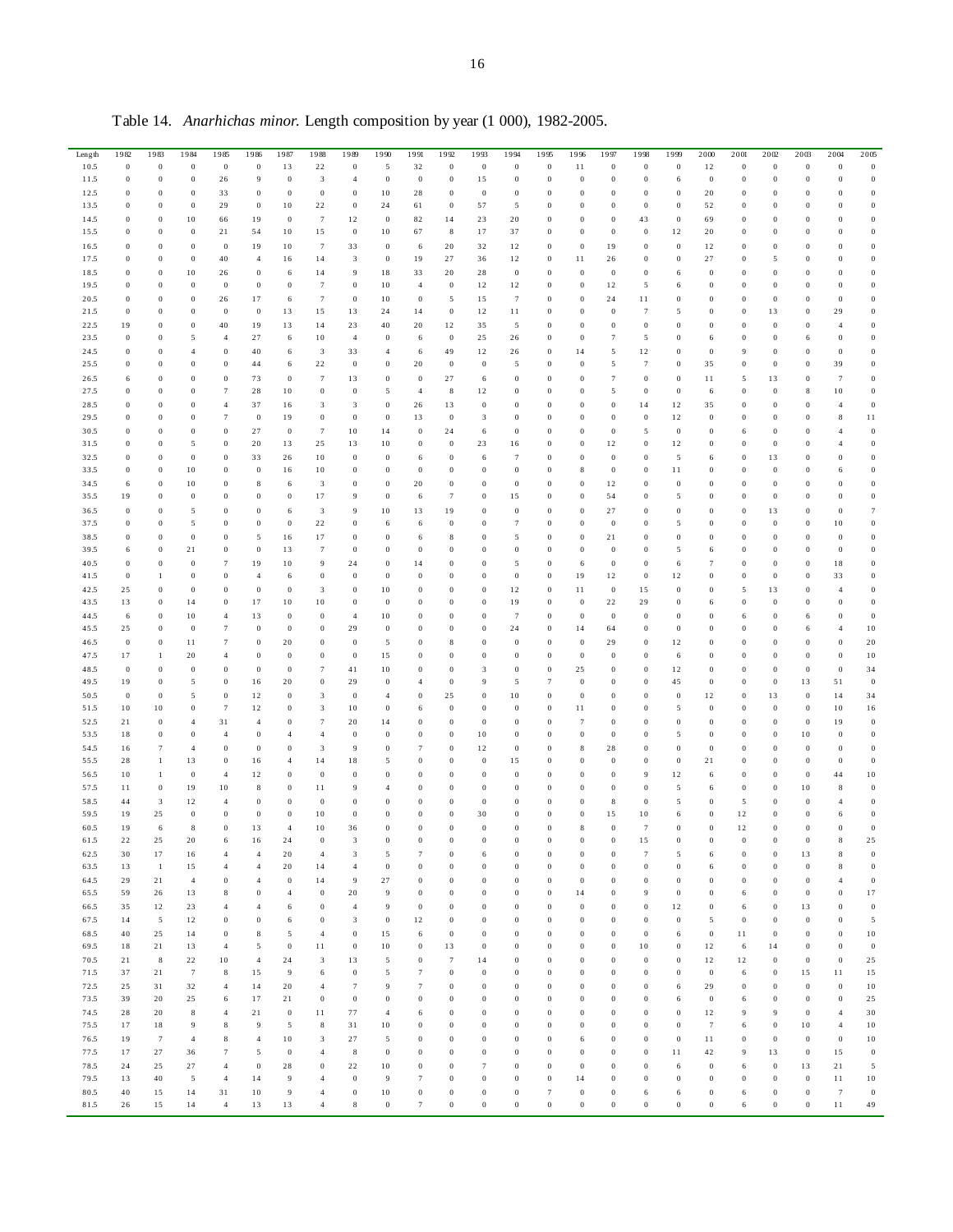Table 14. (continued)

| 82.5 | 24               | $10\,$       | 9                | 8                | 5              | 9            | $\overline{4}$   | $\overline{4}$ | 10             | $\boldsymbol{0}$ | $\bf{0}$       | $\boldsymbol{0}$ | $\bf{0}$       | $\bf{0}$       | $\boldsymbol{0}$ | $\bf{0}$     | $\mathbf{0}$ | $\boldsymbol{0}$ | 5              | $\boldsymbol{0}$ | $\boldsymbol{0}$ | $\bf{0}$       | $\boldsymbol{0}$ | 5                |
|------|------------------|--------------|------------------|------------------|----------------|--------------|------------------|----------------|----------------|------------------|----------------|------------------|----------------|----------------|------------------|--------------|--------------|------------------|----------------|------------------|------------------|----------------|------------------|------------------|
| 83.5 | 31               | 14           | 15               | $\overline{4}$   | 9              | $\mathbf{0}$ | 8                | 9              | $\bf{0}$       | $\mathbf{0}$     | $\bf{0}$       | $\mathbf{0}$     | $\bf{0}$       | $\theta$       | $\bf{0}$         | $\mathbf{0}$ | $\mathbf{0}$ | 6                | 26             | $\bf{0}$         | $\mathbf{0}$     | $\theta$       | 19               | 25               |
| 84.5 | 40               | 22           | 5                | $\overline{4}$   | 16             | 37           | 12               | $\theta$       | 9              | $\bf{0}$         | $\bf{0}$       | $\overline{0}$   | $\bf{0}$       | $\overline{0}$ | $\mathbf{0}$     | $\bf{0}$     | $\bf{0}$     | $\bf{0}$         | $\bf{0}$       | $\bf{0}$         | $\bf{0}$         | $\bf{0}$       | $\mathbf{0}$     | $\mathbf{0}$     |
| 85.5 | 45               | 30           | 13               | $\overline{4}$   | 15             | 18           | $\,$ 8 $\,$      | 9              | 10             | $\overline{7}$   | $\bf{0}$       | $\mathbf{0}$     | $\bf{0}$       | $\Omega$       | $\bf{0}$         | 0            | 10           | $\mathbf{0}$     | 6              | $\bf{0}$         | $\mathbf{0}$     | $\overline{4}$ | $\theta$         | $\bf{0}$         |
| 86.5 | $\mathbf{0}$     | 27           | 14               | $\boldsymbol{0}$ | 16             | 9            | 19               | $\mathbf{0}$   | 14             | $\bf{0}$         | $\bf{0}$       | $\bf{0}$         | $\bf{0}$       | $\overline{0}$ | $\bf{0}$         | $\bf{0}$     | $\mathbf{0}$ | $\mathbf{0}$     | $\overline{0}$ | 6                | $\theta$         | $\bf{0}$       | $\theta$         | 5                |
| 87.5 | 13               | 35           | 5                | 12               | $\bf{0}$       | 55           | 16               | $\overline{4}$ | 5              | $\mathbf{0}$     | $\overline{0}$ | $\Omega$         | $\bf{0}$       | $\Omega$       | $\theta$         | $\mathbf{0}$ | $\Omega$     | $\mathbf{0}$     | $\Omega$       | 17               | $\Omega$         | $\bf{0}$       | 10               | $\theta$         |
| 88.5 | 22               | 27           | $\overline{4}$   | 4                | 9              | 9            | 23               | 13             | $\bf{0}$       | $\bf{0}$         | $\bf{0}$       | $\overline{0}$   | $\bf{0}$       | $\mathbf{0}$   | $\bf{0}$         | $\bf{0}$     | $\bf{0}$     | $\bf{0}$         | 6              | 5                | $\mathbf{0}$     | 4              | 8                | $\bf{0}$         |
| 89.5 | 6                | 41           | $\boldsymbol{0}$ | $\overline{4}$   | 13             | 37           | 19               | 9              | 5              | $\overline{7}$   | $\overline{0}$ | $\mathbf{0}$     | $\overline{0}$ | $\mathbf{0}$   | $\bf{0}$         | $\bf{0}$     | $\mathbf{0}$ | $\boldsymbol{0}$ | $\overline{0}$ | 6                | $\mathbf{0}$     | $\theta$       | $\theta$         | $\theta$         |
| 90.5 | 26               | 30           | 29               | 13               | 8              | $\bf{0}$     | 42               | 8              | 14             | 6                | $\bf{0}$       | $\theta$         | $\bf{0}$       | $\mathbf{0}$   | $\theta$         | $\bf{0}$     | $\mathbf{0}$ | 11               | $\theta$       | $\bf{0}$         | 14               | $\theta$       | 8                | $\bf{0}$         |
| 91.5 | 45               | 20           | 9                | $\mathbf{0}$     | $\overline{4}$ | 5            | 35               | 11             | $\bf{0}$       | 7                | $\mathbf{0}$   | $\mathbf{0}$     | $\bf{0}$       | $\theta$       | $\theta$         | $\mathbf{0}$ | $\mathbf{0}$ | $\mathbf{0}$     | $\overline{7}$ | $\theta$         | 14               | 6              | $7\phantom{.0}$  | 10               |
| 92.5 | 20               | 11           | 24               | 4                | $\bf{0}$       | 28           | 8                | 9              | 5              | 13               | $\bf{0}$       | $\bf{0}$         | $\bf{0}$       | 10             | $\bf{0}$         | $\bf{0}$     | $\bf{0}$     | $\bf{0}$         | 12             | $\bf{0}$         | $\bf{0}$         | $\bf{0}$       | $\overline{4}$   | $\overline{7}$   |
| 93.5 | 32               | 40           | $\theta$         | $\mathbf{0}$     | 15             | 18           | 15               | 4              | 5              | $\mathbf{0}$     | $\bf{0}$       | $\mathbf{0}$     | $\overline{0}$ | $\theta$       | $\theta$         | $\mathbf{0}$ | $\mathbf{0}$ | $\mathbf{0}$     | 6              | $\bf{0}$         | $\mathbf{0}$     | $\theta$       | 6                | 25               |
| 94.5 | $\overline{7}$   | 5            | $\bf{0}$         | $\bf{0}$         | 5              | $\bf{0}$     | $\overline{4}$   | 8              | 5              | 7                | $\bf{0}$       | $\bf{0}$         | 14             | $\overline{0}$ | $\bf{0}$         | $\bf{0}$     | 9            | $\bf{0}$         | 6              | 23               | 19               | $\bf{0}$       | 27               | 25               |
| 95.5 | 79               | 5            | 5                | 4                | 9              | 18           | 15               | 4              | 5              | $\mathbf{0}$     | $\overline{0}$ | $\overline{0}$   | $\bf{0}$       | $\Omega$       | $\mathbf{0}$     | $\mathbf{0}$ | $\mathbf{0}$ | $\mathbf{0}$     | $\theta$       | 12               | $\mathbf{0}$     | 13             | 19               | $\mathbf{0}$     |
| 96.5 | 6                | 5            | $\overline{4}$   | $\overline{7}$   | 5              | 34           | 45               | 9              | 14             | $\bf{0}$         | $\bf{0}$       | $\bf{0}$         | $\overline{7}$ | 4              | $\bf{0}$         | $\bf{0}$     | $\Omega$     | $\bf{0}$         | $\overline{0}$ | $\bf{0}$         | $\bf{0}$         | $\bf{0}$       | 10               | 15               |
| 97.5 | 14               | 10           | 25               | $\mathbf{0}$     | 14             | $\bf{0}$     | $\boldsymbol{0}$ | 9              | 9              | 6                | $\bf{0}$       | $\theta$         | $\overline{0}$ | $\mathbf{0}$   | $\mathbf{0}$     | $\mathbf{0}$ | $\mathbf{0}$ | $\mathbf{0}$     | $\theta$       | $\bf{0}$         | 14               | $\bf{0}$       | 8                | $\mathbf{0}$     |
| 98.5 | 5                | 5            | $\tau$           | $\mathbf{0}$     | $\bf{0}$       | 9            | 12               | $\overline{4}$ | 5              | $\mathbf{0}$     | $\bf{0}$       | $\mathbf{0}$     | $\bf{0}$       | $\mathbf{0}$   | $\bf{0}$         | $\bf{0}$     | $\mathbf{0}$ | $\mathbf{0}$     | $\theta$       | $\theta$         | 5                | $\mathbf{0}$   | 8                | $\mathbf{0}$     |
| 99.5 | 20               | 21           | 13               | $\mathbf{0}$     | $\bf{0}$       | 14           | 11               | $\overline{4}$ | 9              | $\mathbf{0}$     | $\bf{0}$       | $\mathbf{0}$     | $\bf{0}$       | $\overline{0}$ | $\mathbf{0}$     | $\bf{0}$     | $\mathbf{0}$ | $\mathbf{0}$     | $\theta$       | $\bf{0}$         | $\mathbf{0}$     | $\theta$       | $\overline{4}$   | $\mathbf{0}$     |
| 1005 | 21               | 17           | 15               | $\overline{4}$   | $\bf{0}$       | 15           | 15               | 4              | 5              | $\bf{0}$         | $\mathbf{0}$   | $\mathbf{0}$     | $\bf{0}$       | $\mathbf{0}$   | $\overline{0}$   | 0            | $\mathbf{0}$ | $\bf{0}$         | $\overline{0}$ | $\bf{0}$         | $\theta$         | $\mathbf{0}$   | $\theta$         | $\theta$         |
| 1015 | $\boldsymbol{0}$ | $\mathbf{0}$ | $\mathbf{0}$     | $\mathbf{0}$     | $\bf{0}$       | $\bf{0}$     | $\bf{0}$         | $\theta$       | $\bf{0}$       | $\mathbf{0}$     | $\bf{0}$       | $\mathbf{0}$     | $\overline{0}$ | $\mathbf{0}$   | $\bf{0}$         | $\mathbf{0}$ | $\mathbf{0}$ | $\mathbf{0}$     | $\overline{0}$ | $\theta$         | $\mathbf{0}$     | $\mathbf{0}$   | $\theta$         | $\theta$         |
| 1025 | $\bf{0}$         | $\mathbf{0}$ | $\bf{0}$         | $\mathbf{0}$     | $\bf{0}$       | $\bf{0}$     | $\bf{0}$         | $\bf{0}$       | $\bf{0}$       | $\bf{0}$         | $\bf{0}$       | $\mathbf{0}$     | $\bf{0}$       | $\theta$       | $\bf{0}$         | $\bf{0}$     | $\mathbf{0}$ | $\bf{0}$         | $\theta$       | $\bf{0}$         | $\mathbf{0}$     | $\bf{0}$       | $\bf{0}$         | $\bf{0}$         |
| 1035 | $\mathbf{0}$     | $\theta$     | $\bf{0}$         | $\mathbf{0}$     | $\mathbf{0}$   | $\mathbf{0}$ | $\bf{0}$         | $\mathbf{0}$   | $\mathbf{0}$   | $\mathbf{0}$     | $\bf{0}$       | $\mathbf{0}$     | $\bf{0}$       | $\overline{0}$ | $\theta$         | $\mathbf{0}$ | $\mathbf{0}$ | $\mathbf{0}$     | $\theta$       | $\theta$         | $\mathbf{0}$     | $\theta$       | $\theta$         | $\bf{0}$         |
| 1045 | $\bf{0}$         | $\bf{0}$     | $\theta$         | $\bf{0}$         | $\bf{0}$       | $\bf{0}$     | $\bf{0}$         | $\theta$       | $\bf{0}$       | $\theta$         | $\bf{0}$       | $\overline{0}$   | $\bf{0}$       | $\overline{0}$ | $\mathbf{0}$     | $\bf{0}$     | $\mathbf{0}$ | $\bf{0}$         | $\Omega$       | $\bf{0}$         | $\Omega$         | $\bf{0}$       | $\theta$         | $\theta$         |
| 1055 | $\bf{0}$         | $\bf{0}$     | $\mathbf{0}$     | $\mathbf{0}$     | $\bf{0}$       | $\bf{0}$     | $\bf{0}$         | $\theta$       | $\bf{0}$       | $\bf{0}$         | $\overline{0}$ | $\bf{0}$         | $\bf{0}$       | $\Omega$       | $\bf{0}$         | $\bf{0}$     | $\mathbf{0}$ | $\bf{0}$         | $\Omega$       | $\bf{0}$         | $\Omega$         | $\bf{0}$       | $\Omega$         | $\theta$         |
| 1065 | $\bf{0}$         | $\bf{0}$     | $\bf{0}$         | $\mathbf{0}$     | $\bf{0}$       | $\bf{0}$     | $\bf{0}$         | $\bf{0}$       | $\bf{0}$       | $\bf{0}$         | $\bf{0}$       | $\bf{0}$         | $\bf{0}$       | $\overline{0}$ | $\bf{0}$         | $\bf{0}$     | $\Omega$     | $\bf{0}$         | $\Omega$       | $\bf{0}$         | $\mathbf{0}$     | $\bf{0}$       | $\bf{0}$         | $\bf{0}$         |
| 1075 | $\bf{0}$         | $\bf{0}$     | $\bf{0}$         | $\bf{0}$         | $\bf{0}$       | $\bf{0}$     | $\bf{0}$         | $\bf{0}$       | $\bf{0}$       | $\bf{0}$         | $\bf{0}$       | $\bf{0}$         | $\bf{0}$       | $\overline{0}$ | $\bf{0}$         | $\bf{0}$     | $\bf{0}$     | $\bf{0}$         | $\overline{0}$ | $\bf{0}$         | $\bf{0}$         | $\bf{0}$       | $\bf{0}$         | $\bf{0}$         |
| 1085 | $\bf{0}$         | $\bf{0}$     | $\theta$         | $\mathbf{0}$     | $\bf{0}$       | $\bf{0}$     | $\bf{0}$         | $\theta$       | $\bf{0}$       | $\mathbf{0}$     | $\overline{0}$ | $\bf{0}$         | $\bf{0}$       | $\Omega$       | $\bf{0}$         | $\bf{0}$     | $\Omega$     | $\bf{0}$         | $\Omega$       | $\bf{0}$         | $\Omega$         | $\theta$       | $\theta$         | $\theta$         |
| 1095 | $\boldsymbol{0}$ | $\bf{0}$     | $\mathbf{0}$     | $\mathbf{0}$     | $\bf{0}$       | $\bf{0}$     | $\bf{0}$         | $\theta$       | $\bf{0}$       | $\mathbf{0}$     | $\overline{0}$ | $\mathbf{0}$     | $\bf{0}$       | $\theta$       | $\mathbf{0}$     | 0            | $\mathbf{0}$ | $\mathbf{0}$     | $\overline{0}$ | $\bf{0}$         | $\theta$         | $\theta$       | $\theta$         | $\theta$         |
| 1105 | $\bf{0}$         | $\mathbf{0}$ | $\bf{0}$         | $\mathbf{0}$     | $\bf{0}$       | $\mathbf{0}$ | $\bf{0}$         | $\overline{0}$ | $\bf{0}$       | $\mathbf{0}$     | $\bf{0}$       | $\mathbf{0}$     | $\bf{0}$       | $\mathbf{0}$   | $\mathbf{0}$     | $\bf{0}$     | $\mathbf{0}$ | $\bf{0}$         | $\theta$       | $\bf{0}$         | $\mathbf{0}$     | $\bf{0}$       | $\bf{0}$         | $7\phantom{.0}$  |
| 1115 | $\bf{0}$         | $\bf{0}$     | $\bf{0}$         | $\mathbf{0}$     | $\bf{0}$       | $\bf{0}$     | $\bf{0}$         | $\mathbf{0}$   | $\bf{0}$       | $\mathbf{0}$     | $\bf{0}$       | $\mathbf{0}$     | $\bf{0}$       | $\theta$       | $\bf{0}$         | $\mathbf{0}$ | $\mathbf{0}$ | $\mathbf{0}$     | $\theta$       | $\bf{0}$         | $\mathbf{0}$     | $\bf{0}$       | $\theta$         | $\boldsymbol{0}$ |
| 1125 | $\bf{0}$         | $\theta$     | $\theta$         | $\mathbf{0}$     | $\bf{0}$       | $\mathbf{0}$ | $\bf{0}$         | $\theta$       | $\bf{0}$       | $\theta$         | $\bf{0}$       | $\theta$         | $\bf{0}$       | $\mathbf{0}$   | $\theta$         | $\mathbf{0}$ | $\Omega$     | $\mathbf{0}$     | $\Omega$       | $\mathbf{0}$     | $\Omega$         | $\theta$       | $\theta$         | $\theta$         |
| 1135 | $\bf{0}$         | $\mathbf{0}$ | $\theta$         | $\mathbf{0}$     | $\mathbf{0}$   | $\mathbf{0}$ | $\bf{0}$         | $\theta$       | $\mathbf{0}$   | $\mathbf{0}$     | $\mathbf{0}$   | $\theta$         | $\bf{0}$       | $\mathbf{0}$   | $\theta$         | $\mathbf{0}$ | $\mathbf{0}$ | $\mathbf{0}$     | $\overline{0}$ | $\bf{0}$         | $\theta$         | $\theta$       | $\theta$         | 5                |
| 1145 | $\bf{0}$         | $\theta$     | $\theta$         | $\mathbf{0}$     | $\mathbf{0}$   | $\mathbf{0}$ | $\theta$         | $\theta$       | $\overline{0}$ | $\overline{0}$   | $\overline{0}$ | $\Omega$         | $\overline{0}$ | $\Omega$       | $\mathbf{0}$     | $\mathbf{0}$ | $\Omega$     | $\mathbf{0}$     | $\Omega$       | $\mathbf{0}$     | $\Omega$         | $\theta$       | $\theta$         | $\theta$         |
|      |                  |              |                  |                  |                |              |                  |                |                |                  |                |                  |                |                |                  |              |              |                  |                |                  |                  |                |                  |                  |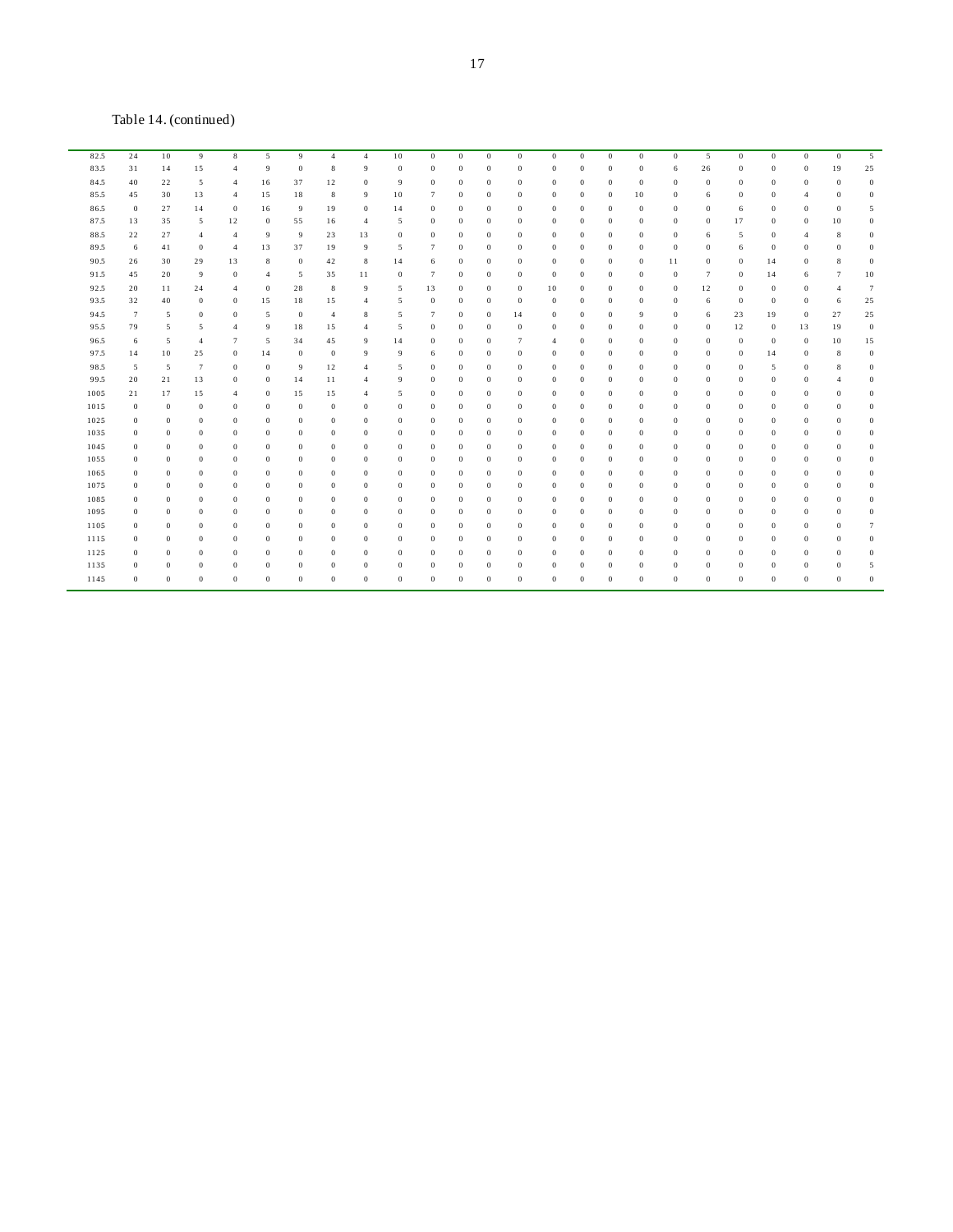Table 15. *Raja radiata*, abundance (1 000) and biomass (tons) for West Greenland by stratum and total, 1982-2005. Confidence intervals (CI) are given in per cent of the stratified mean at 95% level of significance.

### Abundance

| Abundance |       |                                                               |      |      |     |     |     |          |          |    |
|-----------|-------|---------------------------------------------------------------|------|------|-----|-----|-----|----------|----------|----|
| Year      |       | Str1.1 Str1.2 Str2.1 Str2.2 Str3.1 Str3.2 Str4.1 Str4.2 Total |      |      |     |     |     |          |          | СI |
| 1982      | 5383  | 1625                                                          | 1412 | 473  | 556 | 83  | 162 |          | 9694     | 38 |
| 1983      | 4798  | 589                                                           | 815  | 360  | 349 | 27  | 59  |          | 6997 87  |    |
| 1984      | 2742  | 1672                                                          | 653  | 505  | 149 | 482 | 116 |          | 6319 42  |    |
| 1985      | 2239  | 2393                                                          | 1847 | 689  | 397 | 56  | 257 |          | 7878 44  |    |
| 1986      | 2178  | 2806                                                          | 766  | 326  | 295 | 131 | 203 |          | 6705 46  |    |
| 1987      | 1790  | 538                                                           | 653  |      | 291 |     | 64  |          | 3336 30  |    |
| 1988      | 3879  | 1046                                                          | 996  | 770  | 335 | 39  | 85  |          | 7150     | 39 |
| 1989      | 11963 | 2141                                                          | 3859 | 694  | 607 |     | 149 |          | 19413 38 |    |
| 1990      | 7145  | 1981                                                          | 2489 | 548  | 271 |     | 550 | 345      | 13329 51 |    |
| 1991      | 1967  | 480                                                           | 1220 | 262  | 610 | 130 | 95  | 65       | 4829 26  |    |
| 1992      | 4457  | 598                                                           | 2844 | 1531 | 496 | 523 | 205 | 58       | 10712 50 |    |
| 1993      | 2266  | 352                                                           | 684  | 279  | 188 | 263 | 95  |          | 4127 39  |    |
| 1994      | 2531  | 378                                                           | 872  | 272  | 233 | 79  | 398 | 15       | 4778 43  |    |
| 1995      |       |                                                               |      |      | 182 | 301 | 116 | 15       | 614 59   |    |
| 1996      | 1273  | 126                                                           | 428  | 76   | 114 | 111 | 56  | 29       | 2213 29  |    |
| 1997      | 4886  | 493                                                           | 879  | 46   | 120 | 122 | 180 | 0        | 6726 41  |    |
| 1998      | 1694  | 534                                                           | 439  | 202  | 258 | 46  | 49  | 15       | 3237 31  |    |
| 1999      | 2164  | 235                                                           | 684  | 195  | 297 | 194 | 213 |          | 3982 36  |    |
| 2000      | 721   | 188                                                           | 503  | 870  | 248 | 134 | 234 | 15       | 2913 37  |    |
| 2001      |       |                                                               | 435  | 88   | 116 | 134 | 629 | 30       | 1432 41  |    |
| 2002      |       |                                                               | 642  |      | 116 | 194 | 121 |          | 1073 35  |    |
| 2003      |       |                                                               | 428  | 292  | 62  | 286 | 208 | 0        | 1276 40  |    |
| 2004      | 878   | 81                                                            | 623  | 228  | 120 | 888 | 193 | 21       | 3032 46  |    |
| 2005      |       |                                                               | 743  | 218  | 217 | 342 | 223 | $\Omega$ | 1743 36  |    |

Biomass

Biom a ss

| Year |      |     |      |     |     |     | Str1.1 Str1.2 Str2.1 Str2.2 Str3.1 Str3.2 Str4.1 Str4.2 Total |             |         | СI |
|------|------|-----|------|-----|-----|-----|---------------------------------------------------------------|-------------|---------|----|
| 1982 | 2994 | 811 | 1328 | 340 | 409 | 59  | 154                                                           |             | 6095    | 36 |
| 1983 | 966  | 192 | 703  | 132 | 331 | 27  | 56                                                            |             | 2407 34 |    |
| 1984 | 728  | 333 | 404  | 96  | 136 | 126 | 95                                                            |             | 1918 31 |    |
| 1985 | 497  | 427 | 804  | 181 | 159 | 46  | 56                                                            |             | 2170 22 |    |
| 1986 | 517  | 527 | 421  | 83  | 122 | 65  | 39                                                            |             | 1774 28 |    |
| 1987 | 415  | 149 | 306  |     | 184 |     | 13                                                            |             | 1067 29 |    |
| 1988 | 653  | 122 | 503  | 238 | 174 | 19  | 33                                                            |             | 1742 28 |    |
| 1989 | 2076 | 429 | 980  | 107 | 314 |     | 90                                                            |             | 3996 31 |    |
| 1990 | 980  | 263 | 526  | 56  | 91  |     | 113                                                           | 201         | 2230 45 |    |
| 1991 | 279  | 81  | 181  | 36  | 246 | 42  | 10                                                            | 33          | 908 28  |    |
| 1992 | 327  | 94  | 139  | 134 | 221 | 89  | 23                                                            | 27          | 1054 49 |    |
| 1993 | 340  | 88  | 82   | 31  | 29  | 24  | 3                                                             |             | 597 28  |    |
| 1994 | 231  | 71  | 143  | 30  | 91  | 14  | 54                                                            | 11          | 645 61  |    |
| 1995 |      |     |      |     | 70  | 37  | 41                                                            | $\mathbf 0$ | 148 75  |    |
| 1996 | 95   | 23  | 38   | 23  | 21  | 16  | 8                                                             | 13          | 237 44  |    |
| 1997 | 354  | 96  | 181  | 6   | 16  | 29  | 33                                                            | 0           | 715 35  |    |
| 1998 | 143  | 90  | 89   | 47  | 56  | 13  | 8                                                             | 15          | 461 33  |    |
| 1999 | 150  | 68  | 143  | 65  | 68  | 26  | 54                                                            |             | 574 56  |    |
| 2000 | 116  | 47  | 141  | 298 | 103 | 12  | 28                                                            | 13          | 758 42  |    |
| 2001 |      |     | 75   | 30  | 58  | 24  | 131                                                           | 18          | 336 49  |    |
| 2002 |      |     | 136  |     | 21  | 32  | 15                                                            |             | 204 35  |    |
| 2003 |      |     | 73   | 55  | 25  | 51  | 90                                                            | 0           | 294 45  |    |
| 2004 | 82   | 17  | 143  | 47  | 39  | 152 | 33                                                            | 10          | 523 42  |    |
| 2005 |      |     | 148  | 55  | 78  | 59  | 67                                                            | 0           | 407 40  |    |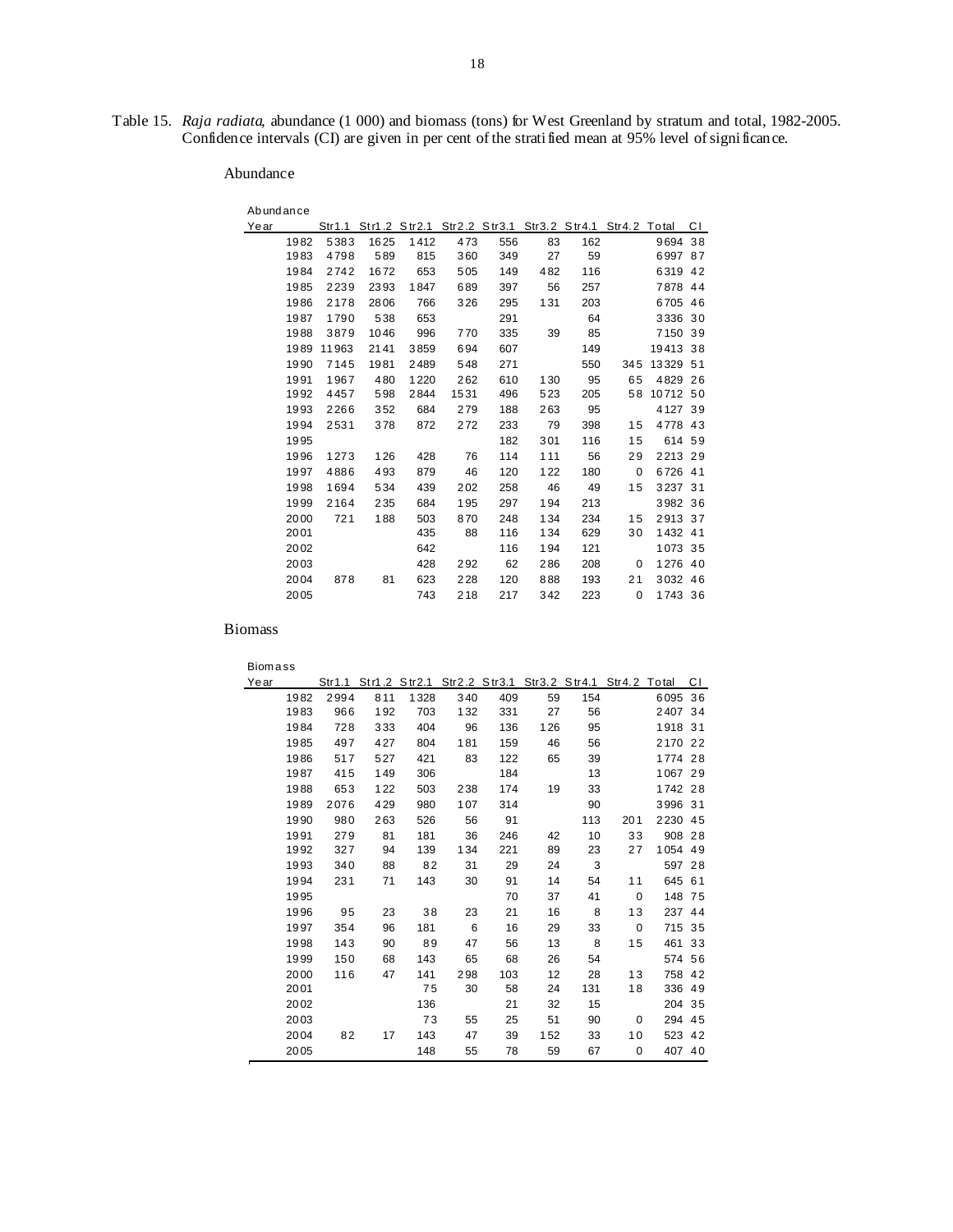| Table 16. Raja radiata. Length composition by year (1 000), 1982-2005. |  |  |  |
|------------------------------------------------------------------------|--|--|--|
|                                                                        |  |  |  |

| Lenath       | 1982           | 1983                    | 1984                    | 1985             | 1986           | 1987              | 1988                | 1989           | 1990                    | 1991           | 1992           | 1993                 | 1994           | 1995                 | 1996          | 1997              | 1998          | 1999                       | 2000                 | 2001          | 2002                       | 2003             | 2004                | 2005              |
|--------------|----------------|-------------------------|-------------------------|------------------|----------------|-------------------|---------------------|----------------|-------------------------|----------------|----------------|----------------------|----------------|----------------------|---------------|-------------------|---------------|----------------------------|----------------------|---------------|----------------------------|------------------|---------------------|-------------------|
| 0.5          | $\overline{0}$ | 0                       | 0                       | 0                | $\overline{0}$ | $\Omega$          | $\overline{0}$      | $\overline{0}$ | 0                       | 0              | $\overline{0}$ | 0                    | $\overline{0}$ | $\Omega$             | $\Omega$      | 0                 | 0             | 0                          | $\Omega$             | 0             | $\Omega$                   | O                | 0                   | 0                 |
| 1.5<br>2.5   | 0<br>0         | 0<br>0                  | 0<br>0                  | $\mathbf 0$<br>0 | 0<br>0         | 0<br>0            | 0<br>0              | 0<br>0         | 0<br>0                  | 6<br>6         | 0<br>0         | $\Omega$<br>0        | O<br>0         | 0<br>0               | $\Omega$<br>0 | $\Omega$<br>0     | $\Omega$<br>0 | $\mathbf 0$<br>0           | 0<br>0               | 0<br>0        | 0<br>0                     | 0<br>0           | 0<br>0              | 0<br>6            |
| 3.5          | 0              | $\Omega$                | $\Omega$                | $\Omega$         | $\Omega$       | $\Omega$          | 0                   | $\Omega$       | $\Omega$                | $\Omega$       | $\Omega$       | $\Omega$             | $\Omega$       | $\Omega$             | $\Omega$      | $\Omega$          | O             | $\Omega$                   | $\Omega$             | $\Omega$      | $\Omega$                   | $\Omega$         | $\Omega$            | $\Omega$          |
| 4.5          | 0              | 3                       | 0                       | 0                | 0              | 0                 | 0                   | 0              | 0                       | 0              | 0              | 0                    | 0              | 0                    | 0             | 0                 | 0             | $\mathbf 0$                | 0                    | 0             | 0                          | $\mathbf 0$      | 0                   | 0                 |
| 5.5          | $\mathbf 0$    | $\mathbf 0$<br>$\Omega$ | $\mathbf 0$<br>$\Omega$ | $\mathbf 0$      | $\Omega$       | $\mathbf 0$       | 0                   | 0              | $\mathbf 0$<br>$\Omega$ | $\mathbf 0$    | 0              | $\Omega$<br>$\Omega$ | 0<br>O         | 0<br>$\Omega$        | 0<br>$\Omega$ | 0<br>ŋ            | $\Omega$<br>ŋ | $\mathbf 0$                | 0                    | 0<br>O        | $\mathbf 0$<br>$\Omega$    | $\mathbf 0$      | $\mathbf 0$         | $\overline{0}$    |
| 6.5<br>7.5   | 0<br>0         | 0                       | 11                      | 0<br>0           | 0<br>0         | 0<br>0            | 0<br>0              | 0<br>0         | 0                       | 0<br>0         | 0<br>0         | 0                    | O              | 0                    | 0             | 0                 | 0             | $\mathbf 0$<br>$\mathbf 0$ | $\mathbf 0$<br>0     | 0             | 0                          | $\mathbf 0$<br>0 | 11<br>0             | 0<br>$\mathbf 0$  |
| 8.5          | 0              | 0                       | 0                       | 25               | $\Omega$       | 0                 | $\Omega$            | 0              | 0                       | 0              | 0              | 29                   | 16             | 0                    | 51            | 0                 | 0             | 38                         | 12                   | 0             | 0                          | 0                | 0                   | 0                 |
| 9.5          | $\mathbf 0$    | 10                      | 11                      | 12               | 5              | $\Omega$          | 11                  | 5              | 87                      | 18             | 0              | 41                   | 31             | $\Omega$             | 62            | 162               | 82            | 364                        | 89                   | 9             | 13                         | $\mathbf 0$      | 61                  | 11                |
| 10.5<br>11.5 | 64<br>89       | 127<br>394              | 100<br>422              | 177<br>416       | 487<br>70      | 94<br>188         | 158<br>279          | 271<br>602     | 630<br>741              | 143<br>216     | 350<br>881     | 121<br>376           | 300<br>418     | 12<br>$\overline{4}$ | 136<br>187    | 660<br>684        | 435<br>225    | 681<br>369                 | 62<br>124            | 84<br>82      | 93<br>80                   | 63<br>49         | 155<br>179          | 23<br>85          |
| 12.5         | 128            | 526                     | 317                     | 492              | 117            | 204               | 450                 | 704            | 860                     | 357            | 1568           | 338                  | 267            | 8                    | 221           | 681               | 196           | 249                        | 131                  | 82            | 5                          | 76               | 242                 | 75                |
| 13.5         | 135            | 740                     | 237                     | 329              | 154            | 153               | 363                 | 650            | 586                     | 263            | 1180           | 272                  | 179            | 34                   | 192           | 343               | 121           | 277                        | 93                   | 81            | 36                         | 50               | 116                 | 61                |
| 14.5<br>15.5 | 164<br>222     | 373<br>352              | 271<br>301              | 502<br>385       | 269<br>260     | 195               | 404<br>386          | 855<br>873     | 583<br>781              | 252<br>249     | 1180<br>781    | 351<br>195           | 224<br>221     | 39                   | 93<br>146     | 392<br>189        | 165<br>92     | 152<br>88                  | 56<br>137            | 98<br>90      | 72<br>68                   | 107<br>80        | 85<br>100           | 143<br>68         |
| 16.5         | 134            | 411                     | 179                     | 385              | 94             | 156<br>103        | 431                 | 996            | 718                     | 333            | 462            | 149                  | 175            | 66<br>46             | 39            | 277               | 116           | 43                         | 127                  | 52            | 84                         | 38               | 126                 | 102               |
| 17.5         | 238            | 347                     | 203                     | 447              | 182            | 59                | 273                 | 1221           | 779                     | 257            | 479            | 146                  | 123            | 26                   | 104           | 201               | 162           | 125                        | 96                   | 72            | 9                          | 91               | 249                 | 58                |
| 18.5         | 247            | 244                     | 302                     | 323              | 166            | 104               | 232                 | 1010           | 887                     | 231            | 363            | 141                  | 220            | 39                   | 115           | 441               | 125           | 133                        | 109                  | 50            | 14                         | 88               | 198                 | 42                |
| 19.5<br>20.5 | 166<br>213     | 175<br>127              | 249<br>255              | 263<br>269       | 165<br>159     | 123<br>117        | 276<br>419          | 1025<br>1108   | 989<br>419              | 211<br>137     | 406<br>245     | 81<br>96             | 139<br>303     | 23<br>20             | 22<br>86      | 213<br>165        | 93<br>63      | 40<br>44                   | 63<br>58             | 41<br>35      | 22<br>64                   | 26<br>39         | 69<br>70            | 54<br>47          |
| 21.5         | 322            | 182                     | 239                     | 273              | 256            | 106               | 352                 | 817            | 493                     | 159            | 284            | 161                  | 205            | 4                    | 100           | 405               | 97            | 18                         | 86                   | 58            | 50                         | 51               | 91                  | 33                |
| 22.5         | 221            | 90                      | 182                     | 261              | 155            | 103               | 263                 | 896            | 488                     | 189            | 432            | 119                  | 171            | 35                   | 31            | 53                | 49            | 89                         | 77                   | 24            | 55                         | 37               | 167                 | 32                |
| 23.5<br>24.5 | 189<br>209     | 99<br>129               | 123<br>167              | 244<br>212       | 113<br>376     | 50<br>46          | 209<br>246          | 949<br>787     | 523<br>422              | 180<br>87      | 198<br>164     | 172<br>77            | 245<br>219     | 31<br>16             | 11<br>149     | 273<br>152        | 95<br>79      | 63<br>40                   | 112<br>47            | 35<br>11      | 15<br>33                   | 37<br>35         | 101<br>94           | 98<br>68          |
| 25.5         | 246            | 114                     | 203                     | 184              | 85             | 98                | 256                 | 761            | 472                     | 168            | 340            | 149                  | 188            | 8                    | 105           | 240               | 73            | 41                         | 80                   | 17            | 13                         | 30               | 73                  | 84                |
| 26.5         | 373            | 174                     | 216                     | 165              | 72             | 83                | 188                 | 550            | 441                     | 102            | 155            | 152                  | 66             | 12                   | 42            | 199               | 103           | 71                         | 77                   | 15            | 38                         | 4                | 127                 | 81                |
| 27.5<br>28.5 | 226<br>181     | 72<br>145               | 240<br>138              | 174<br>204       | 375<br>43      | 37<br>76          | 157<br>135          | 575<br>453     | 235<br>229              | 110<br>81      | 73<br>109      | 89<br>78             | 161<br>156     | 8<br>29              | 24<br>30      | 128<br>289        | 151<br>54     | 85<br>58                   | 16<br>144            | 44<br>17      | 15<br>25                   | 8<br>0           | 33<br>69            | 59<br>27          |
| 29.5         | 224            | 89                      | 97                      | 124              | 34             | 100               | 77                  | 490            | 176                     | 123            | 102            | 68                   | 49             | 4                    | 69            | 83                | 74            | 126                        | 47                   | 9             | 13                         | 46               | 68                  | 14                |
| 30.5         | 303            | 83                      | 144                     | 186              | 89             | 96                | 128                 | 531            | 275                     | 122            | 115            | 141                  | 132            | 0                    | 32            | 83                | 91            | 46                         | 30                   | 20            | 25                         | 6                | 29                  | 30                |
| 31.5<br>32.5 | 146<br>230     | 94<br>172               | 175<br>120              | 85<br>32         | 299<br>52      | 67<br>73          | 149<br>103          | 332<br>313     | 138<br>186              | 89<br>120      | 136<br>43      | 41<br>13             | 53<br>55       | 0<br>10              | 11<br>20      | 55<br>58          | 54<br>9       | 142<br>77                  | 90<br>71             | 12<br>20      | 13<br>28                   | 16<br>20         | 44<br>62            | 5<br>29           |
| 33.5         | 193            | 78                      | 87                      | 71               | 83             | 99                | 40                  | 199            | 135                     | 80             | 146            | 29                   | 53             | 19                   | 6             | 42                | 58            | 90                         | 121                  | 20            | $\mathbf 0$                | 14               | 40                  | 15                |
| 34.5         | 192            | 43                      | 106                     | 86               | 17             | 27                | 62                  | 215            | 85                      | 42             | 116            | 144                  | 35             | 8                    | 43            | 6                 | 59            | 45                         | 72                   | 36            | 13                         | $\overline{4}$   | 12                  | 26                |
| 35.5<br>36.5 | 126<br>181     | 93<br>63                | 75<br>78                | 102<br>65        | 10<br>285      | 17<br>36          | 97<br>56            | 179<br>253     | 116<br>127              | 48<br>86       | 86<br>24       | 100<br>130           | 43<br>33       | 8<br>4               | 51<br>0       | 31<br>30          | 40<br>59      | 34<br>74                   | 68<br>40             | 21<br>29      | 18<br>0                    | 8<br>0           | 79<br>20            | 23<br>28          |
| 37.5         | 166            | 60                      | 51                      | 121              | 321            | 39                | 85                  | 241            | 86                      | 46             | 32             | 41                   | 31             | 12                   | 11            | 18                | 33            | 30                         | 92                   | 24            | 13                         | $\mathbf 0$      | $\mathbf 0$         | 5                 |
| 38.5         | 107            | 89                      | 56                      | 128              | 27             | 45                | 25                  | 117            | 66                      | 47             | 17             | 0                    | 39             | 14                   | 6             | 69                | 42            | 130                        | 93                   | 19            | 37                         | 29               | 22                  | 27                |
| 39.5<br>40.5 | 138<br>152     | 53                      | 49<br>74                | 66<br>78         | 47<br>364      | 52                | 29<br>47            | 138<br>262     | 135<br>56               | 30             | 92<br>7        | 22<br>10             | 43<br>40       | 15<br>0              | 0<br>0        | $\mathbf 0$<br>12 | 34<br>49      | 33<br>33                   | 79<br>60             | 43            | 13                         | 17<br>20         | 24<br>12            | 22<br>47          |
| 41.5         | 136            | 81<br>44                | 73                      | 56               | 24             | 86<br>36          | 32                  | 143            | 58                      | 15<br>58       | 40             | $\overline{7}$       | 10             | 10                   | 6             | 58                | $\mathbf 0$   | 29                         | 91                   | 30<br>60      | 14<br>13                   | 25               | 12                  | 6                 |
| 42.5         | 144            | 33                      | 38                      | 50               | 68             | 33                | 48                  | 174            | 37                      | 6              | 12             | 3                    | 38             | 27                   | 0             | 0                 | 7             | 35                         | 57                   | 11            | 18                         | 49               | 48                  | 45                |
| 43.5         | 127            | 105                     | 47                      | 61               | 83             | 9                 | 57                  | 135            | 52                      | 33             | 13             | 0                    | 53             | 8                    | $\mathbf 0$   | 24                | 0             | $\mathbf 0$                | 38                   | 19            | 49                         | 30               | 21                  | 73                |
| 44.5<br>45.5 | 125<br>199     | 54<br>42                | 47<br>57                | 76<br>53         | 889<br>72      | 56<br>56          | 61<br>89            | 93<br>86       | 54<br>19                | 4<br>29        | 0<br>13        | 12<br>0              | 7<br>0         | 0<br>0               | 15<br>0       | $\mathbf 0$<br>0  | 5<br>14       | 11<br>$\mathbf 0$          | 34<br>33             | 44<br>12      | $\mathbf 0$<br>$\mathbf 0$ | 13<br>20         | 64<br>16            | 53<br>11          |
| 46.5         | 178            | 57                      | 40                      | 77               | 31             | 37                | 61                  | 71             | 65                      | 19             | 0              | 0                    | 0              | 8                    | 0             | 18                | 20            | 0                          | 0                    | $\mathbf 0$   | 13                         | 17               | 8                   | $\mathbf 0$       |
| 47.5         | 270            | 87                      | 63                      | 75               | 29             | 31                | 103                 | 29             | 9                       | $\mathbf 0$    | 12             | 0                    | 7              | $\Omega$             | $\Omega$      | $\Omega$          | 5             | 0                          | 0                    | 9             | 0                          | 18               | 9                   | 0                 |
| 48.5<br>49.5 | 277<br>253     | 50<br>55                | 47<br>47                | 38<br>56         | 29<br>32       | 31<br>73          | 76<br>56            | 39<br>61       | 19<br>10                | 11<br>12       | 0<br>24        | 29<br>$\mathbf 0$    | 0<br>36        | 0<br>$\overline{4}$  | 0<br>8        | 0<br>0            | 0<br>0        | 0<br>$\mathbf 0$           | 0<br>0               | 0<br>0        | 0<br>$\mathbf 0$           | 0<br>16          | 4<br>$\overline{4}$ | 26<br>$\mathbf 0$ |
| 50.5         | 369            | 154                     | 66                      | 78               | 50             | 33                | 44                  | 77             | 15                      | 19             | 24             | 0                    | 0              | 0                    | 0             | 0                 | 5             | 0                          | 0                    | 0             | 0                          | 0                | 13                  | 0                 |
| 51.5         | 276            | 71                      | 58                      | 42               | 53             | $\mathbf 0$       | 32                  | 27             | 15                      | $\overline{4}$ | 8              | 0                    | 0              | 0                    | 0             | 0                 | 0             | $\mathbf 0$                | 0                    | 0             | 0                          | 0                | 4                   | $\mathbf 0$       |
| 52.5<br>53.5 | 292<br>254     | 86                      | 93                      | 110<br>63        | 58             | 24<br>$\mathbf 0$ | 17                  | 30<br>29       | 19<br>$\mathbf 0$       | 0<br>11        | 5<br>0         | 0<br>$\Omega$        | O<br>O         | 4<br>8               | O<br>$\Omega$ | O<br>$\Omega$     | ŋ<br>$\Omega$ | 0<br>$\mathbf 0$           | $\Omega$<br>$\Omega$ | 0<br>$\Omega$ | 0<br>0                     | 0<br>0           | 0<br>$\mathbf 0$    | 0<br>0            |
| 54.5         | 168            | 54<br>88                | 33<br>49                | 21               | 11<br>5        | 20                | 7<br>30             | 6              | 0                       | 0              | 0              | 0                    | 0              | 0                    | 0             | 0                 | $\Omega$      | 0                          | 0                    | 0             | 0                          | 0                | 0                   |                   |
| 55.5         | 286            | 37                      | 28                      | 44               | 10             | 14                | 3                   | 20             | 13                      | 12             | $\Omega$       | $\Omega$             | $\Omega$       | $\Omega$             | $\Omega$      | $\Omega$          | O             | $\Omega$                   | $\Omega$             | $\Omega$      | $\Omega$                   | $\Omega$         | 0                   |                   |
| 56.5         | 114            | 56                      | 31                      | 49               | 6              | 24                | 16                  | 6              | 0                       | 4              | 0              | 0                    | 0              | 0                    | 0             | 0                 | 0             | 0                          | 0                    | 0             | 0                          | 0                | 0                   |                   |
| 57.5<br>58.5 | 130<br>54      | 23<br>41                | 16<br>3                 | 18<br>11         | 18<br>6        | 14<br>4           | $\overline{4}$<br>8 | 6<br>0         | 0<br>0                  | 0<br>0         | 0<br>0         | $\Omega$<br>U        | 0<br>O         | 0<br>$\Omega$        | $\Omega$<br>O | 0<br>ŋ            | $\Omega$<br>ŋ | $\mathbf 0$<br>0           | 0<br>$\Omega$        | 0<br>0        | 0<br>$\Omega$              | 0<br>0           | 0<br>0              |                   |
| 59.5         | 27             | 19                      | 10                      | 17               | 0              | $\overline{4}$    | 6                   | 11             | 4                       | 0              | 0              | ŋ                    | O              | $\mathbf 0$          | 0             | 0                 | $\Omega$      | $\mathbf 0$                | $\mathbf 0$          | 0             | $\mathbf 0$                | $\mathbf 0$      | $\mathbf 0$         |                   |
| 60.5         | 45             | $\Omega$                | 7                       | З                | $\Omega$       | $\overline{4}$    | 11                  | O              | O                       |                | n              |                      |                |                      |               |                   |               |                            | $\Omega$             |               | $\Omega$                   | $\Omega$         |                     |                   |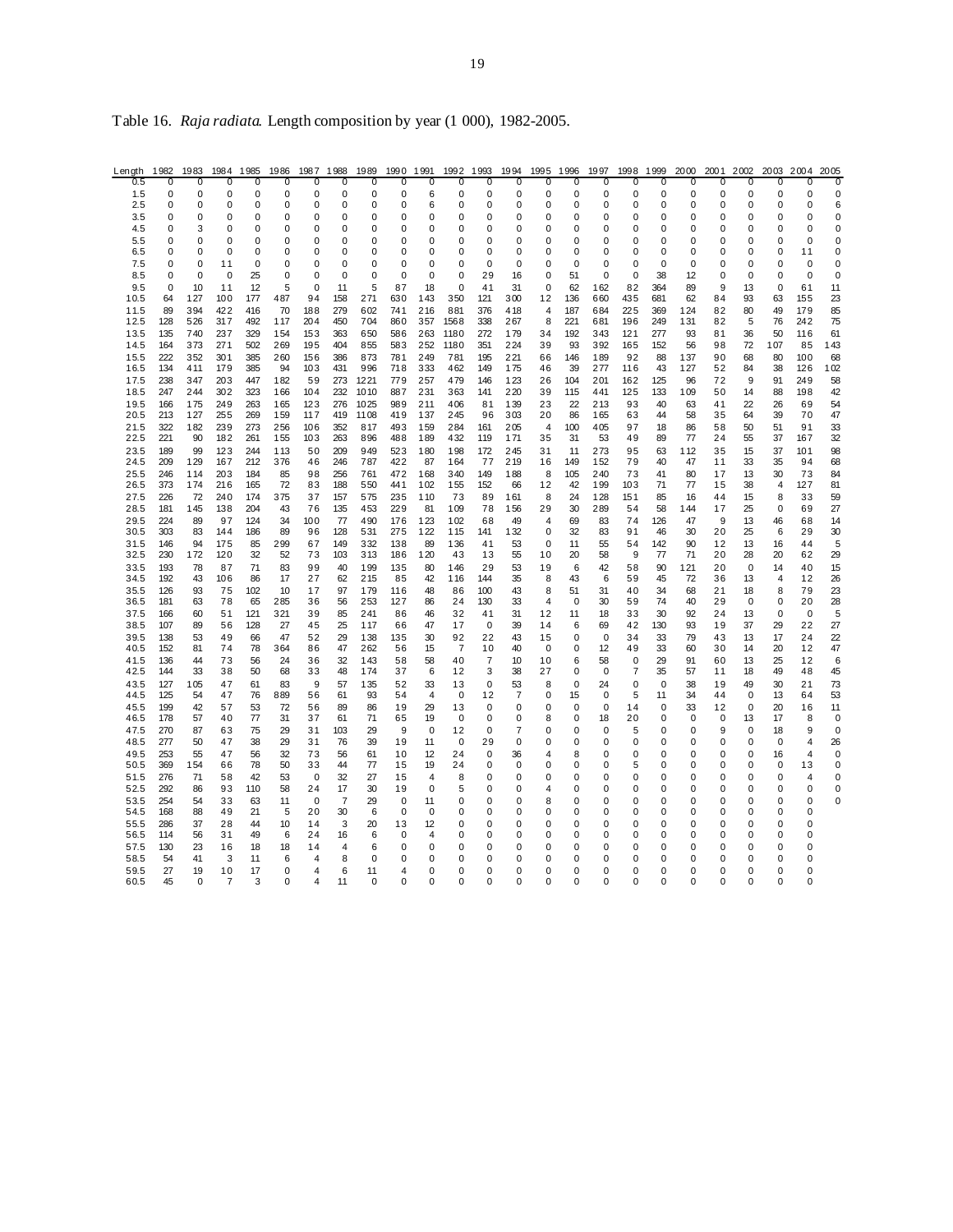| YEAR | 1.1   | 1.2          | 2.1    | 2.2   | 3.1           | 3.2    | 4.1   | 4.2   | 5.1    | 5.2    | 6.1    | 6.2   | 7.1 | 7.2    | Mean  |
|------|-------|--------------|--------|-------|---------------|--------|-------|-------|--------|--------|--------|-------|-----|--------|-------|
| 1982 | 2.540 | 3.627        | 1.953  | 3.100 | 3.256         | 3.633  | 2.623 |       |        |        |        |       |     | 4.600  | 3.139 |
| 1983 | 2.028 | 3.713        | 1.420  | 3.819 | 2.139         | 4.808  | 2.160 |       |        | 4.117  |        | 4.000 |     | 2.943  | 3.012 |
| 1984 | 1.365 | 2.790        | 1.617  | 3.886 | 2.462         |        | 2.519 |       |        |        |        | 4.129 |     |        | 2.698 |
| 1985 | 4.190 | 5.154        | 3.116  | 4.612 | 2.614         | 4.336  | 4.444 |       | 5.040  | 5.190  | 4.421  | 4.300 |     | 3.300  | 4.181 |
| 1986 | 3.669 | 4.393        | 4.014  | 5.073 | 4.203         | 5.066  | 4.102 |       |        | 4.796  | 4.042  | 4.516 |     | 3.347  | 4.136 |
| 1987 | 3.086 | 4.890        | 3.393  |       | 3.504         |        | 3.530 |       |        | 4.467  |        | 4.400 |     | 3.300  | 3.783 |
| 1988 | 2.548 | 4.328        | 3.034  | 4.956 | 4.228         | 5.234  | 4.332 |       | 4.479  | 4.559  | 4.298  | 4.578 |     | 3.792  | 3.959 |
| 1989 | 2.323 | 3.953        | 2.718  | 4.525 |               |        | 2.579 |       | 3.392  | 3.743  | 3.648  | 4.064 |     | 3.146  | 3.295 |
| 1990 | 2.497 | 3.922        | 3.000  | 4.809 | 3.421         |        | 2.516 |       | 4.395  | 4.570  | 3.252  | 4.019 |     | 3.025  | 3.461 |
| 1991 | 3.533 | 4.726        | 3.477  | 4.204 | 3.016         |        | 2.997 |       |        |        |        |       |     |        | 3.558 |
| 1992 | 3.900 | 4.418        | 2.911  | 4.457 | 2.985         | 4.691  | 1.938 |       |        |        |        |       |     | 3.472  | 3.489 |
| 1993 | 3.007 | 4.003        | 2.360  | 3.360 | 4.711         | 4.959  | 2.773 |       | 3.771  | 4.056  | 4.327  | 4.394 |     | 2.820  | 3.597 |
| 1994 | 2.914 | 4.436        | 3.747  | 4.641 | 3.847         | 5.109  | 3.773 |       |        |        |        |       |     |        | 3.620 |
| 1995 |       |              |        |       | 4.229         | 4.614  | 3.469 | 4.242 | 2.601  | 3.623  | 3.683  | 4.318 |     | 3.834  | 3.862 |
| 1996 | 4.614 | 5.506        | 4.414  | 5.688 | 5.610         | 5.700  | 5.057 | 5.732 | 4.505  | 5.129  | 5.320  | 4.903 |     | 2.848  | 4.709 |
| 1997 | 3.304 | 4.938        | 4.022  | 5.180 | 4.570         | 5.478  | 4.606 | 5.540 | 4.578  | 4.742  |        | 4.266 |     | 3.464  | 4.189 |
| 1998 | 4.059 | 5.336        | 4.686  | 5.840 | 6.400         | 6.382  | 5.359 | 5.978 | 6.021  | 5.820  | 5.583  | 5.346 |     | 4.641  | 5.181 |
| 1999 | 4.941 | 5.051        | 4.429  | 5.729 | 4.834         | 5.773  | 4.104 |       | 5.225  | 5.315  | 4.777  | 4.087 |     | 2.435  | 4.435 |
| 2000 | 3.085 | 4.583        | 4.377  | 5.033 | 4.645         |        |       |       |        |        |        |       |     |        | 3.860 |
| 2001 |       |              | 5.007  | 5.350 | 5.133         | 5.992  | 4.429 |       | 5.620  |        |        |       |     |        | 5.128 |
| 2002 |       |              | 4.503  |       | 5.832         | 5.961  | 4.906 |       | 4.820  | 5.298  |        | 4.924 |     | 4.278  | 4.904 |
| 2003 |       |              | 6.948  | 6.515 | 6.529         | 6.633  | 5.406 | 6.539 | 6.124  | 5.821  | 4.970  | 5.093 |     | 4.021  | 5.500 |
| 2004 |       | 4.979 5.4914 | 5.0883 |       | 5.7722 5.5936 | 6.1778 | 5.91  | 5.976 | 5.9304 | 5.6729 | 5.7543 | 4.414 |     | 4.562  | 5.142 |
| 2005 |       |              | 5.020  | 5.564 | 4.611         | 5.774  | 4.681 | 5.461 | 3.839  | 5.335  | 4.552  | 4.359 |     | 3.9499 | 4.565 |

Table 17. Stratum means of near bottom temperature (°C) and stratified mean, 1982-2005.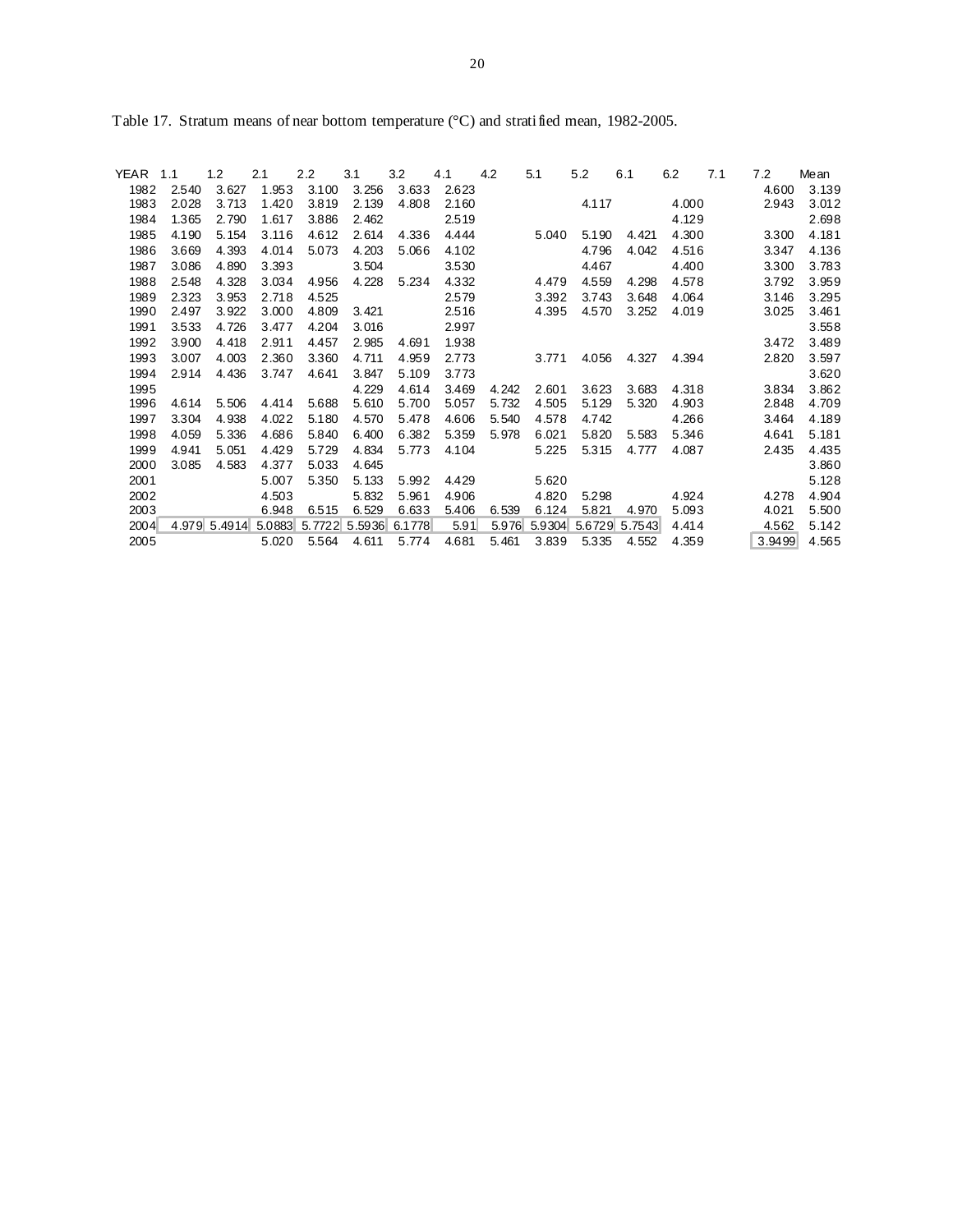

Fig. 1. Stratification of the survey area as specified in Table 2, positions of hauls carried out off West Greenland in 2005.



Fig. 2. Abundance and biomass indices for *S. marinus* >=17 cm off West Greenland, 1982-2005. Respective values are listed in Table 3.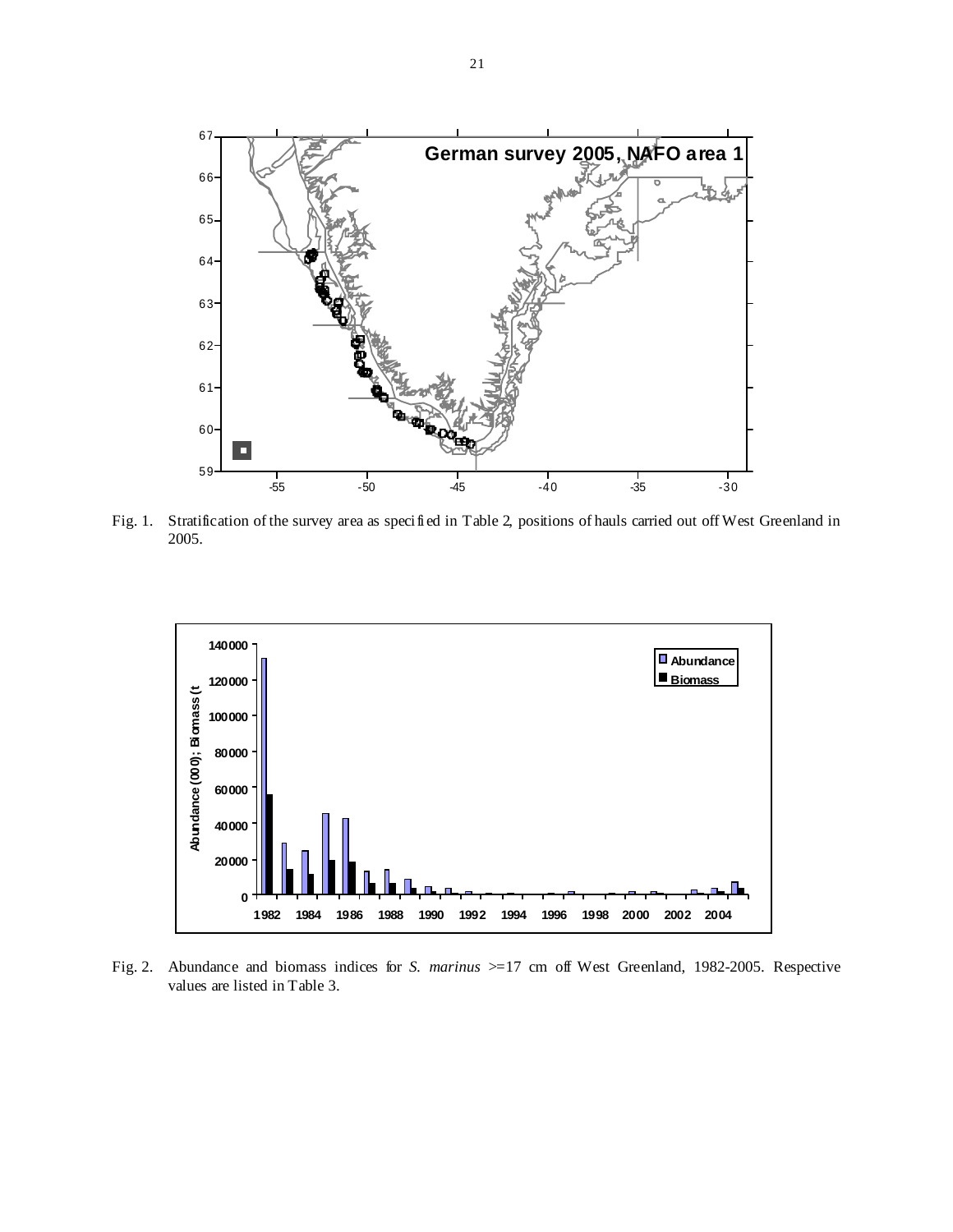

Fig. 3. Length disaggregated abundance indices for *S. marinus* >=17 cm off West Greenland, 2002-2005. Respective values are listed in Table 4.



Fig. 4. Abundance and biomass indices for *S. mentella* >=17 cm off West Greenland, 1982-2005. Respective values are listed in Table 5.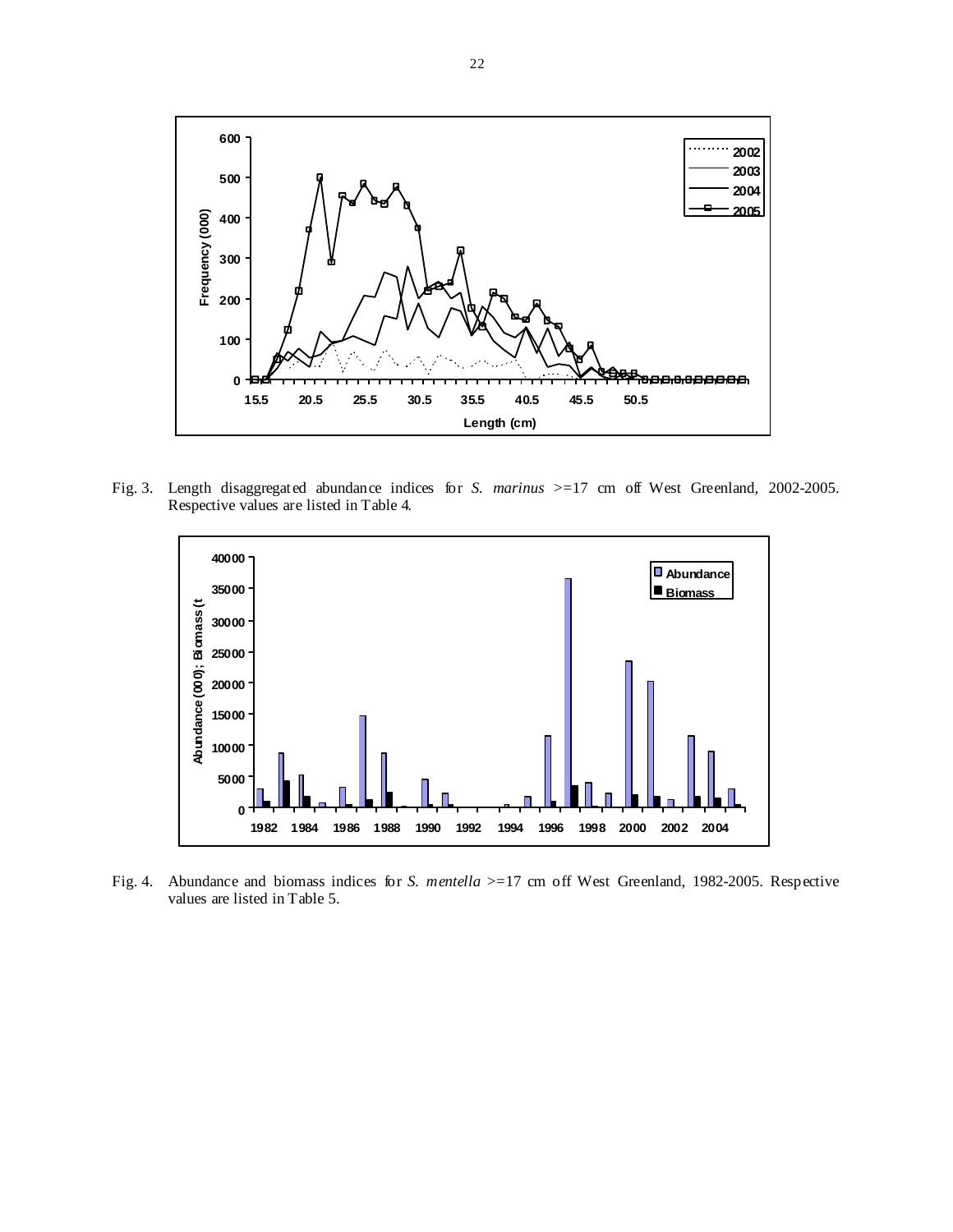

Fig. 5. Length disaggregated abundance indices for *S. mentella* >=17 cm off West Greenland, 2002-2005. Respective values are listed in Table 6.



Fig. 6. Abundance and biomass indices for *Sebastes spp.* <17 cm off West Greenland, 1982-2005. Respective values are listed in Table 7.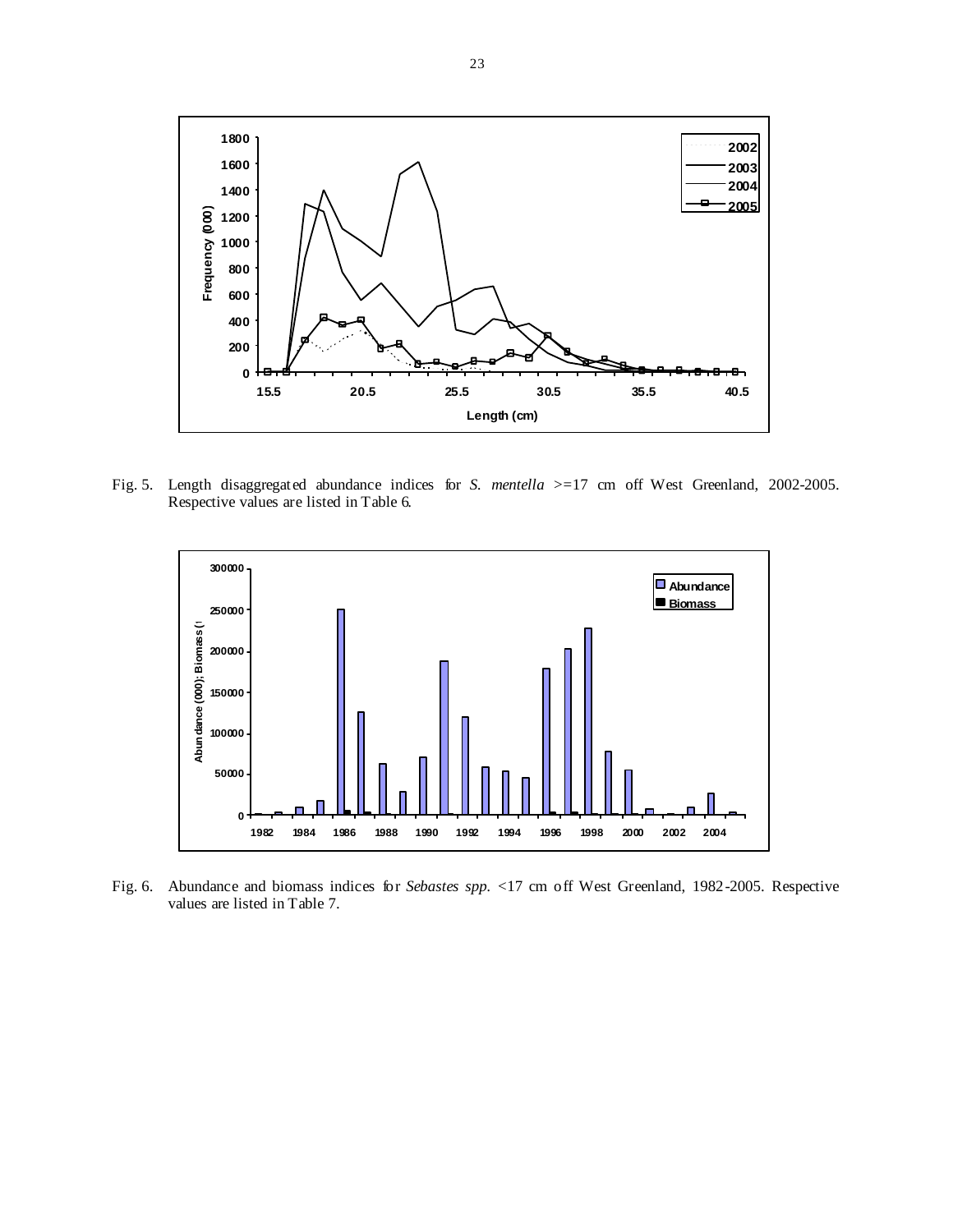

Fig. 7. Length disaggregated abundance indices for *Sebastes spp.* <17 cm off West Greenland, 2002-2005. Respective values are listed in Table 8.



Fig. 8. Abundance and biomass indices for *Hippoglossoides platessoides* off West Greenland, 1982-2005. Respective values are listed in Table 9.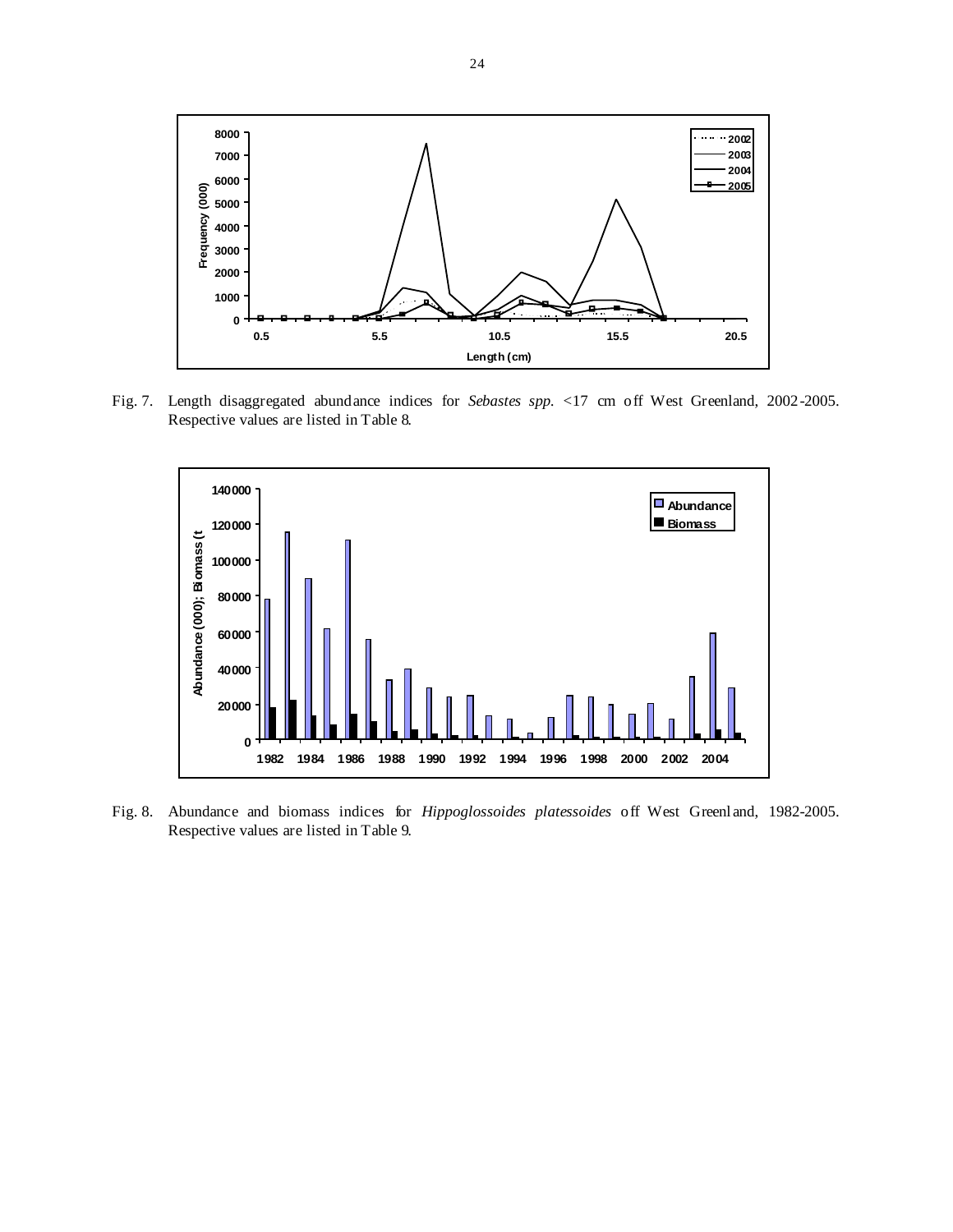

Fig. 9. Length disaggregated abundance indices for *Hippoglossoides platessoides* off West Greenland, 2002-2005. Respective values are listed in Table 10.



Fig. 10. Abundance and biomass indices for *Anarhichas lupus* off West Greenland, 1982-2005. Respective values are listed in Table 11.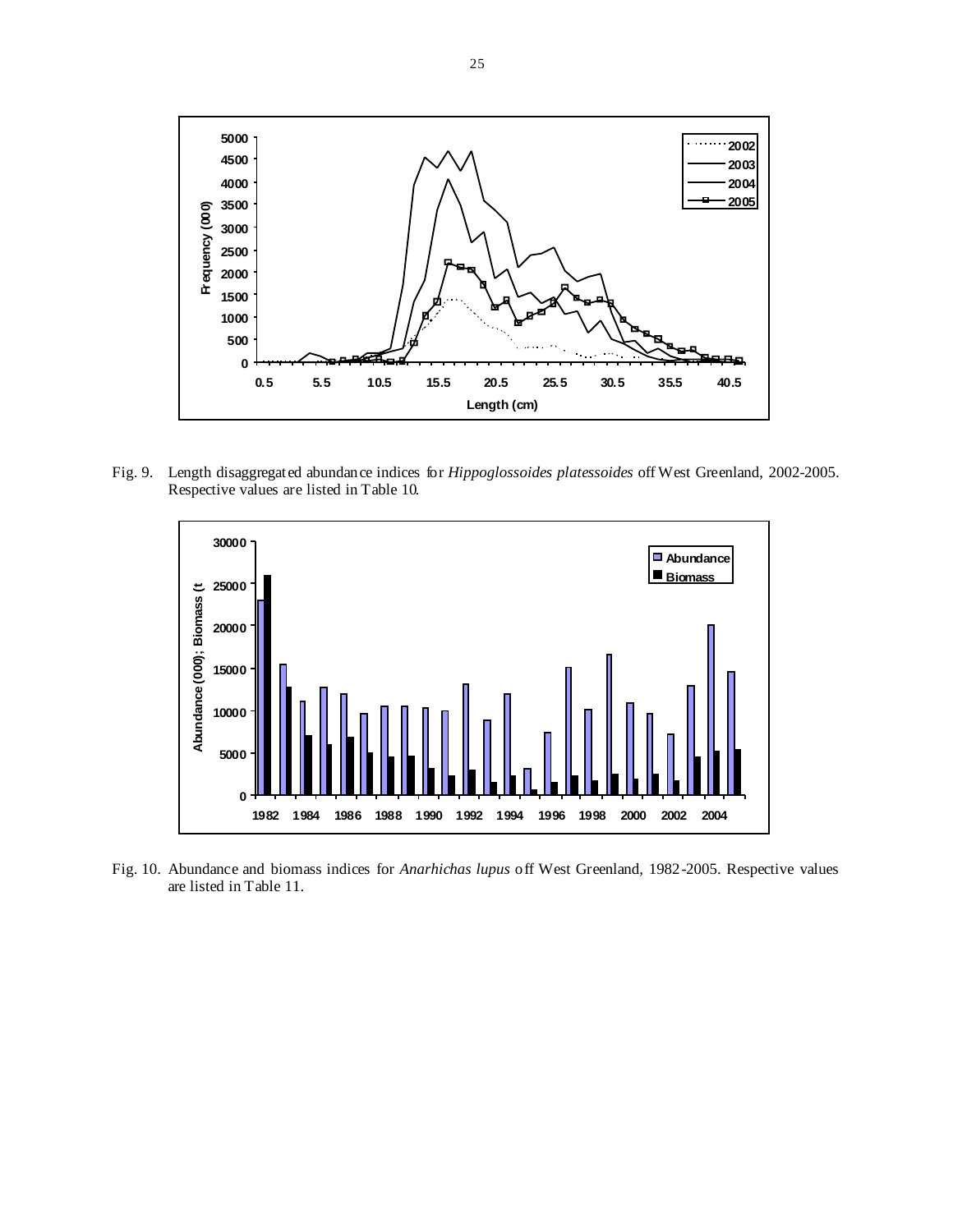

Fig. 11. Length disaggregated abundance indices for *Anarhichas lupus* off West Greenland, 2002-2005. Respective values are listed in Table 12.



Fig. 12. Abundance and biomass indices for *Anarhichas minor* off West Greenland, 1982-2005. Respective values are listed in Table 13.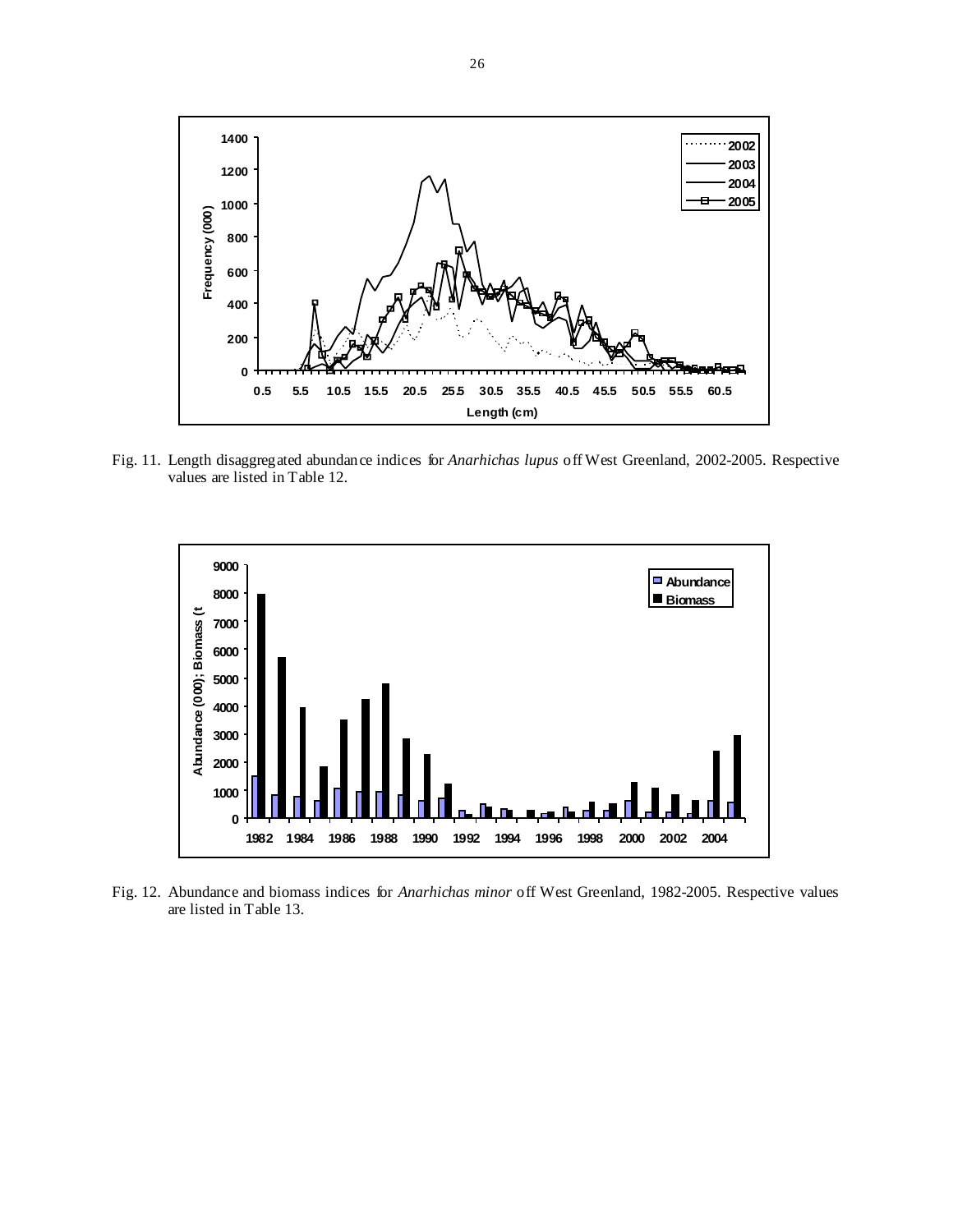

Fig. 13. Length disaggregated abundance indices for *Anarhichas minor* off West Greenland, 2002-2005. Respective values are listed in Table 14.



Fig. 14. Abundance and biomass indices for *Raja radiata* off West Greenland, 1982-2005. Respective values are listed in Table 15.